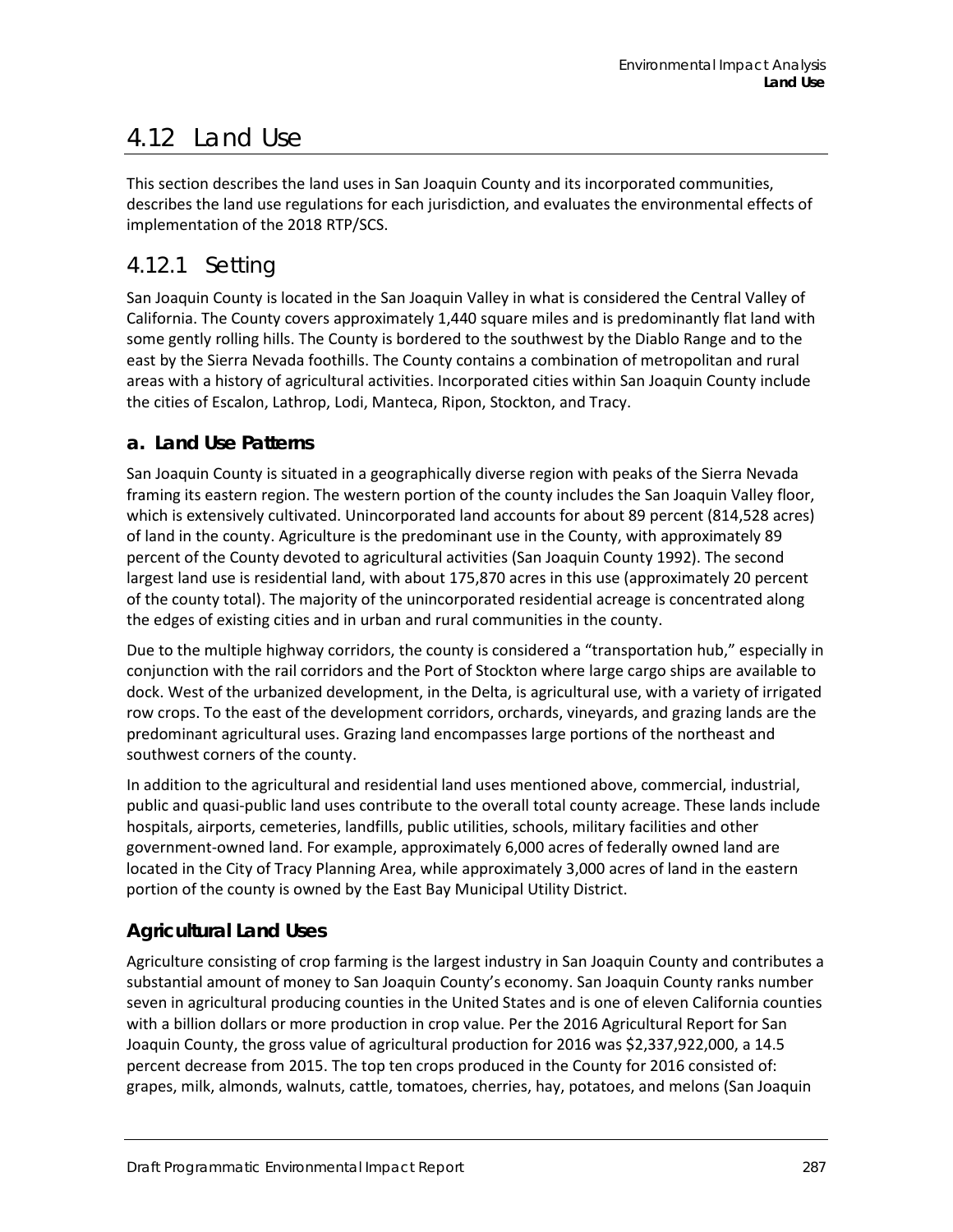County 2016). The Cities of Escalon and Lodi are among the County's leading agricultural areas, and are noted for their high quality irrigated crops, including vineyards and grapes.

The County's transportation system traverses many rural areas, including areas overlain by rich agricultural soils, a high percentage of which are in production. The agricultural edges of San Joaquin County abut Sacramento County to the north, Amador and Calaveras Counties to the northeast and east, Contra Costa and Alameda Counties to the west, and Stanislaus County to the south. The only urbanized areas that abut these adjoining counties are the Mountain House community (an unincorporated community) that abuts Alameda County to the west, and Ripon, an incorporated city that abuts Stanislaus County to the south.

## **b. Population, Housing, and Employment**

Over the next 27 years, the San Joaquin region is expected to continue to grow rapidly. SJCOG projects a total employment of 328,048 persons for San Joaquin County by 2045. This would accompany an increase in population in the County of 367,560 persons between 2017 and 2045, an increase in population of approximately 66 percent. In 2045, the estimated total population for San Joaquin County is 1,094,253 persons.

Population growth continues increase due to the following factors (but not limited to):

- Bay Area jobholders taking up residence in the County, creating a market demand for interregional commute alternatives;
- A shortage of affordable housing in neighboring Bay Areacounties;
- Significantly less expensive housing costs in the Central Valley;
- Job relocations to the Central Valley due to lower cost of doing business;
- A decentralization of Stockton's commercial and retailbusinesses;
- An increase in the economic interaction with surrounding counties;
- Major growth in cities neighboring bay areacounties.

## **Population**

San Joaquin County population ranks as one of the top nine of the fastest growing regions within the state's 58 counties. The rate of growth is having profound effects on the ability to finance, deliver, and maintain the infrastructure needed to support the population. For SJCOG, the primary issue is transportation, but similar concerns apply to water delivery, sewer and storm water runoff, and education[. Table 33](#page-2-0) provides a summary of forecasted population trends.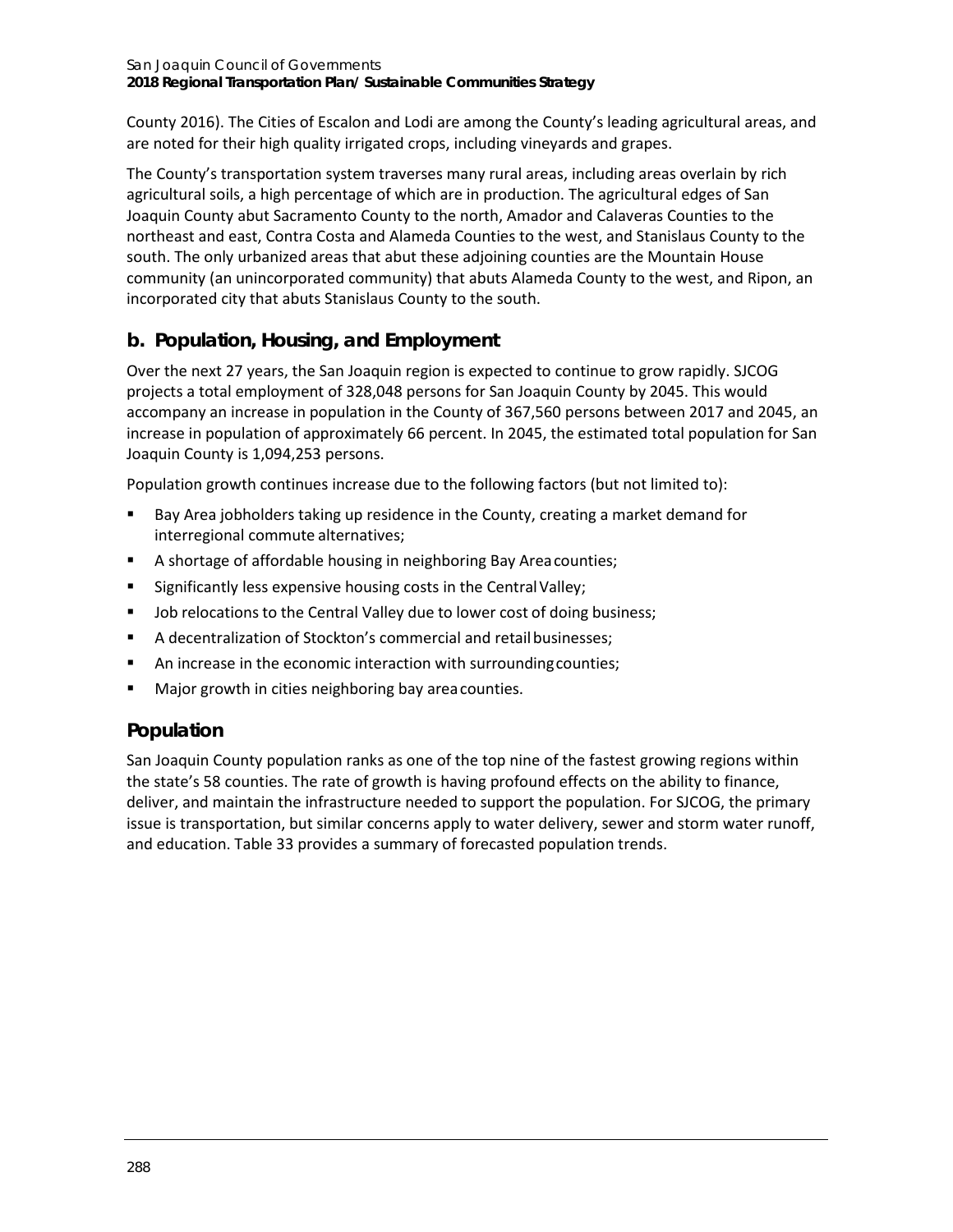|                                                  | 2020    | 2025    | 2030    | 2040      | 2045      |
|--------------------------------------------------|---------|---------|---------|-----------|-----------|
| City of Escalon                                  | 7,612   | 7,889   | 8,186   | 8,878     | 9,257     |
| City of Lathrop                                  | 28,896  | 35,475  | 42,109  | 58,969    | 67,976    |
| City of Lodi                                     | 69,219  | 73,397  | 77,610  | 88,317    | 94,037    |
| City of Manteca                                  | 77,018  | 82,912  | 88,855  | 103,958   | 112,027   |
| City of Ripon                                    | 16,525  | 17,850  | 19,186  | 22,582    | 24,396    |
| City of Stockton                                 | 329,729 | 352,239 | 374,939 | 432,627   | 463,445   |
| City of Tracy                                    | 95,040  | 102,236 | 109,492 | 127,933   | 137,784   |
| <b>County Total</b>                              | 775,819 | 829,426 | 883,484 | 1,020,862 | 1,094,253 |
| Source: San Joaquin County 2016 Forecast Summary |         |         |         |           |           |

#### <span id="page-2-0"></span>**Table 33 Population Forecasts**

This existing population of San Joaquin County is 726,693 persons. The most rapid growth is forecasted to occur in the developed city areas within San Joaquin. As shown in [Table 33,](#page-2-0) the County's population is expected to be 775,819 by 2020 and reach over one million in 2040.

### **Housing**

As indicated by population and employment trends, growth pressures are increasing at a significant rate. Because most of this growth comes from outside of the County, in particular employment opportunities in the Bay Area, the growth within San Joaquin County is focused on the development of single-family homes. Currently, the region supports 223,055 households. Housing forecasts are shown below in [Table 34.](#page-2-1)

<span id="page-2-1"></span>

|  | <b>Table 34 Housing Forecasts</b> |  |
|--|-----------------------------------|--|
|--|-----------------------------------|--|

|                     | 2020                                             | 2025    | 2030    | 2040    | 2045    |  |
|---------------------|--------------------------------------------------|---------|---------|---------|---------|--|
| City of Escalon     | 2,674                                            | 2,771   | 2,866   | 3,108   | 3,230   |  |
| City of Lathrop     | 7,440                                            | 9,310   | 11,162  | 15,441  | 17,737  |  |
| City of Lodi        | 24,756                                           | 26,206  | 27,782  | 31,406  | 33,375  |  |
| City of Manteca     | 26,570                                           | 28,404  | 30,343  | 34,975  | 37,513  |  |
| City of Ripon       | 5,702                                            | 6,174   | 6,638   | 7,745   | 8,344   |  |
| City of Stockton    | 102,702                                          | 110,037 | 117,235 | 134,504 | 143,700 |  |
| City of Tracy       | 27,767                                           | 29,920  | 32,357  | 37,539  | 40,247  |  |
| <b>County Total</b> | 246,715                                          | 263,876 | 280,716 | 321,379 | 343,170 |  |
|                     | Course: San Joaquin County 2016 Foresast Summary |         |         |         |         |  |

Source: San Joaquin County 2016 Forecast Summary

## **Employment**

Currently, there are 234,862 persons employed in San Joaquin County. [Table 35](#page-3-0) shows employment trends between 2020 and 2045 in San Joaquin County. As shown in the table, non-farm and private service jobs have steadily increased while manufacturing jobs have decreased.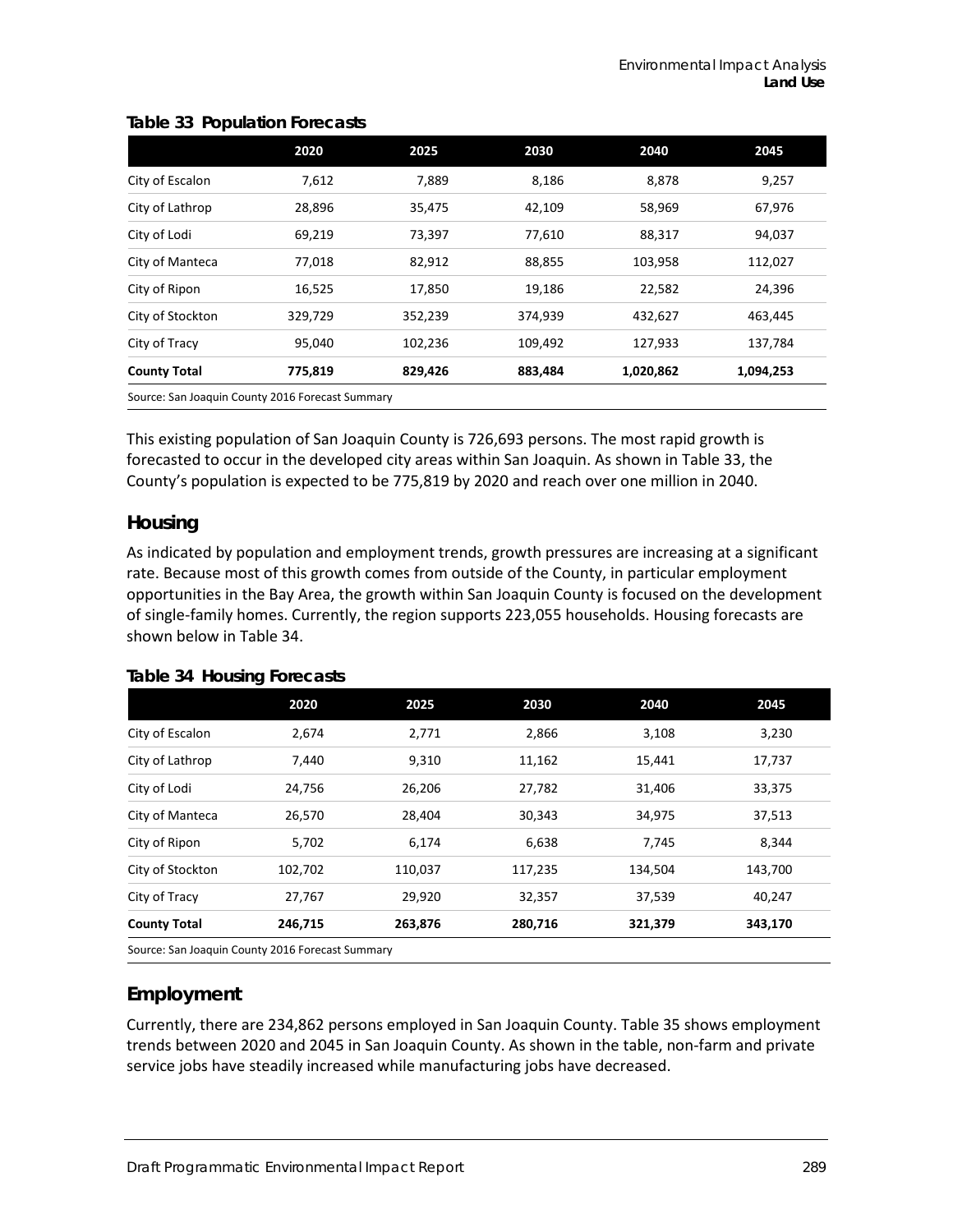| <b>Industry</b>                                       | 2020    | 2025    | 2030    | 2040    | 2045    |
|-------------------------------------------------------|---------|---------|---------|---------|---------|
| Construction, Natural Resources, and<br>Mining        | 12,773  | 15,055  | 16,393  | 19,978  | 22,140  |
| Manufacturing                                         | 20,943  | 21,183  | 20,935  | 20,448  | 20,373  |
| <b>Wholesale Trade</b>                                | 12,635  | 13,418  | 13,775  | 13,890  | 13,743  |
| <b>Retail Trade</b>                                   | 25,820  | 26,265  | 27,640  | 30,880  | 32,285  |
| Transportation, Warehousing, and<br><b>Utilities</b>  | 24,898  | 25,605  | 26,518  | 26,528  | 26,675  |
| Information                                           | 2,153   | 2,413   | 2,598   | 3,163   | 3,375   |
| <b>Financial Activities</b>                           | 6,825   | 6,920   | 7,045   | 7,668   | 7,813   |
| <b>Professional and Business Services</b>             | 22,775  | 26,565  | 29,758  | 36,505  | 39,833  |
| <b>Educational and Health Services</b>                | 39,703  | 42,983  | 46,673  | 54,948  | 58,345  |
| Leisure and Hospitality                               | 29,925  | 22,433  | 23,255  | 25,475  | 26,240  |
| <b>Other Services</b>                                 | 7,173   | 7,320   | 7,668   | 8,250   | 8,455   |
| Agriculture, Forestry, Fishing, and<br><b>Hunting</b> | 15,781  | 15,447  | 15,382  | 14,702  | 14,428  |
| Government                                            | 42,618  | 44,580  | 47,435  | 52,113  | 54,345  |
| <b>County Total Employment</b>                        | 256,019 | 270,185 | 285,072 | 314,544 | 328,048 |

<span id="page-3-0"></span>

| Table 35 Employment by Industry in San Joaquin County |  |  |
|-------------------------------------------------------|--|--|
|                                                       |  |  |

Source: San Joaquin County 2016 Forecast Summary

As shown in [Table 35,](#page-3-0) Construction, Natural Resources & Mining; and Professional & Business Services both see employment more than double between existing conditions and year 2045. Educational & Health Services; Leisure & Hospitality; and Government all see increases as well. While no sectors see a shrinking of the workforce, the smallest increase is expected to be in the Financial Activities sector. As a commuter focused region, the majority of residents commute out of the County (such as into the Bay Area.

## **c. Regulatory Setting**

There are numerous Federal, State, and local laws, regulations, policies, programs, plans, codes, and ordinances that regulate land use in the SJCOG region. Local land use changes are regulated by the general plans, specific plans, and zoning ordinances of San Joaquin County as well as the cities within the county.

## **Federal**

### *Fixing America's Surface Transportation Act (FAST Act)*

The FAST Act is a funding and authorization bill, passed by Congress in December 2015, that governs Federal surface transportation spending. The FAST Act is the first long-term authorization for funding for surface transportation in a decade, at over \$305 billion for fiscal years 2016 through 2020. The Moving Ahead for Progress in the 21<sup>st</sup> Century Act (MAP 21), passed in 2012, transformed the policy and programmatic framework for the National surface transportation system, and included provisions to make the program more streamlined, performance-based, and multimodal. The FAST Act builds on changes made by MAP-21.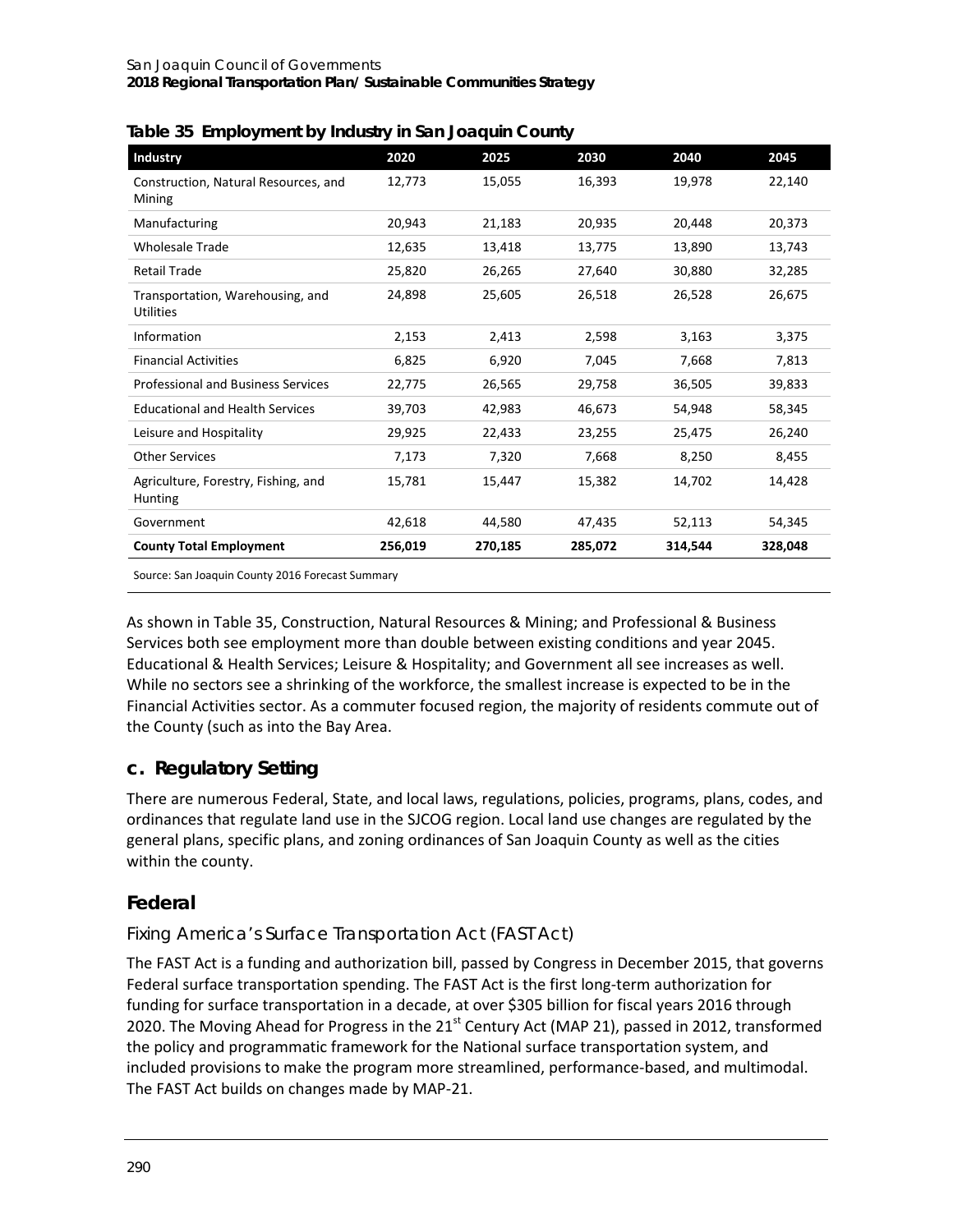### **State**

### *The Sustainable Communities Strategy and Climate Protection Act (SB 375)*

This California law passed in 2008 that requires each MPO to demonstrate, through the development of a Sustainable Communities Strategy (SCS), how its region will integrate transportation, housing, and land use planning to meet the greenhouse gas (GHG) reduction targets set by the State. The details of the FAST Act and SB 375 are discussed in Section 2.0, *Project Description*. Related to SB 375, California's major initiative for reducing greenhouse gas emissions is Assembly Bill 32, the "California Global Warming Solutions Act of 2006" (AB 32). AB 32 codified the statewide goal of reducing GHG emissions to 1990 levels by 2020. In 2016, SB 32 expanded the AB 32 mandate, requiring the California to reduce statewide emissions of greenhouse gasses to 40 percent below 1990 levels by 2030. The transportation sector accounts for more than one-third of total emissions, meaning transportation may experience dramatic changes to meet this requirement.

### *Caltrans Smart Mobility 2010: A Call to Action for the New Decade*

The California Department of Transportation (Caltrans) notes that the State faces demographic, environmental, economic, and quality of life challenges that influence transportation policy. The Caltrans Smart Mobility plan provides a new approach to implementation and sets the framework for an expanded State Transportation Planning Program. The focus is on the role of mobility in meeting state transportation challenges. The Plan addresses:

- **The State mandate to find solutions to climate change. Achieving the State's goals for** reduction of GHG emissions requires a positive and integrated approach to the transportation future.
- The need to reduce per capita vehicle miles traveled. Reduced per capita auto use will lower emissions of GHG gas and conventional pollutants, reduce petroleum consumption and associated household transportation costs, and minimize negative impacts on air quality, water quality, and noise environments.
- **•** Demand for a safe transportation system that gets people and goods to their destinations. Smart Mobility must be achieved with vigilant attention to serving the safety and reliability needs of the State's people and businesses. The Call to Action endorses the application of land use strategies and the use of transit, carpool, walk, and bike travel to satisfy travel needs through a shift away from higher-polluting modes.
- **The commitment to create a transportation system that advances social equity and** environmental justice. Caltrans' California Transportation Plan (CTP) already sets forth a commitment to equity, the environment, and the economy. Smart Mobility integrates social equity concerns into transportation decisions and investments.

## **Regional and Local**

At the local level, a number of agencies, including the Local Area Formation Commission, San Joaquin County Airport Land Use Commission, San Joaquin Council of Governments, San Joaquin County, and the Cities of Escalon, Lathrop, Lodi, Manteca, Ripon, Stockton, and Tracy, all have a role in land use and planning throughout the County. The County and cities typically serve as a lead agency with the discretionary approval authority.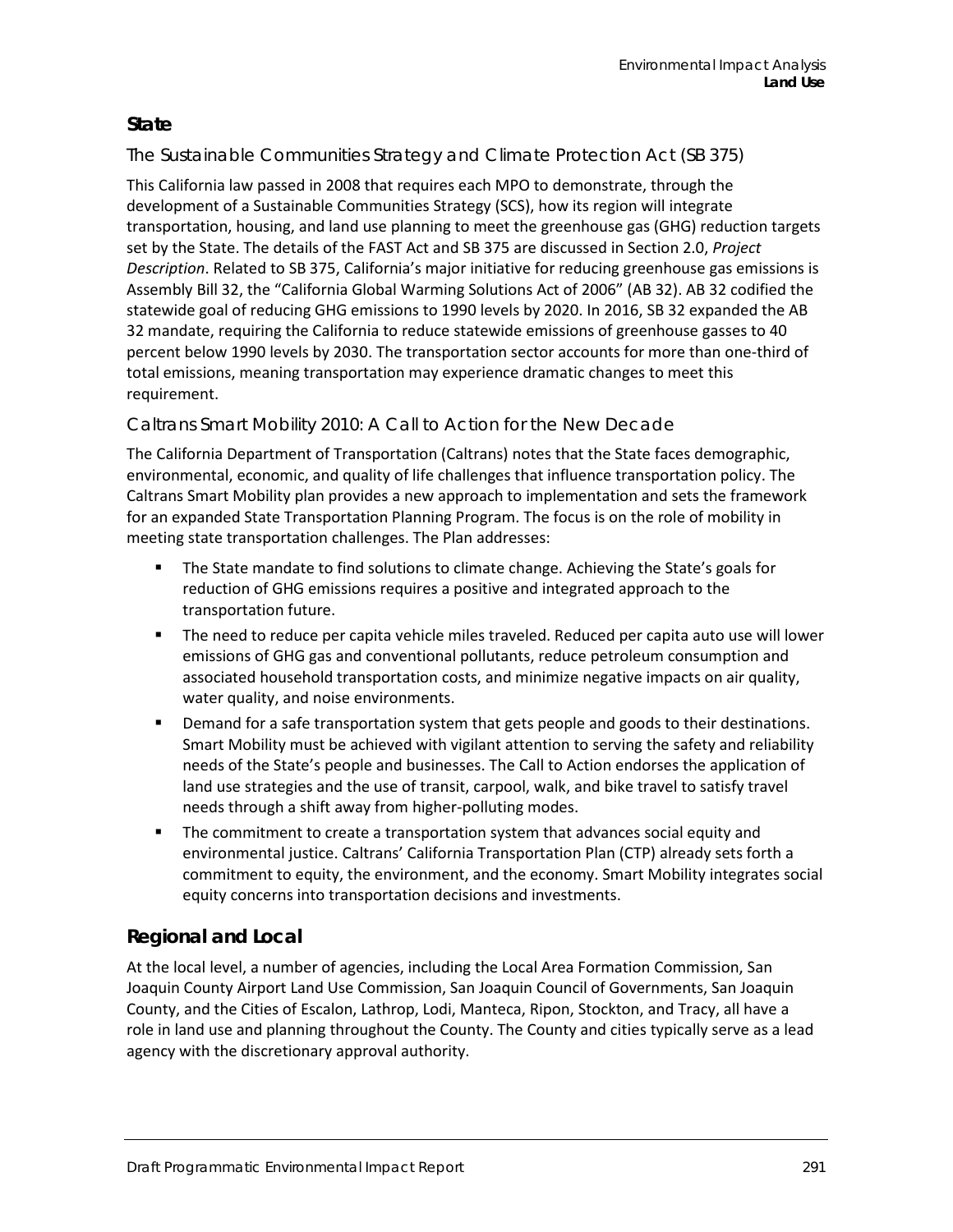### Local Area Formation Commission

The San Joaquin Local Area Formation Commission (LAFCo) is a legislatively established commission responsible for coordinating logical and timely changes in local governmental boundaries, conducting special studies that review ways to reorganize, simplify, and streamline governmental structure, and preparing a sphere of influence for each city and special district within each county. LAFCo is directed to see that services are provided efficiently and economically while agricultural and open-space lands are protected.

#### *Zoning*

The zoning code of the County and each incorporated community is the set of detailed requirements that implement the general plan land use designations and policies at the individual parcel level. The zoning code presents standards for different uses and identifies which uses are allowed in the various zoning districts of the jurisdiction. Since 1971, state law has required the city or county zoning code to be consistent with the jurisdiction's general plan, except in charter cities.

### *Specific and Community Plans*

The County or the incorporated communities may also provide additional specificity in land use planning beyond that identified in their respective General Plans by developing community or specific plans for smaller, more specific areas within their jurisdiction. These more localized plans, which are often referred to as "Master Planned Communities," provide focused guidance for developing a specific area, with development standards tailored to the area, as well as systematic implementation of the general plan. Specific and community plans are required to be consistent with the applicable city and/or county's general plan.

#### *San Joaquin County Regional Blueprint Process*

The primary purpose of San Joaquin County Regional Blueprint is to establish a coordinated longrange (year 2050) regional vision between transportation, land use, and the environment from an overall quality of life perspective. As a vision, the Blueprint recognizes that economic, environmental, and social issues are interdependent and only integrated approaches would affect needed changes. The location of jobs, housing, and commerce affects the transportation system, the nature of the transportation system affects air quality, and air quality affects health outcomes. The San Joaquin County Regional Blueprint Guiding Principles were developed based, primarily, on citizen-identified visions, values, and aspirations for San Joaquin County.

#### *General Plans*

California state law requires each city and county to adopt a general plan "for the physical development of the county or city, and any land outside its boundaries which bears relation to its planning" (Government Code § 65300). The California Supreme Court has called the general plan the "constitution for future development." The general plan expresses the community's development goals and embodies public policy relative to the distribution of future land uses, both public and private.

The policies of the general plan are intended to underlie most land use decisions. Pursuant to state law, subdivisions, capital improvements, development agreements, and many other land use actions must be consistent with the adopted general plan. In counties and general law cities, zoning and specific plans are also required to conform to the general plan.

San Joaquin County and each of the incorporated cities have adopted general plans that govern the land use decisions within their respective jurisdictions. The general plans include numerous goals,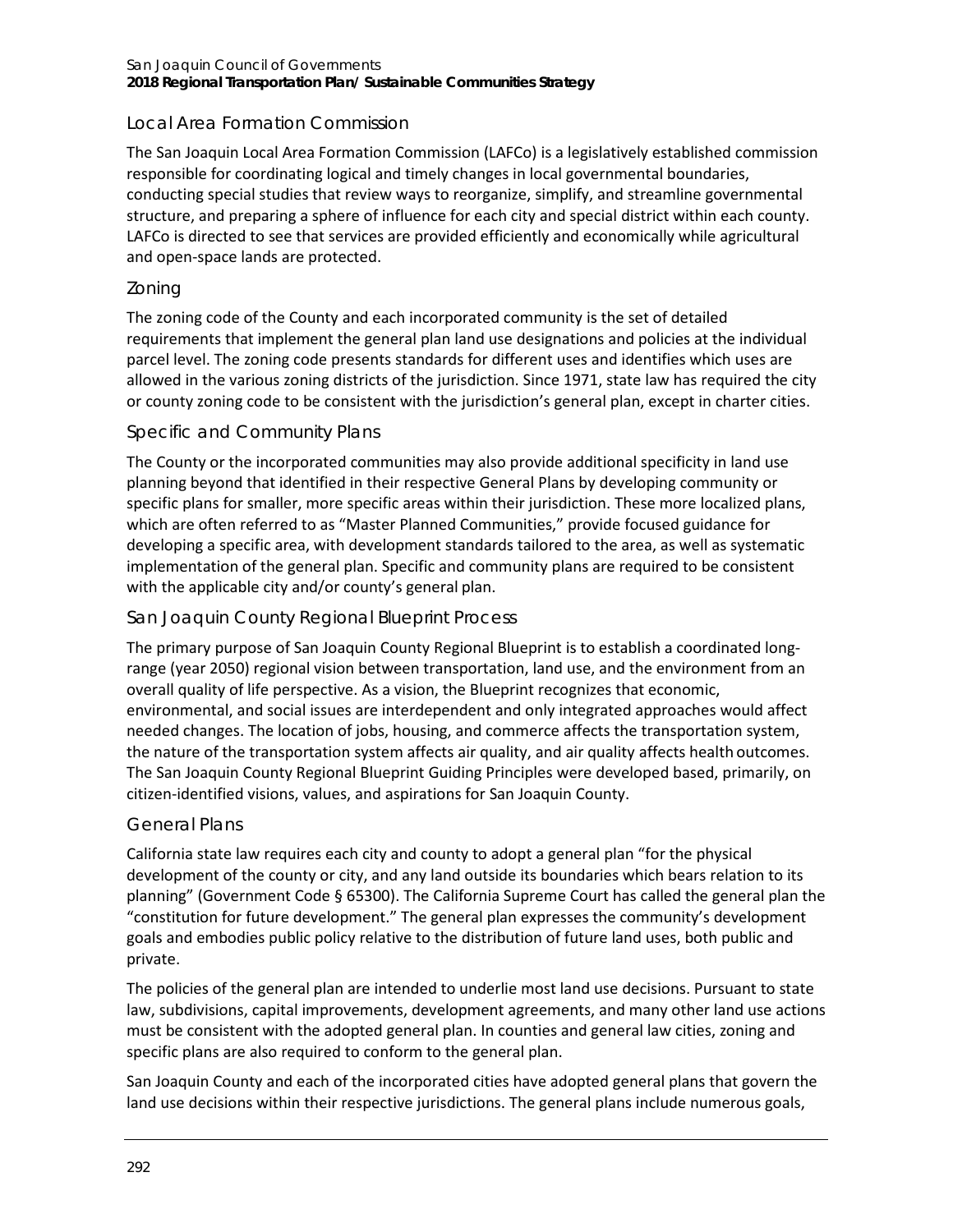objectives, policies, programs, and implementation measures that control land uses and population growth.

#### **SAN JOAQUIN COUNTY GENERAL PLAN**

The San Joaquin County General Plan was updated in 2016. Their updated land use goals are listed below.

- The County shall discourage urban sprawl and promote compact development patterns, mixeduse development, and higher development intensities that conserve agricultural land resources, protect habitat, support transit, reduce vehicle trips, improve air quality, make efficient use of existing infrastructure, encourage healthful, active living, conserve energy and water, and diversify San Joaquin County's housing stock.
- **The County shall ensure that the General Plan designates sufficient land for urban development** to accommodate projected population and employment growth.
- **The County shall regulate the levels of building intensity and population density according to the** standards and land use designations set out in the General Plan and the San Joaquin County Development Title. Within these designations, cumulative development from 2010 shall not exceed 35,500 new dwelling units and 31,700 new employees by 2035.
- The County shall encourage infill development to occur in Urban and Rural Communities and City Fringe Areas within or adjacent to existing development in order to maximize the efficient use of land and use existing infrastructure with the capacity to serve new development. The County shall balance infill development within outward expansion of communities and new development in other unincorporated areas.
- **The County shall strive to preserve agricultural and open space areas that contribute to** maintaining clear boundaries among cities and unincorporated communities.
- The County shall direct new employment generating uses to locate within Urban and Rural Communities and City Fringe Areas, at freeway interchanges, and in other areas designated for commercial or industrial development. The County may allow employment-generating uses in other unincorporated areas when development proposals demonstrate that the project will not conflict with adjacent uses and will provide: jobs to County residents; adequate infrastructure and services (i.e., water, sewer, drainage, and transportation); and positive tax benefits to the County.
- The County shall consider information from the State Farmland Mapping and Monitoring Program when designating future growth areas in order to preserve prime farmland and limit the premature conversion of agricultural lands.
- **The County shall encourage land use patterns that promote walking and bicycling and the use of** public transit as alternatives to the personal automobile.
- The County shall apply new urban zoning classifications to areas planned for urban development only when adequate infrastructure and services (i.e., water, wastewater, drainage, and transportation) can be provided. Until that time these areas shall be zoned Agriculture-Urban Reserve.
- The County shall coordinate with San Joaquin LAFCo and cities within the County to ensure future annexation proposals and requests to expand Spheres of Influence reflect the growth and development patterns envisioned in this General Plan. The County shall provide input on annexation proposals and requests to expand Spheres of Influence in an effort to play a more active role in future expansion of cities into the unincorporated County.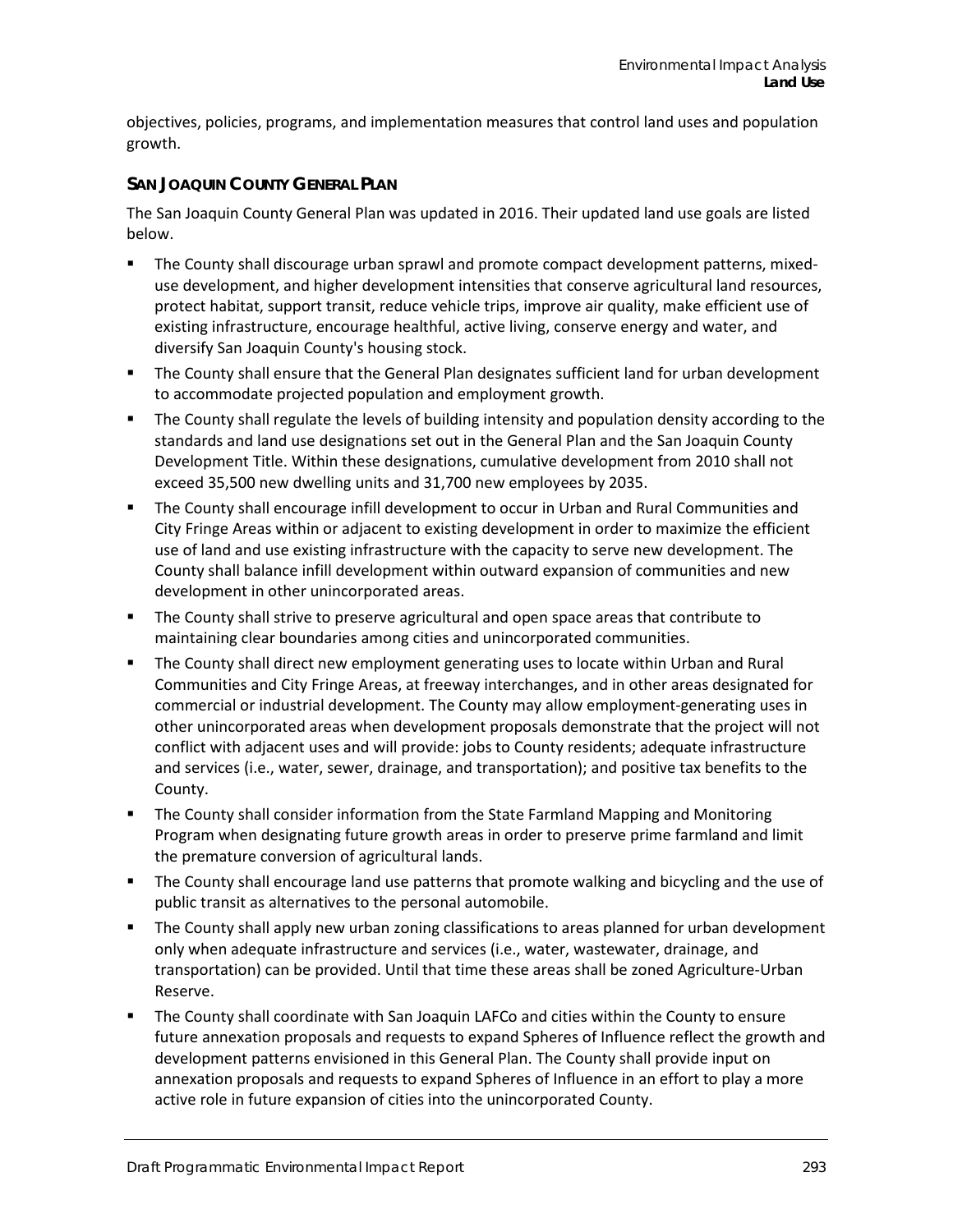**2018 Regional Transportation Plan/ Sustainable Communities Strategy**

- The County shall coordinate with the San Joaquin Council of Governments to direct State regional housing needs allocations predominantly to cities in an effort to promote compact development patterns and support the principles of the San Joaquin County Blueprint and implementation of SB 375.
- The County shall work with the San Joaquin Council of Governments to develop and periodically update the Sustainable Communities Strategy or Alternative Planning Strategy as part of the Regional Transportation Planning process.
- The County shall consider the San Joaquin Council of Governments Regional Transportation Plan, including the Sustainable Communities Strategy or Alternative Planning Strategy, and adopted city general plans and those of surrounding counties each time it considers an update to the General Plan or any master plan, strategy, or zone.
- The County shall support expanded incentives and CEQA streamlining opportunities for projects that are consistent with the adopted San Joaquin Council of Governments RTP/SCS and implement the objectives of SB 375.

### **CITY OF ESCALON GENERAL PLAN**

- Develop design review standards for structures, landscaping and related development to facilitate compatibility with surrounding uses and the overall character of the community.
- Gateways to Escalon and the downtown shall be designated and identified by well-designed, landscaped entrances to enhance access corridors. Land uses in the vicinity of Gateways should be of high quality design which reflects favorably on the image of the community.
- **Emphasize pedestrian amenities in the downtown area including landscaped open space areas,** street furniture, lighting and signage.
- **Develop a Citywide tree and landscape master plan to delineate neighborhoods, master and** specific plan areas.
- **Develop scenic entryways (gateways) and roadway corridors into the City through special** setback and landscape standards, entry signage open space and park development, and/or land use designations. These corridors shall also have enhanced landscape standards. Gateways and entryways to be considered should include:
- Gateways:
	- North: Escalon Avenue/Mahon Avenue
	- □ South: McHenry Avenue/Jones Avenue
	- □ East: SR 120/Campbell
	- West: SR 120/Brennan Avenue
- Give priority consideration to infill development of vacant and underutilized land within the City limits through expedited permit processing. Consideration shall be given to financially assisting such development through special infrastructure financing programs.
- Consider annexations which are consistent with the extension of public services and facilities and other City policies and plans. The City shall maintain at least a 10-year supply of zoned land in the City for all residential land use types, and a minimum five-year supply of "ready to go" zoned land served by infrastructure. Designate an adequate amount of residential land in the General Plan for a 30-year supply of single-family and multifamily land uses.
- **IF** In reviewing proposals for changes in land use to or from a residential land use, a fiscal/economic impact analysis shall be completed to ensure that the change is fiscally and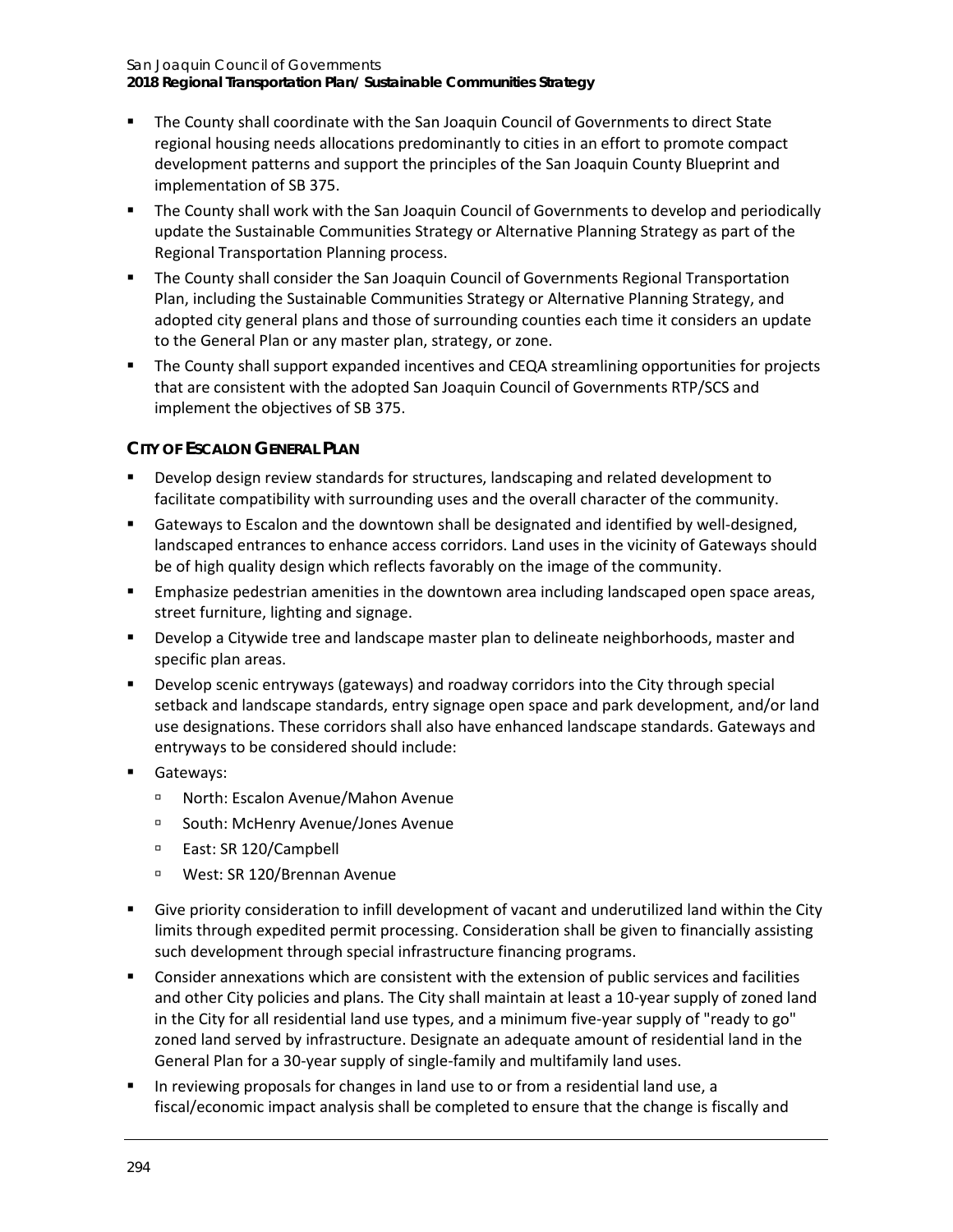economically beneficial to the City. The City shall also determine if the change will result in residential land use inventory that is insufficient to meet the City's Regional Housing Needs Allocation.

- **EXECUTE:** Encourage the use of site development techniques which ensure that a good mix of housing types is provided through such methods as inclusion of duplexes on corner lots in low-density areas where they can be made to be compatible with surrounding development.
- Plan and coordinate residential development in close proximity to planned urban facilities and services such as schools, parks, sanitary sewer, water, storm drainage, circulation network, transportation facilities and commercial centers.
- **Promote comprehensively planned and high quality building and site design for multi-family** developments with the following criteria:
	- Exterior Elevations. Use design features such as offsets, balconies, projections, landscaping or similar elements to preclude large expanses of uninterrupted building surfaces.
	- **Building, Parking, Walkway Separation. Provide privacy, light, air, and access to dwellings** within the development by ensuring adequate distances among buildings, parking lots and driveways, and walkways.
	- Open Space, Landscaping, and Screening. Designate private open space exclusive of required setbacks, right-of-way, and easements within each development for the use of residents.
	- Open space, landscaping and screening should provide outdoor space for the residents and mitigate negative impacts related to land use compatibility between the development and adjacent land uses, noise, lighting, parking (screening and shading), on-site traffic circulation, and preservation of natural features.
	- **Energy Efficiency-Encourage the following measures: 1) appropriate landscaping materials** to provide shade in the summer and protection from the weather in winter; 2) eaves, canopies, awnings, along south and west elevations; 3) secured bicycle storage areas with lock-up capabilities.
	- Continue to encourage the distribution of low and moderate-income housing throughout the community and on smaller sites.
- Encourage development of housing for seniors and other special populations (i.e. developmentally disabled and physically handicapped). Locational criteria for these development proposals, at a minimum, should include proximity to health care, recreation/cultural, and/or commercial facilities; and, aesthetic quality of area, including noise impact compatibility, and open space.
- In order to avoid over concentration of multifamily dwelling units, they should be spread throughout the community, integrated as part of overall neighborhood planning, and be in concentrations consistent with Policy 22.
- Encourage planned unit developments according to the following criteria:
	- For mixed-use developments which include a Convenience Center or a Neighborhood Center, the minimum site area shall be 20 acres. Sites less than 20 acres may be considered upon recommendation of the Planning Commission.
	- <sup>n</sup> Common usable open space, exclusive of right-of-way and required setbacks, shall be encouraged to the greatest extent possible for recreation and open space purposes.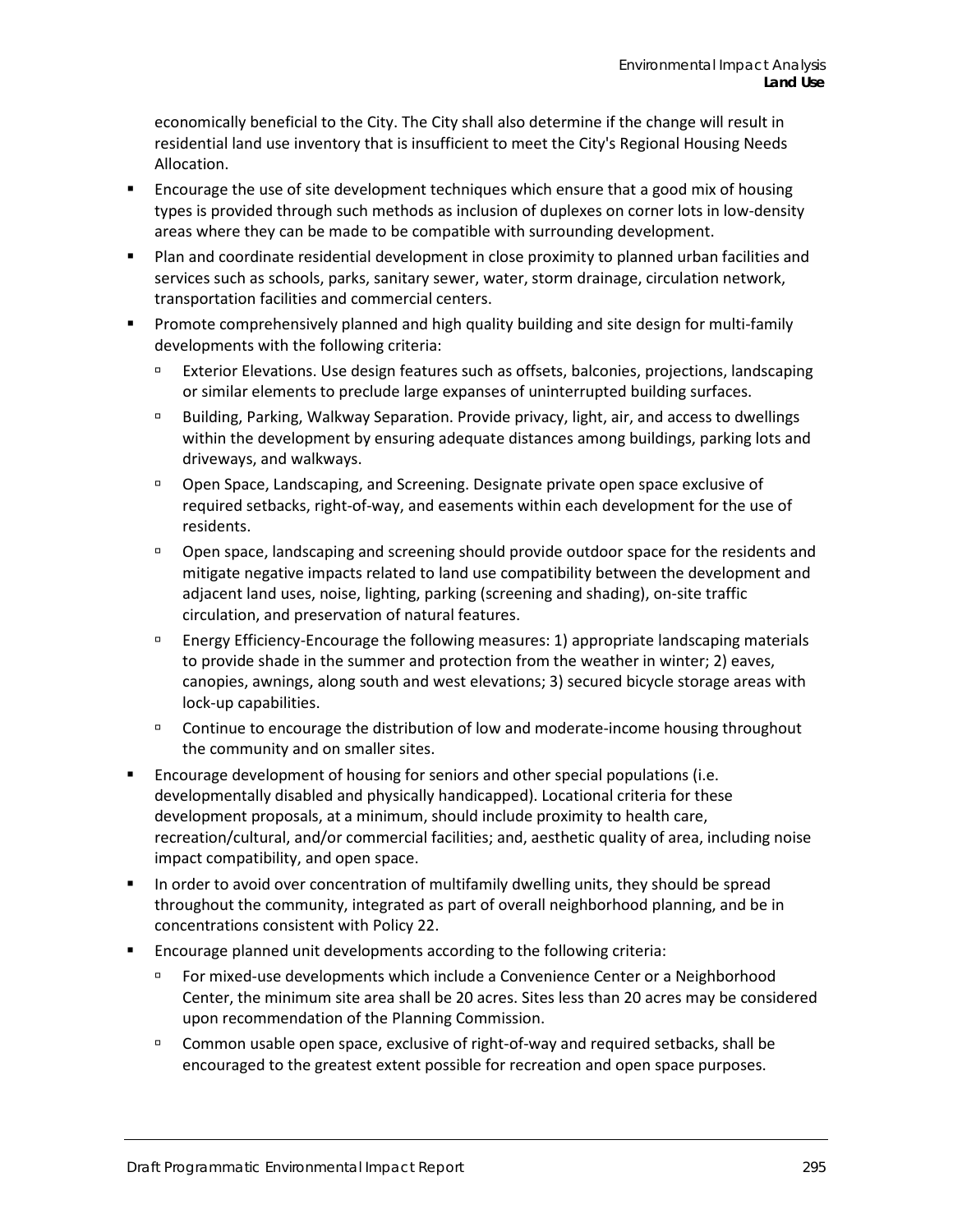**2018 Regional Transportation Plan/ Sustainable Communities Strategy**

- Existing natural features shall be preserved and enhanced consistent with the Conservation, Open Space, Parks and Recreation Element.
- Density shall not exceed the underlying zoning provisions. Density increases may be granted in accordance with the Zoning Ordinance such as density bonuses or for infill projects, or for affordable housing.
- Identify residential areas adjacent to roadways and other noise-sources. (i.e., railroads, airport, industry) which require setbacks and/or special soundproofing to reduce negative noise-related impacts, as identified in the Noise Element. Mitigation measures shall include the following:
	- □ The performance standards of the City's Noise Element.
	- Noise mitigation "packages" including the use of setbacks to ensure that the exterior noise levels at the closest building façade do not exceed 65 dB Ldn and interior noise exposure of 45 dB Ldn or below.
	- For multi-family development, site design techniques shall be used to reduce the need for supplemental noise mitigation requirements. Also, investigate the feasibility of requiring greater setbacks for multi-family residential development along arterials and collectors as an alternative to walls and fences.
- **Develop design measures to buffer residential development from non-residential land uses.** These measures should, at a minimum, include setbacks; roadways; community waterways, landscaping; and landforms such as berming, fences, and walls.
- Encourage higher density residential development near employment centers, commercial development, transit, and parks.
- **Provide for the continued viability of existing single-family areas in the downtown of the** community and encourage medium and high-density residential development in the central business district where such uses do not conflict with existing neighborhoods.
- Require special site development standards for proposed non-residential or more intensive land uses adjacent to established residential areas to minimize negative impacts on abutting properties.
- Estate Residential areas shall be designed to provide opportunities for residential dwellings or in conjunction with small-scale farming and animal husbandry or in a semi-rural setting. Estate Residential development (6 persons per acre - up to 2 dwelling units per gross acre) shall be directed to areas where:
	- All urban services (i.e. storm drainage, schools, sidewalks, lighting) may not be required; Adjacent to long-term agricultural areas where more intensive future urban development is unlikely because of public safety conflicts such as the airport protection area;
	- Boundaries between dissimilar land uses (i.e., industrial to residential in the northwest and agriculture to residential in the southwest);
	- $\Box$  In areas where the viability of large-scale agriculture may ultimately be threatened due to the encroachment of non-agricultural uses, and which do not warrant designation to a higher density.
- Subject to the following minimum conditions:
	- Developments will not be permitted to have farm animals.
	- □ Full road, sewer, and water improvements shall be installed.
	- Development setbacks and buffering will ensure that there will be no conflicts with adjacent rural residential uses.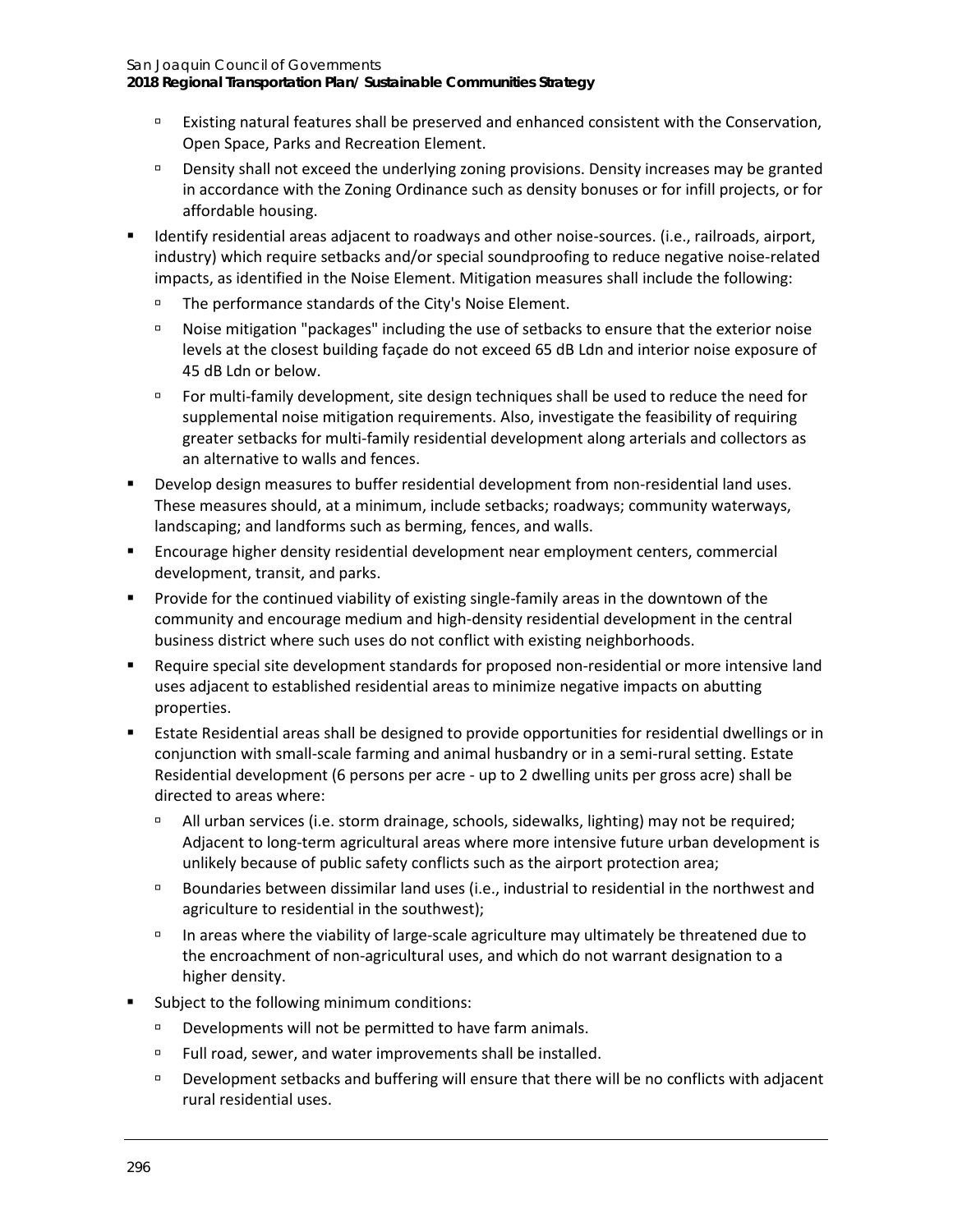- One half-acre lot shall be allowed in the R-E zone through the approval of a conditional use permit if the City determines that the size or shape of the site limits the development of a standard size subdivision or the approval of 1/2-acre parcels would facilitate infill development.
- Continue to encourage comprehensively planned Low Density Residential development (up to 21 persons/acre - 2 to 10 dwelling units net acre). Developments in excess of 7 units per acre may be permitted through the PD process. Usage of duplex or halfplex units shall be encouraged to increase overall densities where they are made to be compatible with the overall residential development.
- Promote Medium Density Residential development (up to 40 persons per acre 10 to 15 dwelling units per net acre) which typically consists of duplex, triplex and four-plex development for in-fill or new development at Local/Collector and/or Collector/Collector intersections to a maximum of 50 units in one contiguous development on sites ranging from 3.5 to 5 acres. Medium Density Residential developments on sites less than 3.5 acres at arterial/collector intersections may also be considered. Medium density developments may be permitted on corner lots in single-family zones where they can be provided in conformance with Policy 18. Medium density residential developments may also be used in infill areas where they can be made to be consistent with adjacent properties through the PD process and contract zoning.
	- Locate High Density Residential development (up to 58 persons per acre 15 to 29 dwelling units per net acre) throughout the City at arterial, collector and Data locations according to the following criteria:
	- Arterial intersections. 100-unit maximum on sites ranging from 3.5 to 5 acres.
	- Arterial/collector intersections. 75-unit maximum on sites ranging from 2 to 5 acres.
	- □ Mid-block arterials. 50-unit maximum on sites ranging from 1 to 3 acres.
	- Downtown. At in-fill locations, which do not jeopardize the viability of existing single-family areas.
	- High-density residential developments may also be used in in-fill areas where they can be made to be consistent with adjacent properties through the PD process and conditional zoning. Consistency and compatibility with adjacent properties shall be evaluated based on issues including but not limited to: adjacent zoning, adjacent land use, proposed building mass, and the adequacy of public facilities available to the site.
- Densities in excess of 20 units/acre will be reviewed on a case-by- case basis and may be approved through a the PD process where measurable community benefit is demonstrated and where infrastructure including mass transit facilities is available (or can be made available) to accommodate impacts of increased density.
- Future growth of the City shall conform to the Growth Management Ordinance of the City of Escalon. Residential building permits shall be limited as provided by the City's Growth Management Ordinance in effect.
- Ensure that future commercial development is concentrated in shopping districts and nodes to discourage expansion of new strip commercial development.
- It shall be a priority of the City to develop commercial land on the west and east sides of the community along SR 120.
- In order to accommodate modern shopping center formats, the depth of new commercial areas shall be at least 500 feet. The depth of existing commercial development along SR 120 and McHenry Avenue may be extended on a case-by-case basis if the extension increases the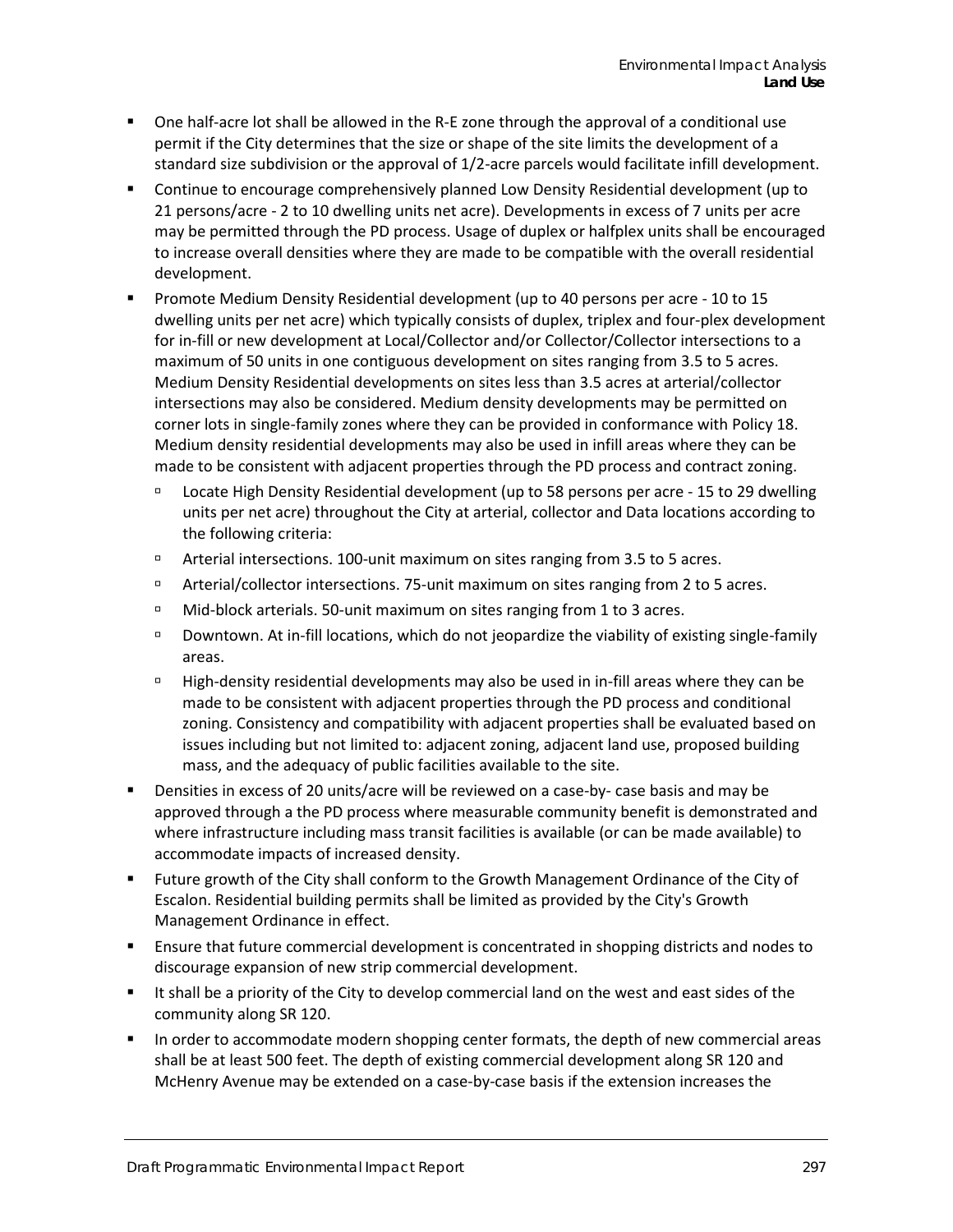**2018 Regional Transportation Plan/ Sustainable Communities Strategy**

feasibility of commercial development and the proposed action will not create land use conflicts or reduce viability of adjacent residential properties.

- Encourage convenience commercial development in residential areas that serve the needs of the area and include site development standards which minimize negative impacts on adjacent properties.
- Development standards for the interface between commercial or office uses and residential uses shall be as follows:
	- A landscaped setback of at least ten feet wide containing deciduous and evergreen trees shall be planted and maintained along the property line between commercial or office uses and residential properties that have a common property line.
	- <sup>n</sup> A masonry wall eight feet in height shall be erected along the property line where commercial and office uses have a common property line with residentially designated properties.
	- <sup>D</sup> A masonry wall three and one-half feet in height or landscape berm shall be erected along the front setback line, parallel to, and ten feet from the local streets abutting planned residential uses.
	- A commercial loading and storage areas shall be screened from view of adjoining residential property by a combination of landscape planting and a masonry wall. Loading areas shall be enclosed and be located so that there are no noise impacts to adjacent residential properties. All storage shall be within an enclosed structure.
	- Roof-mounted and detached mechanical equipment shall be acoustically baffled to prevent noise from the equipment from exceeding 55dB (A) measured at the nearest residential property line.
- In order to encourage the integration of Neighborhood and Community Commercial uses into neighborhoods, designs should de-emphasize the usage of walls as buffers where they create barriers to pedestrian access. Continuous block walls shall be discouraged and offsets, landscaping pockets and openings shall be encouraged.
- In order to promote non-vehicular modes of transportation, and to limit the unnecessary usage of Collectors and Arterials for vehicular access, commercial development shall provide direct pedestrian and vehicular access to adjoining residential areas through Minor Collectors, Local Streets and/or through pedestrian access points.
- **Designate Convenience Centers for personal and convenience goods and services for nearby** residential areas. Such centers may be in new, in-fill, and/or consolidated existing strip commercial developments and at a scale which is compatible with surrounding residences. Special site design standards shall be imposed on these facilities including high quality architecture, landscaping, signage and lighting to ensure that they are aesthetically pleasing. Convenience Centers may be approved by a planned development permit on the corner of arterial/ collector intersections on sites of three acres or less, and at least at one-half mile away from neighborhood shopping centers. Where possible, such centers are to be developed as part of specific plans or master plans.
- Designate Neighborhood Centers for shopping centers with a major grocery store as an anchor and supporting businesses which serve one square mile residential area. Location shall be at one corner of arterial/arterial or arterial/collector intersections on sites of approximately 10 acres in area. Centers shall be located no closer than approximately one mile from other General Plan designated neighborhood centers, from existing Grocery stores, or from General Plan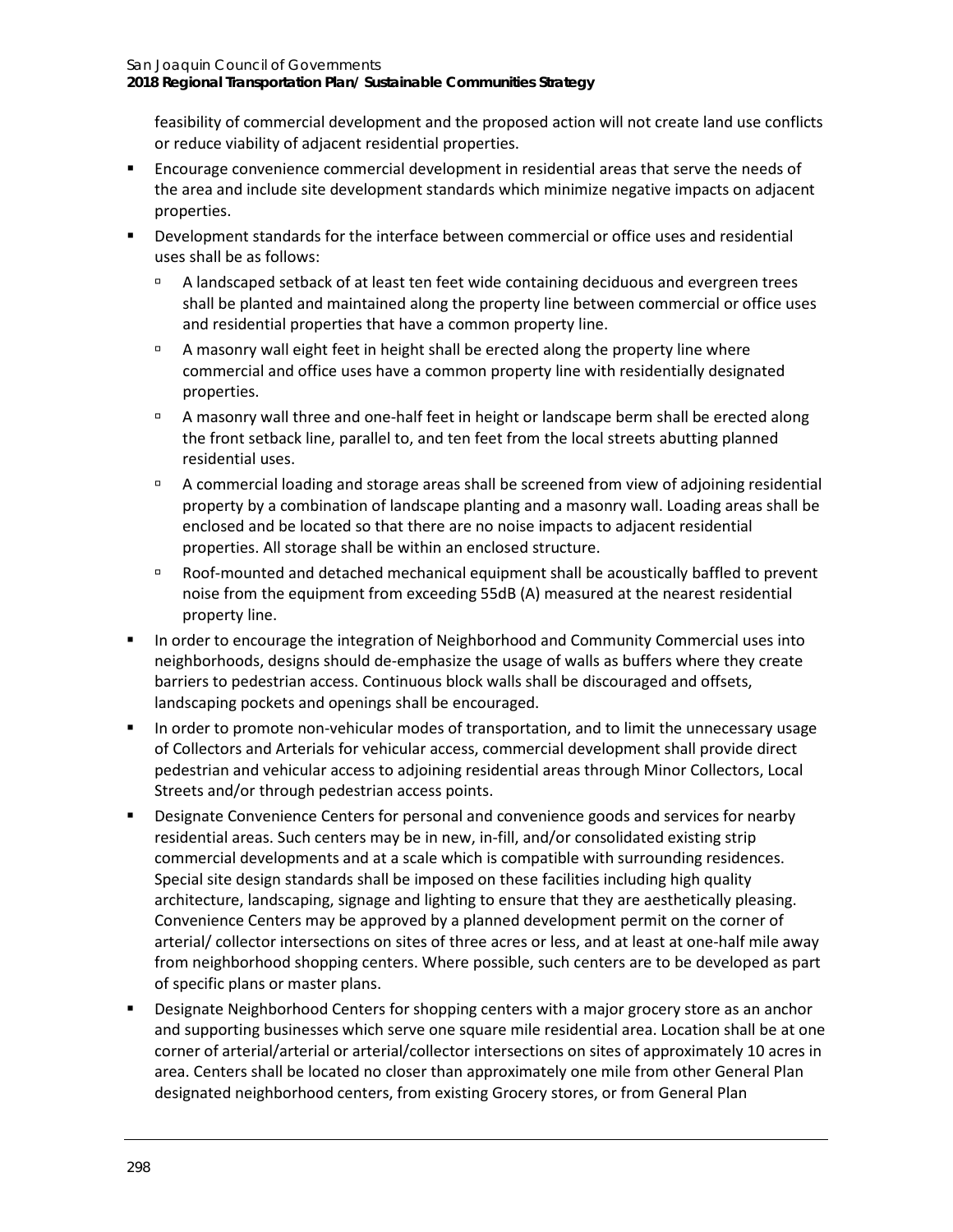designated community centers. The center's scale and site design must be compatible with the surrounding residential area with an emphasis on access, circulation, parking, signage, noise, and landscaping. Where possible, these facilities should be planned and integrated into neighborhoods as part of a specific plan or master plan.

- Preserve and enhance the Central Business District (CBD) as the community's historic services center. Promote retail commercial, specialty retail, professional/administrative office, personal services, professional services, public and community facilities and urban residential uses.
- Visitor-serving commercial areas are to be promoted along the SR 120 corridor for tourists and travelers uses. Development in these areas shall be in compliance with the goals, policies and development standards of the Community Design Element to promote the SH 120 corridor as a scenic entrance to the community.
- Designate an Historic Preservation Conversion zone district to preserve distinctive structures and areas proposed for conversion in the Central Business District where adequate parking can be provided.
- Promote a mix of industrial uses that provide the City with a sound, diverse industrial base.
- Provide adequate land for a wide range of industrial uses. Heavy industrial uses (warehousing) and higher intensity uses not compatible with residential development should be located in the industrial area along McHenry Avenue and light industrial uses should be located in the industrial area north of SR 120. In order to increase the capture rate of industries in the community, such areas should be master planned to expedite processing of applications, and aggressively marketed (along with the industrial park) to targeted industries.
- **Industrial development should not create significant off-site circulation, noise, dust, odor, visual,** and hazardous materials impacts that cannot be adequately mitigated.
- **Prepare a specific plan for the south industrial area to provide for an adequate mix of parcel** sizes, identification of needed infrastructure, transportation routes and development of guidelines for future annexations.
- In order to achieve a high-quality natural environment, it shall be the policy of the City to encourage industries which demonstrate minimum air and water quality impacts and to discourage air and water quality impacts which cannot be offset.
- Update the water, wastewater and storm drainage master plans, and any other specific or master plans related to infrastructure development on a periodic basis.
- **Annually monitor the need for law enforcement, fire and other emergency services personnel as** the City grows.
- Continue to implement a recycling and source reduction program to promote recycling.
- Continue to plan and provide efficient public safety and leisure/cultural facilities and services for the community.
- In considering development proposals which have the potential to affect school capacity, the City shall refer such proposals to the Escalon Unified School District for review and comment to ensure that adequate school facilities are implemented to serve the proposed developments. Developers should mitigate impacts to schools in accordance School District plans.
- Provide for orderly outward expansion of new urban development that is contiguous with existing development, allows for the incremental expansion of infrastructure and public services, and minimizes impacts on the environment.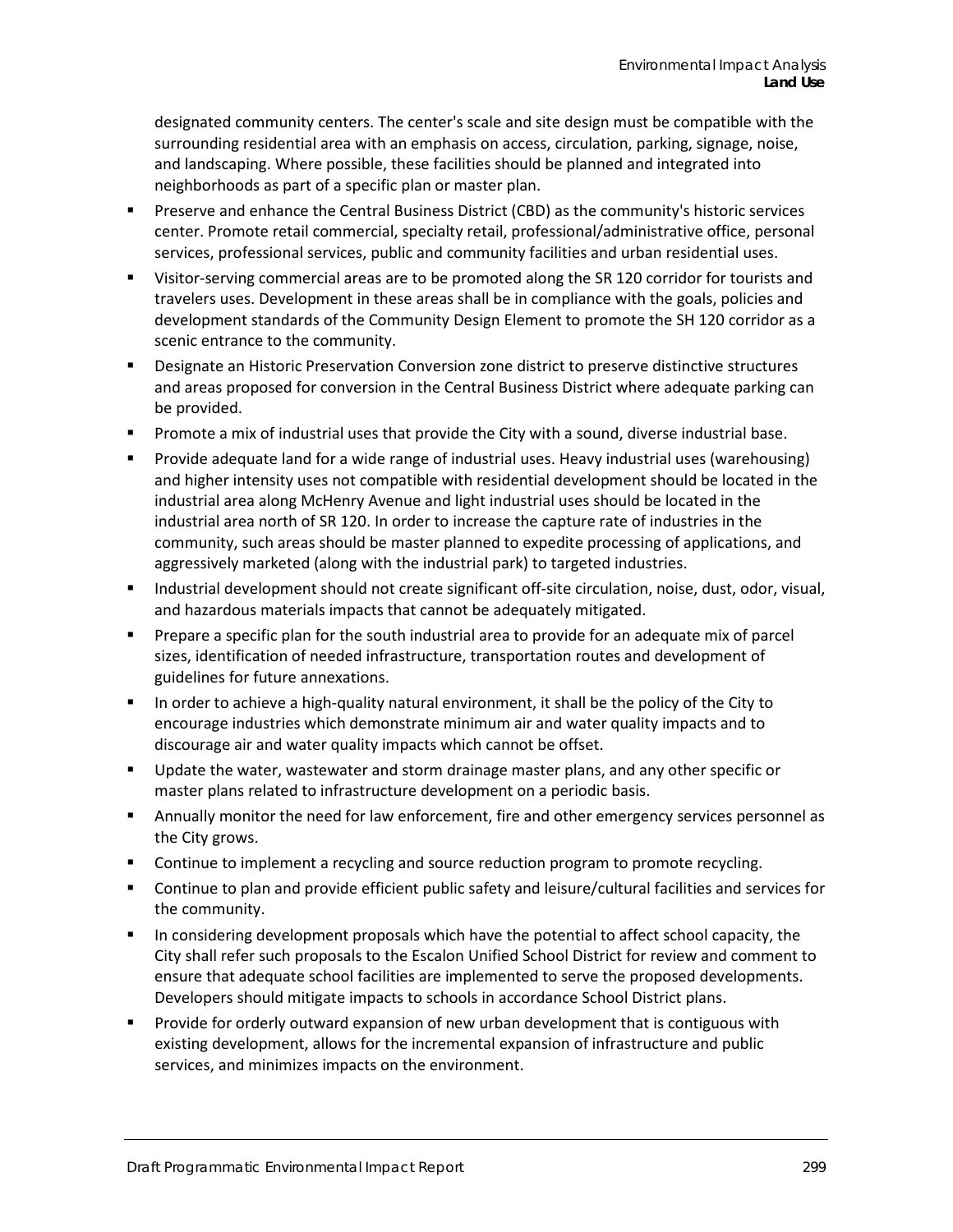**2018 Regional Transportation Plan/ Sustainable Communities Strategy**

- When reviewing proposed changes to the land use map, circulation map, and/or zoning code, consider air quality and mobility.
- **Preserve and enhance existing neighborhoods and commercial districts having transit and** pedestrian-oriented designs.
- Encourage development of vacant and underutilized in-fill parcels, particularly those that support pedestrian and other alternative modes of transportation.
- **EXECT** Limit provision of public services to the incorporated city boundaries.

### **CITY OF LATHROP GENERAL PLAN**

- Areas designated for industrial use are intended to take advantage of rail and freeway access.
- Areas designated for industrial use are to assure that there will be sufficient long-term availability of industrial land to expand the City's economic base and capability for meeting the on-going costs of public services required by the community. A slow pace of industrial development is not to be construed alone as justification for designating industrial land areas for another type of urban use unless such use would be of a regional commercial character.
- Industrial proposals should be located where possible within an industrial park designed for the accommodation of a community of industries that are compatible in terms of operational characteristics, aesthetic qualities, utility service requirements and street circulation.
- Industries are to be developed and operated in such manner as to avoid damage, destruction or degradation of the environment.
- **A** Specific Plan shall be prepared to guide and specify the distribution, location and extent of land uses for Sub-Plan Area #3. 4-A-23
- Development of Sub-Plan Area #3 shall be designed to promote the efficient use of the Stewart Tract while preserving important natural resources.
- The City shall promote patterns of development that facilitate the efficient and timely provision of urban infrastructure and services.
- The Specific Plan for Sub-Plan Area #3 shall identify the ranges of housing and population densities expected for the SPA's residential areas.6
- Sub-Plan Area #3 represents the largest remaining area in Lathrop that is available for future master planned development. The 5,794-acre Stewart Tract represents a unique opportunity to control phasing of a large-scale mixed use development designed to establish an integrated community environment west of Interstate 5.
- Residential development within Sub-Plan Area #3 shall provide a variety of housing types and a range of lot sizes throughout the Stewart Tract.
- Housing diversity within Sub-Plan Area #3 shall be encouraged through a mix of housing types and sizes, attractive design, innovation in site planning and design, and housing opportunities for a variety of income levels.
- The City shall promote residential project design within Sub-Plan Area #3 which reflects and considers natural features, noise exposure of residents, visibility of structures, circulation, access, and the relationship of the project to surrounding uses. Residential densities and lot patterns will be determined by these and other factors.
- Residential subdivisions within Sub-Plan Area #3 shall be designed to provide well-connected internal and external street and pedestrian systems.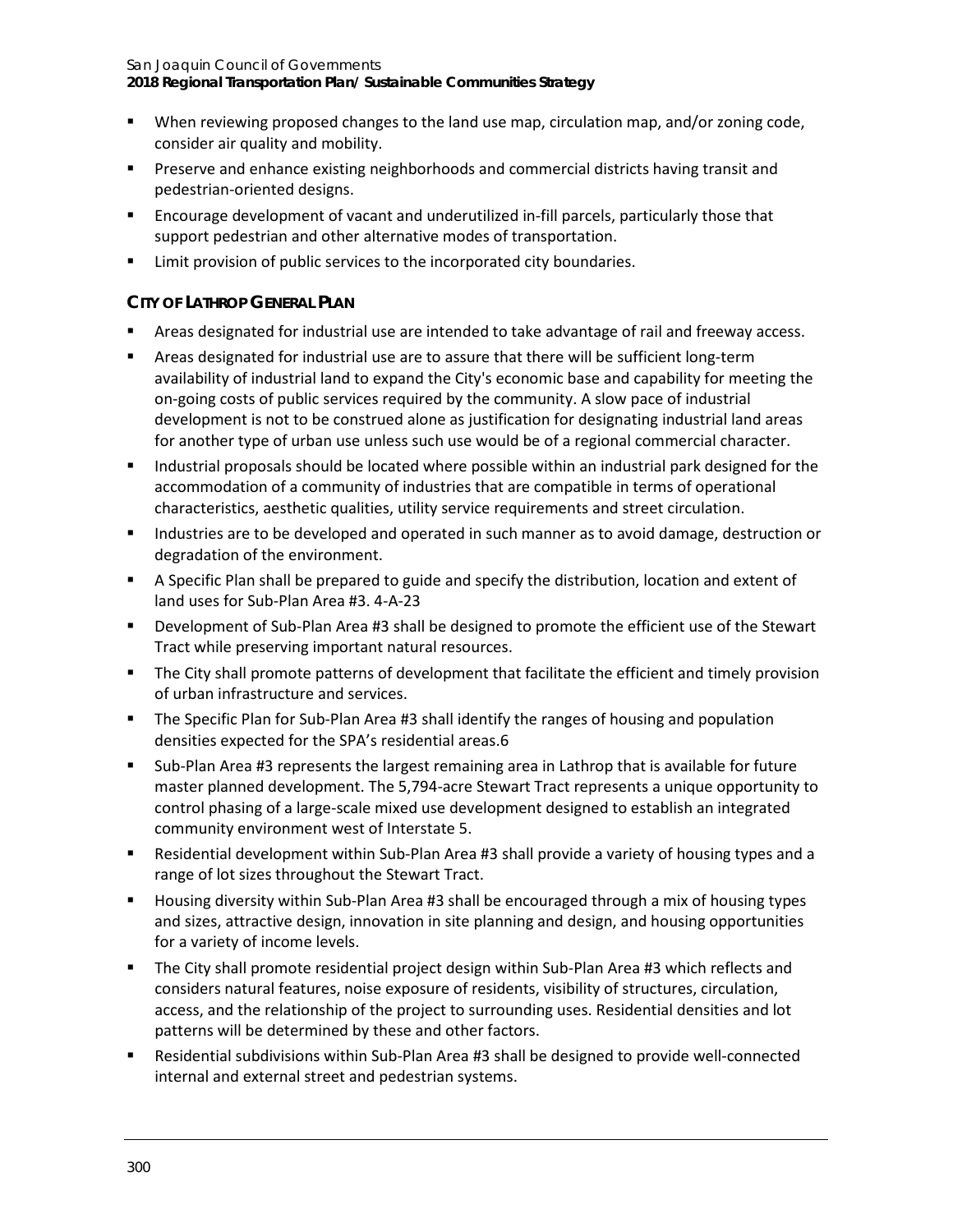- **The City shall discourage the development of isolated, remote, and/or walled residential** projects that do not contribute to the sense of community desired for Sub-Plan Area #3.]
- Generally, areas proposed for Lower Density Residential Development in Sub-Plan Area #3 should be located along the San Joaquin River and along Paradise Cut where lower density is compatible with these natural habitat areas. They would also be located in the western part of the Stewart Tract in proximity to golf course and other open space amenities. The Low Density housing environment will be given specific physical dimension as part of the Specific Plan for West Lathrop.
- Areas proposed for Higher Density in Sub-Plan Area #3 should be located within and nearby the town center, central canal or lake and employment center, as well as near convenience retail or other workplaces.
- An employment center on the Stewart Tract shall be developed at a minimum FAR of .25 and a maximum FAR of .5 (1 to 10 stories).
- An employment center shall be designed to support a variety of employment-generating, commercial uses, including, but not limited to R&D, office and administrative uses.
- Commercial development within Sub-Plan Area #3 shall be designed to encourage and facilitate pedestrian circulation within and between commercial sites and nearby residential areas.
- The City shall encourage development of a new town center within Sub-Plan Area #3 to provide a variety of goods and services to area residents.
- The City shall require minimal, or in some cases no, building setbacks for commercial and office uses in a town center within Sub-Plan Area #3.
- Mixed Use Commercial uses shall be developed at a minimum FAR of .5 and a maximum of (1 to10 stories). The higher densities and building heights may be considered as they provide special opportunities to combine mixed-use residential and commercial uses.
- The Mixed Use Commercial designation shall provide for the development of buildings and sites that contain a mix of uses, including the vertical integration of housing with retail, office, civic or other uses.
- Town Center Commercial development should be allowed in commercial areas where the residential component is compatible with the desired commercial function of the area.
- **Public uses (e.g., day and senior care facilities, community meeting rooms, recreation facilities,** police and fire stations, etc.) shall be integrated, as necessary, with other commercial and residential uses in areas designated for Mixed Use.
- The City shall encourage the location of new neighborhood commercial development within Sub- Plan Area #3 near residential neighborhoods, the town center, and/or major transportation corridors.
- New public and quasi-public facilities necessary for emergency response, health care, and other critical functions shall be located outside areas subject to natural or artificial hazards.
- Public facilities, such as wells, pumps, tanks, and yards, shall be located and designed so that noise, light, odors, and appearance do not adversely affect nearby land uses.
- Sub-Plan Area #3 should provide sufficient land area for school sites. In the alternative, the City may establish appropriate mechanisms for funding development of school facilities through the use of development fees.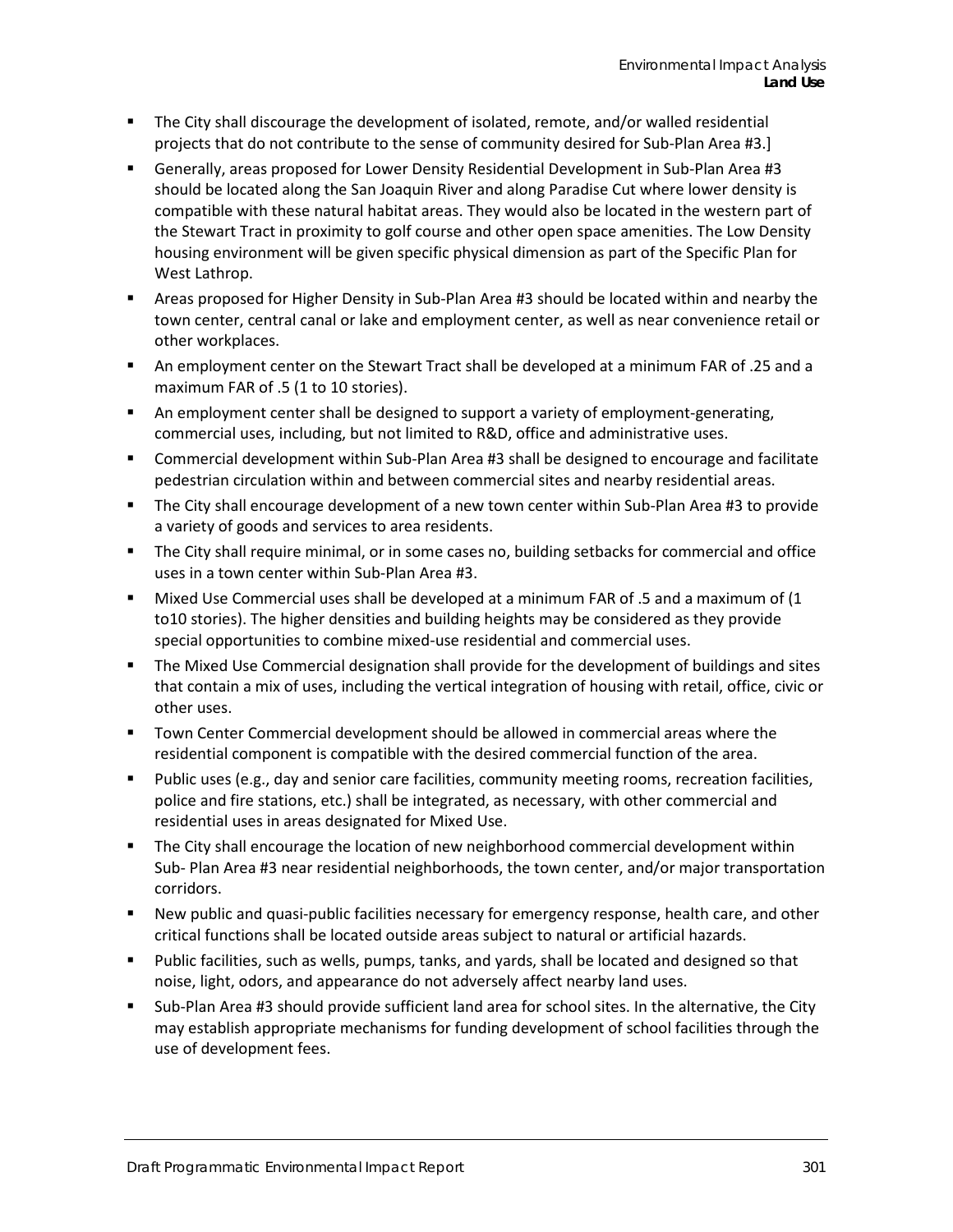**2018 Regional Transportation Plan/ Sustainable Communities Strategy**

- New parks and recreational facilities including, but not limited to, parks, plazas and ball fields, should be integrated with residential neighborhoods, as new residential development occurs within Sub-Plan Area #3.
- Water-oriented recreational development, such as marinas, boating areas, and parks shall be encouraged within residential neighborhoods and commercial areas along Stewart Tract waterways.
- Significant natural open space and cultural resources should be identified prior to development and incorporated into site-specific development project design.
- Development within Sub-Plan Area #3 should be planned and designed to avoid or minimize effects on areas rich in wildlife or of a fragile ecological nature (e.g., areas of rare or endangered plant and animal species, riparian areas). Alternatively, where avoidance is infeasible or where equal or greater ecological benefits can be obtained through off-site mitigation, the City shall allow project proponents to contribute to offsite mitigation efforts in lieu of on-site mitigation.

### **CITY OF LODI GENERAL PLAN**

- Create a balanced and sustainable land use pattern that provides for a diversity of uses and satisfies existing and future needs.
- Encourage development of downtown as a mixed-use activity center with a range of commercial, residential, and civic uses.
- Promote revitalization of key commercial spines of the community with focused, mixed-use development.
- **F** Foster development of walkable new neighborhoods, with a mix of uses and diversity of housing types.
- Maintain land use patterns that maximize residents' access to parks, open space, and neighborhood shopping centers.
- Ensure the continued economic sustainability of the community and fiscal health of the City government.
- Strengthen the City's economic base and provide employment opportunities for residents to achieve a more balanced jobs housing ratio.
- Update the City's Zoning Ordinance and Subdivision Regulations contained in the Municipal Code for consistency with the General Plan, including the General Plan Diagram. Zoning changes that will need to be made include:
	- $\Box$  Establishment of new base districts, consistent with the land use classifications in the General Plan, such as for mixed-use centers, corridors and downtown; and
	- New development regulations that reflect policy direction contained throughout the General Plan (e.g. parking standards).
- Require sites designated for mixed-use development—downtown, corridors, and in new neighborhood centers—to be developed with a variety of residential and non-residential uses, in accordance with the General Plan designation.
- Do not allow development at less than the minimum density prescribed by each residential land use category, without rebalancing the overall plan to comply with the "no net loss provisions of state housing law."
- Maintain the highest development intensities downtown, and in mixed-use corridors and centers, with adequate transition to Low-Density Residential neighborhoods.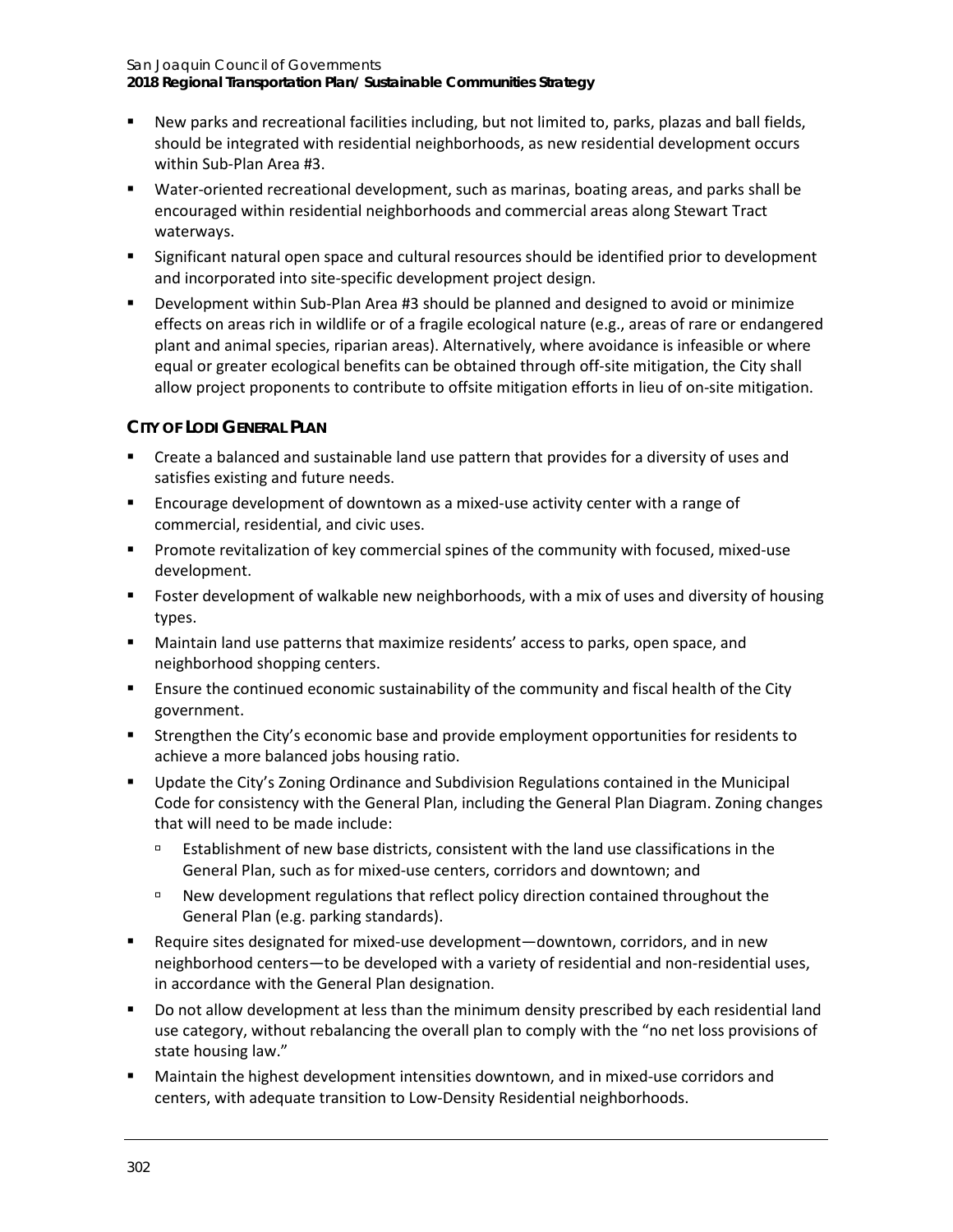- Maintain a centralized economic development and land information system to continually monitor land use availability, ensuring sufficient land for appropriate use designations, development intensities and locations.
- **Locate new medium- and high-density development adjacent to parks or other open space, in** order to maximize residents' access to recreational uses; or adjacent to mixed-use centers or neighborhood commercial developments, to maximize access to services.
- Encourage new neighborhood commercial facilities and supermarkets in locations that maximize accessibility to all residential areas.
- Permit child-care centers in all districts except Industrial.
	- Regulations would also need to be in accordance with criteria for family day care homes established in Chapter 3.4 and Chapter 3.6, Division 2 of the California Health and Safety Code.
- Focus new business park growth in the southeast portion of the city and new industrial growth along the two railroad lines, as shown in the Land Use Diagram.
- Allow employee-serving amenities and services such as restaurants, cafés, dry cleaners, and other complementary uses in Business Park areas.
- Promote clustering of industrial uses into areas that have common needs and are compatible in order to maximize their efficiency. Work closely with industry contacts to identify specific needs to be addressed through development standards.
- **Prioritize economic development activities on potential growth industries that are appropriate** for Lodi, including retail and tourism, as well as office/industrial users in need of large parcels.
- **Continue to publish a handbook and/or fact sheets of permitting procedures and fees for new** and existing businesses.
- **Partner with business and community groups to proactively pursue companies and industries** and to implement economic development programs.
- Continue efforts to locate a hotel in conjunction with or in proximity to Hutchins Street Square.
- **Promote downtown as the center of tourism, business, social, and civic life by directing high** intensity office uses, government, and entertainment uses to locate downtown.
- Establish land use regulations and development standards in the Zoning Code to reinforce Downtown's assets and traditional development pattern. These should include:
	- Extending the Downtown Mixed Use classification to parcels along Main Street on the Eastside to improve connectivity, while retaining the respective identities of downtown and the Eastside.
	- Establishing maximum setbacks or build-to lines for development in areas designated Downtown Mixed Use.
	- Requiring retail, eating and drinking establishments, or other similar active uses—except for sites designated Public—at the ground level. Alleyway corners shall be "wrapped" with retail uses as well.
- Encourage medium- and high-density residential development in downtown by permitting residential uses at upper levels; and east and northwest of downtown, as depicted on the Land Use Diagram, by identifying vacant and underutilized sites that are appropriate for redevelopment.
- Maintain parking regulations for downtown that are lower than elsewhere in the city, reflecting its position as a pedestrian- and transit-friendly center.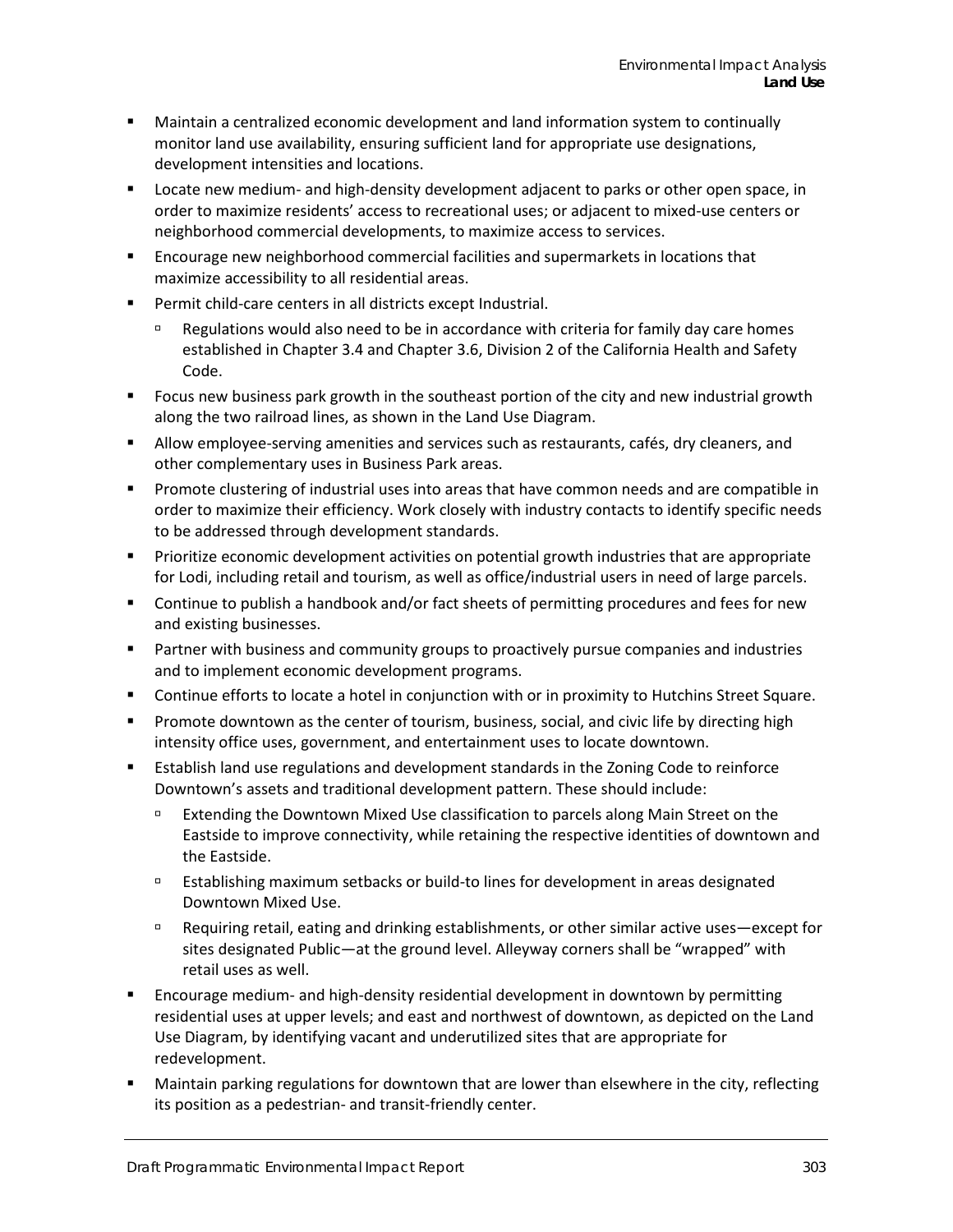**2018 Regional Transportation Plan/ Sustainable Communities Strategy**

- Expand the Downtown Parking District to include the Downtown Mixed Use area in order to consolidate parking areas. Require all development within these boundaries to either meet the established off-street parking requirements or contribute an appropriate share to the Downtown Parking District.
- Allow an appropriate range of single uses or mixed-use development, with use requirements/ mixes as follows:
	- Kettleman Lane. Allow any mix of uses as permitted within the Mixed Use Corridor classification. Ensure that residential uses are sited at upper levels or, if at ground level, then not directly facing the highly trafficked Kettleman Lane.
	- Cherokee Lane. Require that any new development/redevelopment of sites with
- Mixed Use designation south of Tokay Street to devote at least one-quarter of the built-up area to commercial or business park uses, while allowing the full spectrum of single or mixed-uses permitted within the designation.
	- □ Lodi and Central avenues. Require any development or redevelopment of sites to have active uses—retail, restaurants, cafés, and personal service establishments— fronting the streets at the ground level. A range of compatible uses, such as residential or office, may be located at upper levels and in portions not fronting the streets.
- Promote infill development that maintains the scale and character of established neighborhoods.
- Establish bulk and Floor Area Ratio standards for older residential neighborhoods surrounding Downtown to preserve their character.
- Guide new residential development into compact neighborhoods with a defined Mixed-Use Center, including public open space, a school or other community facilities, and neighborhood commercial development.
- Require a centrally located Mixed-Use Center within each new residential neighborhood: one west of Lower Sacramento Road and two south of Harney Lane, as shown on the Land Use Diagram. Centers should serve as a focal point for the surrounding neighborhood, be pedestrian-oriented and encourage a mix of uses to serve local needs.
- Require a master or specific plan in areas with a Mixed-Use Center and adjacent complementary uses, as a condition of subdivision approval. Uses should include neighborhood commercial, civic and institutional uses, parks, plazas, and open space—consistent with Land Use Diagram (unless any of these uses are found infeasible and/or alternative locations are available to carry out mixed-use policies). Streets should adhere to the pattern depicted on the Land Use Diagram.
- Provide for a full range of housing types within new neighborhoods, including minimum requirements for small-lot single-family homes, townhouses, duplexes, triplexes, and multifamily housing.

### **CITY OF MANTECA GENERAL PLAN**

- To provide for orderly, well-planned, and balanced growth consistent with the limits imposed by the city's infrastructure and the city's ability to assimilate new development.
- Growth shall mitigate its own impacts and shall provide a positive benefit to the City of Manteca.
- Growth must contribute to a strong diversified economic base and an effective balance between employment and housing opportunities for all income levels.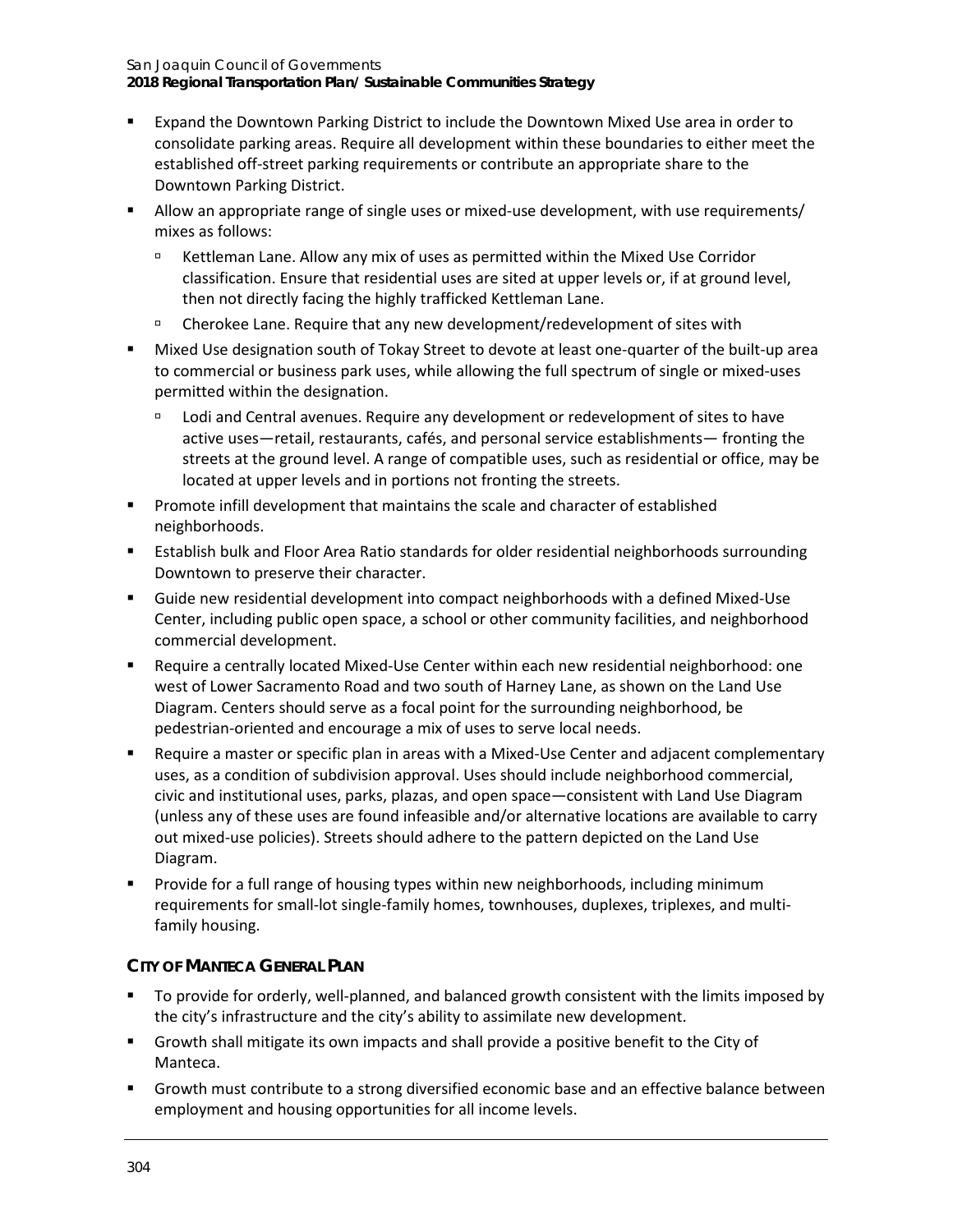- The City shall encourage a pattern of development that promotes the efficient and timely development of public services and facilities.
- **The City shall encourage a development pattern that is contiguous with the boundary of the** City.
- The City shall establish and maintain a Primary Urban Service Boundary line designating lands eligible for annexation and urban development prior to the year 2013
- The City shall establish and maintain a Secondary Urban Service Boundary line designating lands eligible for annexation and urban development beyond the year 2013. Lands outside the Primary Urban Service Boundary line, but within the Secondary Urban Service Boundary line, shall not be annexed to the City of Manteca prior to their inclusion within the Primary Urban Service Boundary line. Prior to 2013, the Primary Urban Service Boundary line may be amended through adoption of a specific plan, an area plan, or comparable planning process, or an amendment to the General Plan.
- All lands within the Primary and Secondary Urban Service Boundary lines to be ultimately developed to urban standards should be developed under the jurisdiction of the City of Manteca. Pending annexation to the City, all such lands should remain in agricultural, open space, or other low intensity uses. The City shall work cooperatively with the County to ensure that development approved by the County on unincorporated lands within the Primary and Secondary Urban Service Boundary lines is developed according to standards consistent with those of the City of Manteca. The City shall request all proposals for development on unincorporated lands within the Primary and Secondary Urban Service boundary lines be referred to the City for review and comment prior to formal consideration by the County.
- The City will review proposals for residential, commercial or industrial development in unincorporated areas within the General Plan Study Area. Urban development should occur within the City boundary.
- The City will consider applications for annexations that:
	- $\Box$  Are contiguous with city boundaries and provide for a logical expansion of the city;
	- □ Create clear and reasonable boundaries:
	- $\Box$  Ensure the provision of adequate municipal services;
	- Reflect a long-term fiscal balance to the city and its residents, when reviewed cumulatively with other annexations;
	- Are consistent with State law and San Joaquin County Local Agency Formation Commission standards; and
	- **EXEC** Are consistent with the General Plan.
- The City will consider expanding its sphere of influence to incorporate areas that logically should be planned and serviced by Manteca. The City shall consider the following factors when making determinations involving sphere of influence boundaries:
	- $P$ resent and planned land uses in the area;
	- **Present and probable need for public facilities and services in the area;**
	- **Present capacity of public facilities and adequacy of public services; and**
	- $P^{\Box}$  Existence of any social or economic communities of interest in the area.
- The City shall manage the rate and type of growth in Manteca according to a growth management program that provides for an annual allocation of residential, commercial and industrial development. The growth management program shall consider the capacities of City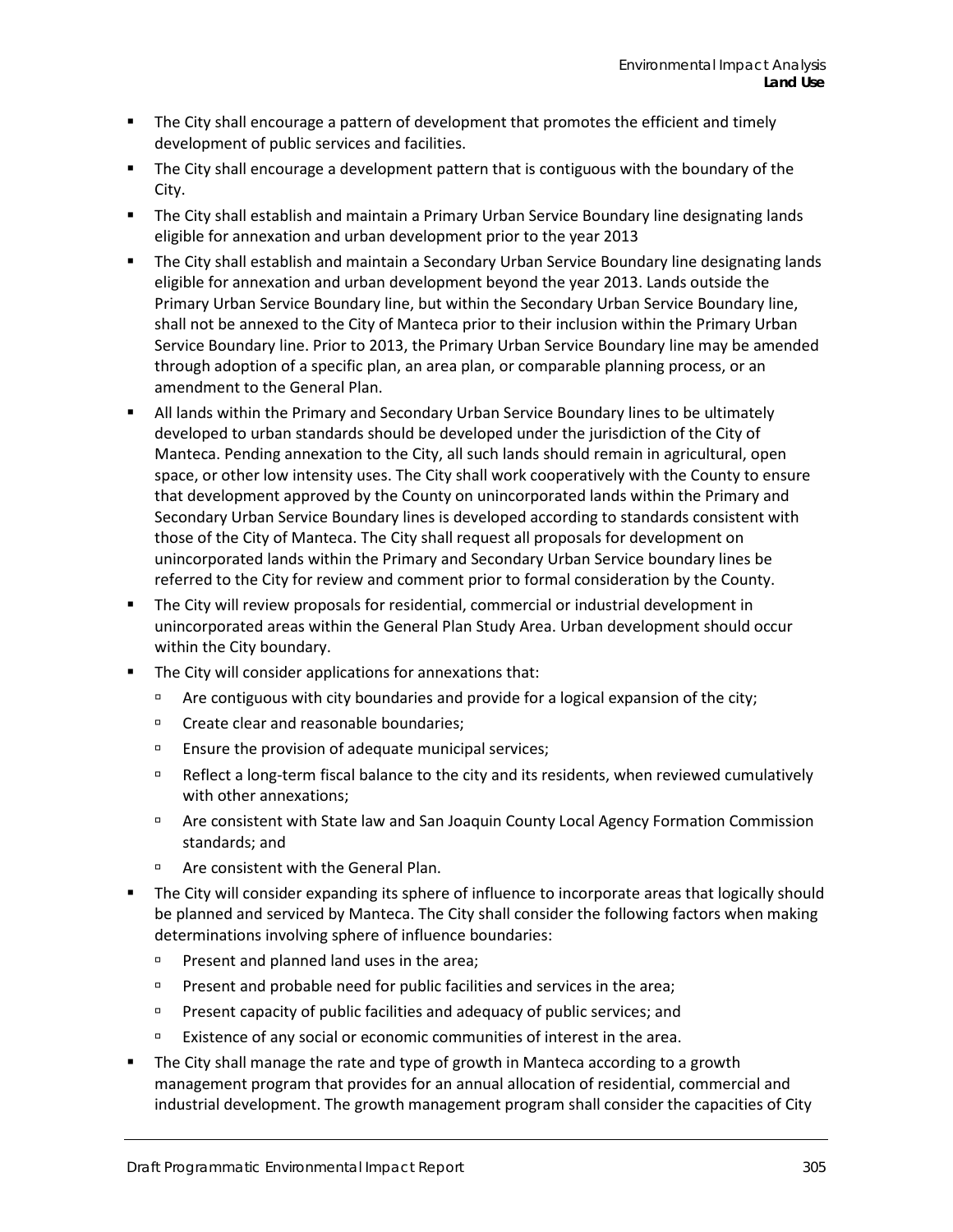facilities and services, and the ability of the community to assimilate new development, and fluctuations in the balance of market demand for new housing and new job development.

- **The City will encourage the use of specific plans as needed to ensure orderly, well-planned** growth.
- The City may designate areas on the Land Use Map as Urban Reserve. Such areas are not planned for development prior to 2023, but are recognized by the City as areas of future growth that may be annexed to the City at the appropriate time.
- To provide adequate land in a range of densities to meet the housing needs of all income groups expected to reside in Manteca, and to regulate residential growth consistent with the capacities of City facilities and services and the ability of the community to assimilate new development.
- The City shall promote the development of a variety of housing types and prices to meet the needs of all households, including very low-, low-, and moderate-income households.
- Higher density housing shall be located in areas served by the full range of urban services, preferably along collector and arterial streets, and within walking distance of shopping areas.
- The City shall promote the preservation and integrity of existing stable residential neighborhoods.
- The City shall encourage neighborhood revitalization and improvement including replacement, renovation or conversion to alternative use of buildings in serious disrepair.
- The City shall seek funding to undertake neighborhood improvement programs designed to stabilize and enhance the quality of existing neighborhoods. Such improvement may include, but are not limited to sidewalk upgrade and repair, street tree programs, street lighting, signage, trash collectors, bus stop shelters and benches and similar improvements to the public areas.
- **Provide adequate land for the development of commercial uses that provide goods and services** to Manteca residents and Manteca's market area.
- The City shall promote and assist the maintenance and expansion of Manteca's commercial sector to meet the needs of both Manteca residents and those living within Manteca's market area.
- The City shall promote the establishment, maintenance and expansion of businesses in Manteca that generate high retail sales taxes as important contributors to the local economy.
- The City shall promote the downtown as a significant pedestrian oriented, commercial and financial center of Manteca and as the primary civic and cultural center.
- New commercial development serving citywide and regional shopping needs shall be located along major arterial streets.
- New visitor-serving commercial development shall be located in areas with easy access to freeway interchanges.
- New commercial development shall be designed to avoid the appearance of strip development.
- The City and Redevelopment Agency will continue to support the downtown merchants in the improvement of facades, promotion of downtown and the solution of problems specific to downtown.
- Redevelopment incentives shall be used judiciously to promote and assist commercial development and revitalization in approved Project Areas and in areas benefiting the approved Project Areas.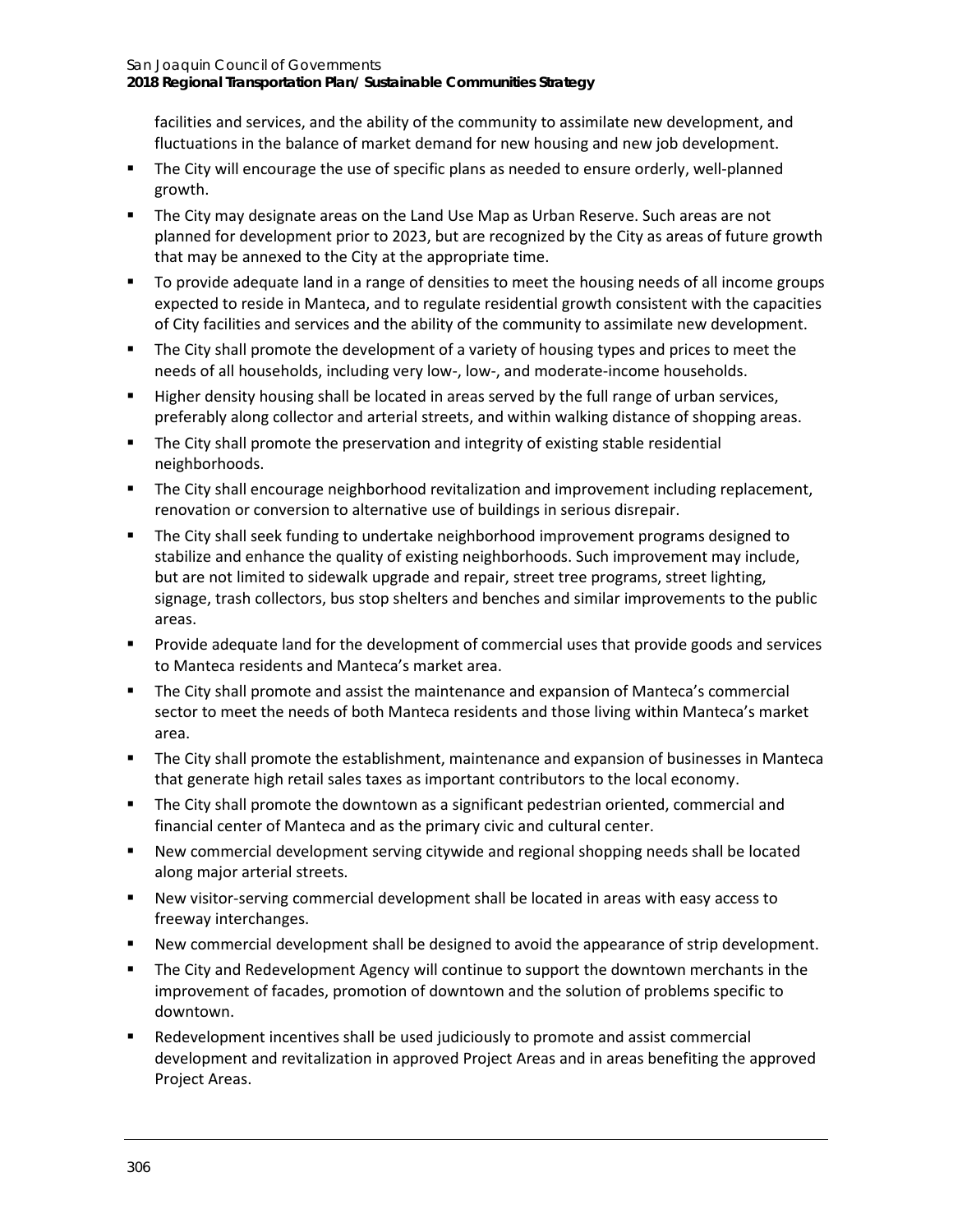- The City shall monitor commercial development to balance growth in residential, commercial and industrial development.
- **The City shall monitor revenues relative to new growth to ensure that projected cumulative** revenue of all land uses in the City would be sufficient to support public service costs.
- **The City shall support and encourage small business development and retention through** providing appropriately zoned land and through such programs to reduce development and operations costs as may be available to the City.
- **Provide for land uses that expand employment, education, recreation and cultural opportunities** for residents and enhance Manteca as the commercial and service center for southern San Joaquin County.
- The City shall promote, cooperate in, and assist in the maintenance and expansion of Manteca's industrial sector employment development within the City of Manteca and in the south San Joaquin County area that will help reduce the home-to-work commute distance for Manteca residents.
- New employment centers that may include office, business professional, research and development, and light industrial or industrial development and shall be located in areas served by full City services or served by suitable facilities approved by the City. Employment centers should be located along major arterials with easy freeway access and with access from public transit, and accessible to bicyclists and pedestrians.
- The City shall continue to support full development of its existing industrial park.
- The City shall promote the development of "clean" industries that do not create problems or pose health risks associated with water and air pollution or potential leaks or spills. However, the City will designate appropriate locations that accommodate light industrial and heavy industrial uses.
- Redevelopment incentives shall be used judiciously to promote industrial employment development in approved Project Areas and for projects benefiting approved Project Areas.
- The City shall monitor employment development to maintain the balance of residential, commercial, and industrial development.
- The City shall promote and plan for at least one Primary Employment Center to accommodate a variety of employment opportunities compatible with the employment skills of the Manteca
- To provide adequate land for development of public and quasi-public uses to support existing and new residential, commercial, and industrial land uses.
- **The City shall designate adequate land, appropriately located for City, County, and School** District facilities.
- The City shall designate adequate land, appropriately located for quasi-public uses such as hospitals, churches, private school facilities and utility uses.
- In determining appropriate locations for public and quasi-public uses, the City shall consider, among other things, proximity to major streets, the cost to develop access to public facilities, and the safety of pedestrians and motorists.
- Development shall be managed to ensure that adequate public facilities and services, as defined in the Public Services and Facilities Element, are planned and provided.
- **Provide open space as a framework for the city, and meet the active and passive recreational** needs of the community.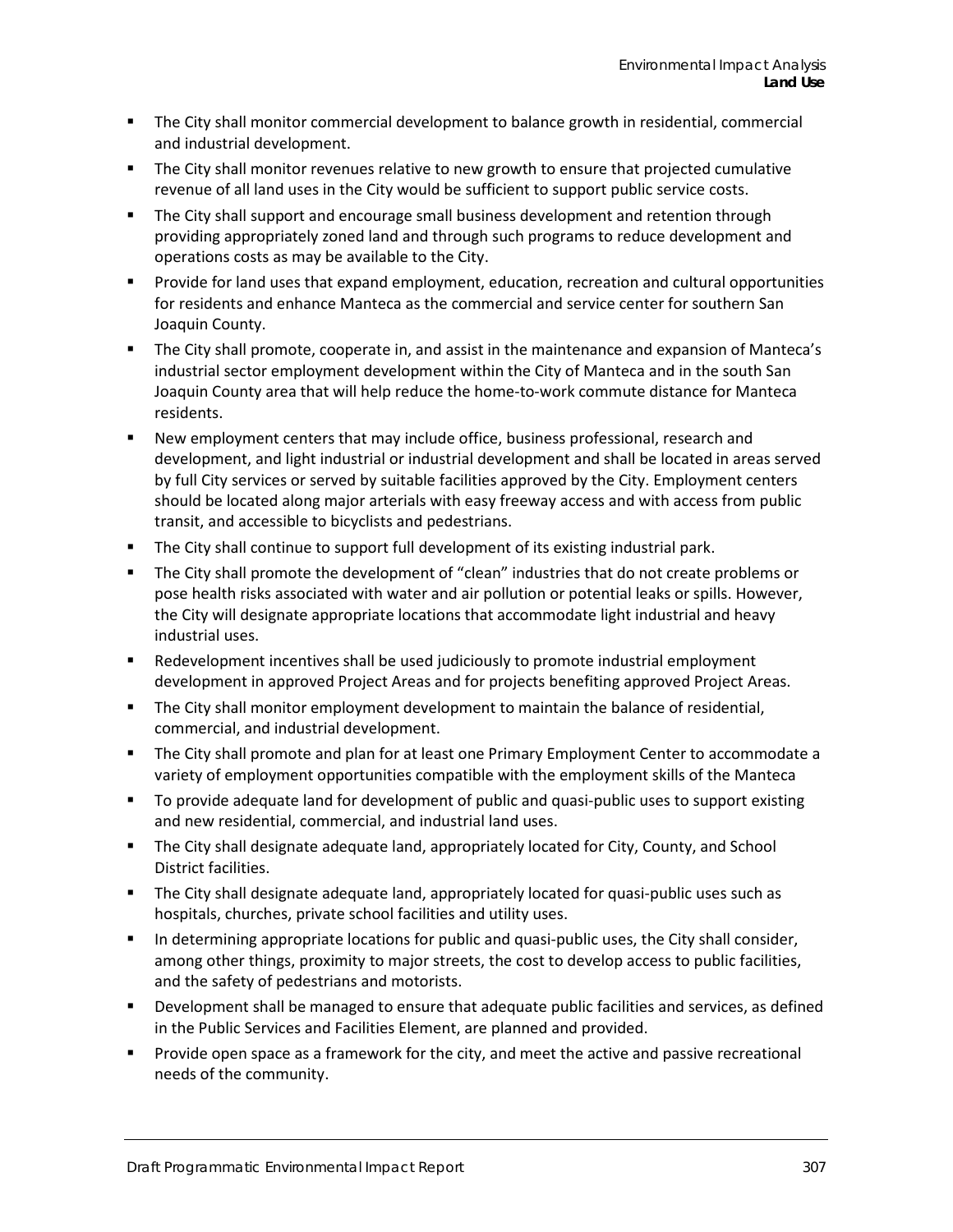#### San Joaquin Council of Governments **2018 Regional Transportation Plan/ Sustainable Communities Strategy**

- **The City shall encourage the continuation of agricultural uses on lands within the Primary and** Secondary Urban Services Boundary lines pending their development as urban uses consistent with the General Plan.
- **The City will encourage the continuation of small, specialty agricultural operations and** demonstration or educational agricultural operations that are compatible with the adjacent urban uses.
- **The City shall promote the provision of both public and private open space within urbanized** Manteca to provide visual contrast with the built-environment and to provide for the recreational needs of Manteca residents. Private open space shall not be considered for public use, other than as visual open space, and shall not be constrained from other uses as identified in the General Plan, unless as provided for by agreement with the land owner.
- The City shall develop an Open Space Master Plan that is consistent with the General Plan, the Bicycle Master Plan and Recreation Master Plan. The Open Space Master Plan should address the potential linkages between public plazas, promenades, parks, utility easements suitable for public access, landscape areas, nature preserves, open drainages, parks and similar public lands and right- of- ways that provide open space. The Open Space Master Plan may also identify future extensions of pedestrian and bikeway corridors, natural features, and nature preserve areas that may be suitable for acquisition by the City as public land or other agency to be held as public land in or in a public trust.
- **The City shall encourage commercial recreation uses at the Oakwood Lake Resort, and on other** appropriate lands within the City.
- Reinforce land use and development patterns that encourage walking and the use of public transit within the community.
- **The City shall allow for higher density housing opportunities along major streets so as to provide** residents with access to the public transit system.
- The City shall develop and apply standards for pedestrian circulation that enable residents to select a reasonably direct and safe pedestrian route to schools, parks, transit stops and commercial services.
- Storm drainage systems within new development areas should include open drainage corridors, where feasible, that would provide bike and pedestrian paths, and visual open space within neighborhoods. The pedestrian connection should link parks and open space to residential neighborhoods.
- To reinforce strong urban design, quality development and a compact city form.
- The City shall give priority to in-fill development and new development contiguous to existing developed areas, whenever practical.
- The City shall encourage and direct growth that supports the downtown as the geographic, civic, cultural, and economic center of Manteca.
- New residential land uses (developments with no less than 5 units) within the Stockton Metro Airport Area of Influence must have an avigation easement recorded in favor of the airport. The Deed of Avigation and Hazard Easement must be filed with the County Recorder prior to development construction.
	- □ Occupied structures must be soundproofed to reduce interior noise to 45 dB.
	- Reflective materials are not permitted to be used in structures or signs to avoid distracting pilots.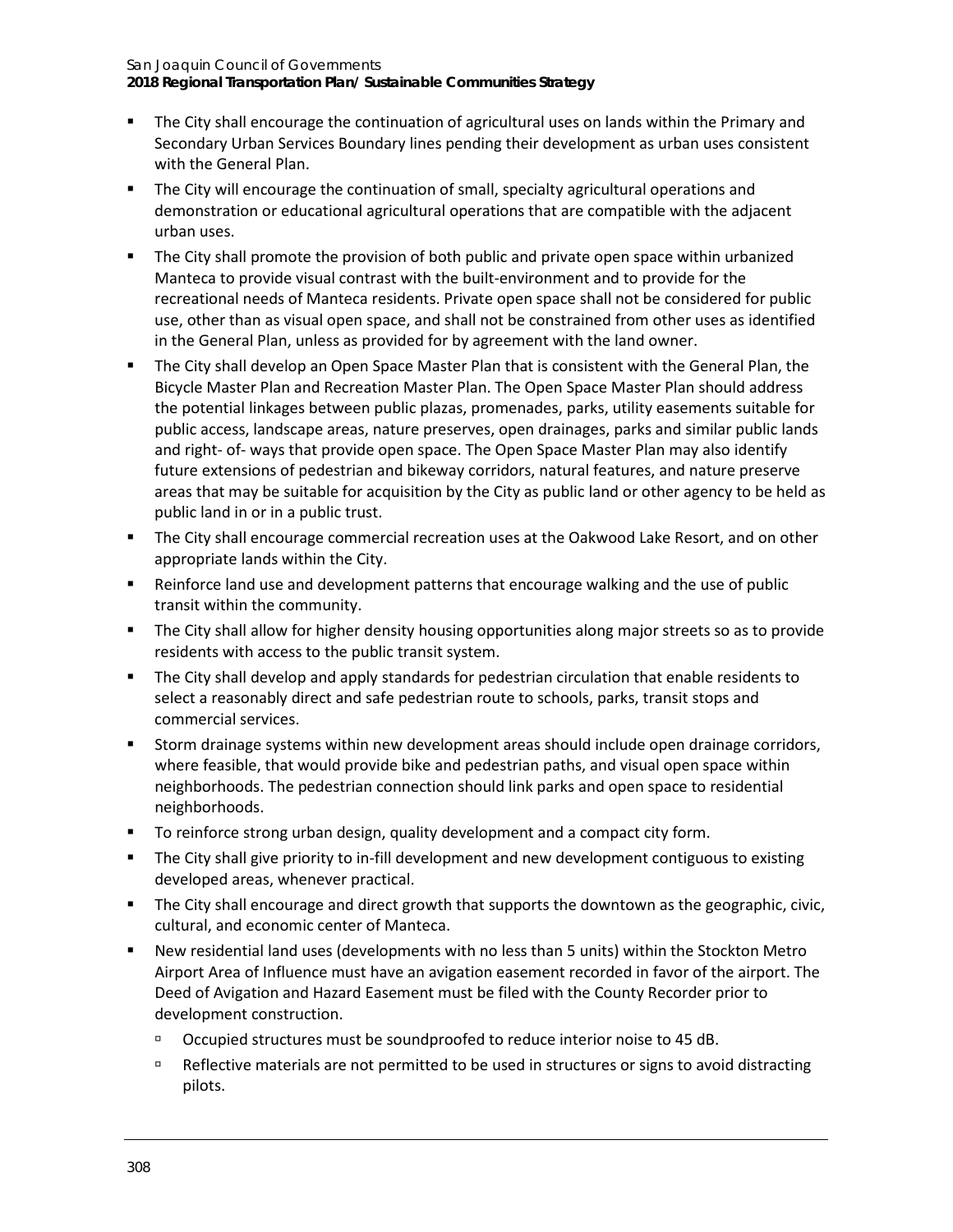- $\Box$  All proposed acquisitions of property within a 2-mile radius of an airport runway for the purpose of constructing a school requires a review and approval by the State Department of Transportation, Division of Aeronautics.
- No transmission which would interfere with aircraft communications or navigation are permitted. Power lines must be under grounded if necessary to prevent hazard to aircraft.
- The City of Manteca shall refer all applications for development within the Stockton Metro Airport Area of Influence to the Airport Land Use Commission, and the Stockton Metro Airport.
- The City of Manteca shall cooperate with City of Ripon in implementing the principle points of the Memorandum of Understanding regarding future land use and public services and facilities in the area between the two cities.
- The City of Manteca shall cooperate with City of Ripon in identifying a suitable location for an interchange at Highway 99 connecting to major roads in Ripon and Manteca.
- The City shall maintain a growth management system that provides a mechanism for the annual allocation of the amount of residential, commercial, and industrial development that may occur. The growth management system shall have the following objectives:
	- Maintain, and where necessary enhance, the community's current public services and facilities;
	- $P$  Protect against the construction of development projects which will require sewage treatment capacity in excess of that determined available by the City Council;
	- **Preserve and protect the environment;**
	- **Preserve and protect the quality of life and character of the community.**
	- **Provide for the orderly and adequate expansion of the City's housing stock in order to** advance housing opportunities and to accommodate a reasonable share of expected regional growth.
	- **Provide for the adequate and orderly expansion of the City's commercial and employment** development base in balance with the city's housing stock;
	- Provide for a balance between multi-family and single family residential development;
	- Conserve viable agricultural and open space lands; and
	- $P$  Encourage and facilitate development proposals that accomplish the goals, policies, and programs of the General Plan through development innovations that cannot be accomplished by conventional zoning.
- The growth management system shall consist of the following features:
	- Establishment of the maximum number and types of residential dwelling units and the acres or square feet of commercial, industrial, and public facility projects that may be approved for a subsequent period, as determined by the City Council based on the following considerations:
		- The goals, policies, and programs of the General Plan including the Housing Element goals, objectives, and programs for affordable housing, housing mix, and jobs/housing balance.
		- The number of projects previously approved but not developed, including exempt projects.
		- The general availability of existing and projected public utilities, facilities, and services. The City shall establish and maintain a geographic information system (GIS) that is common to all departments to provide a base for data collection and management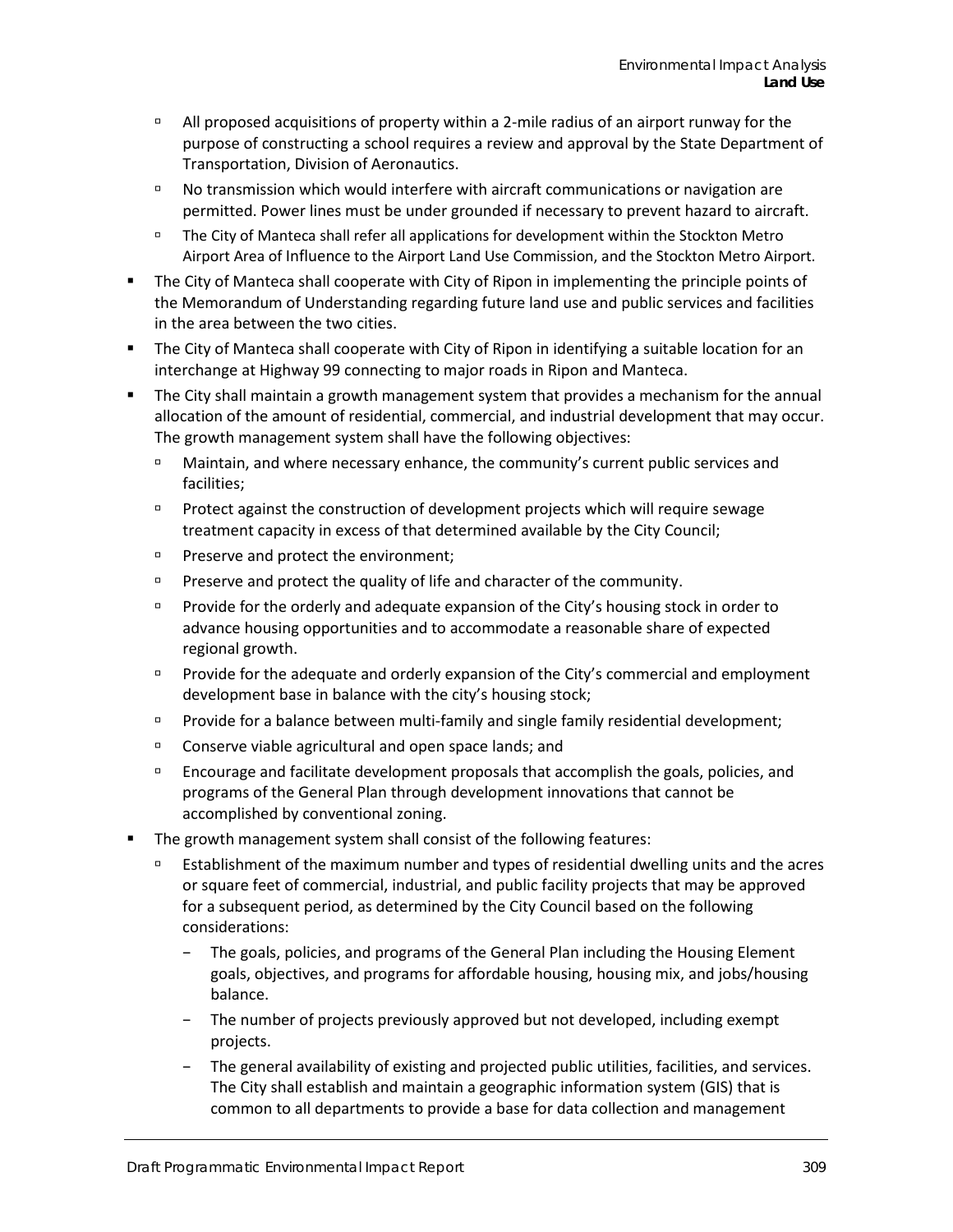relative to city growth and provision of public services and infrastructure maintenance and expansion.

- − The specific availability of sewage capacity.
- The development review report to be drafted by the Staff and/or Growth Management Committee in order to assist the City Council in their growth management determinations. The City Manager shall address the status of public services in the annual budget report. This report should document growth trends the capacity and level of service for public services and facility planning efforts. The City Manager shall address land use in the annual budget report. This report will document the growth in residential and commercial development and estimate the increase in employment in the City over the previous year.
- The land use summary shall include a reference to the range of land use projected for future needs in the Land Use Element and determine the then current and five-year projection of land use in the City.
- − Comments received at public hearings held in conjunction with the annual growth determinations. In a public hearing process, the City shall establish guidelines and procedures for periodic monitoring and evaluation of the growth in the City budget, the number of dwelling units, growth in sales tax revenue and other factors that affect the fiscal stability and health of the City. The intent is to maintain balance
- Exemptions of certain small residential projects and specific plans, vested subdivision maps, income- restricted residential developments, and other projects subject to a development agreement that are exempt from the annual allocations.
- A competitive rating system for evaluating and approving developments. Such rating system shall at a minimum include the following general categories of criteria:
	- i. Availability of or contribution toward public utilities, facilities, and services.
	- ii. Location factors (in-fill/redevelopment area).
	- iii. Response to housing needs specified in the Housing Element.
	- iv. Environmental impacts.
	- v. Traffic impacts.
	- vi. Employment impacts.
	- vii. Contribution to tax base.
	- viii. Other community benefits.
- The City shall monitor implementation of the growth management system and new commercial and industrial development so that General Plan objectives for a balanced community are achieved.
- The City shall request the San Joaquin County LAFCo to adopt a sphere of influence for Manteca based on the long-term growth plans of the City as reflected in the General Plan goals and policies and proposed land use.
- The City shall review and revise, as necessary, the Zoning Ordinance to accomplish the following purposes:
	- **Ensure consistency with the General Plan in terms of zoning districts and development** standards;
	- **Ensure consistency with the General Plan in terms of the distribution and boundaries of** zoning districts;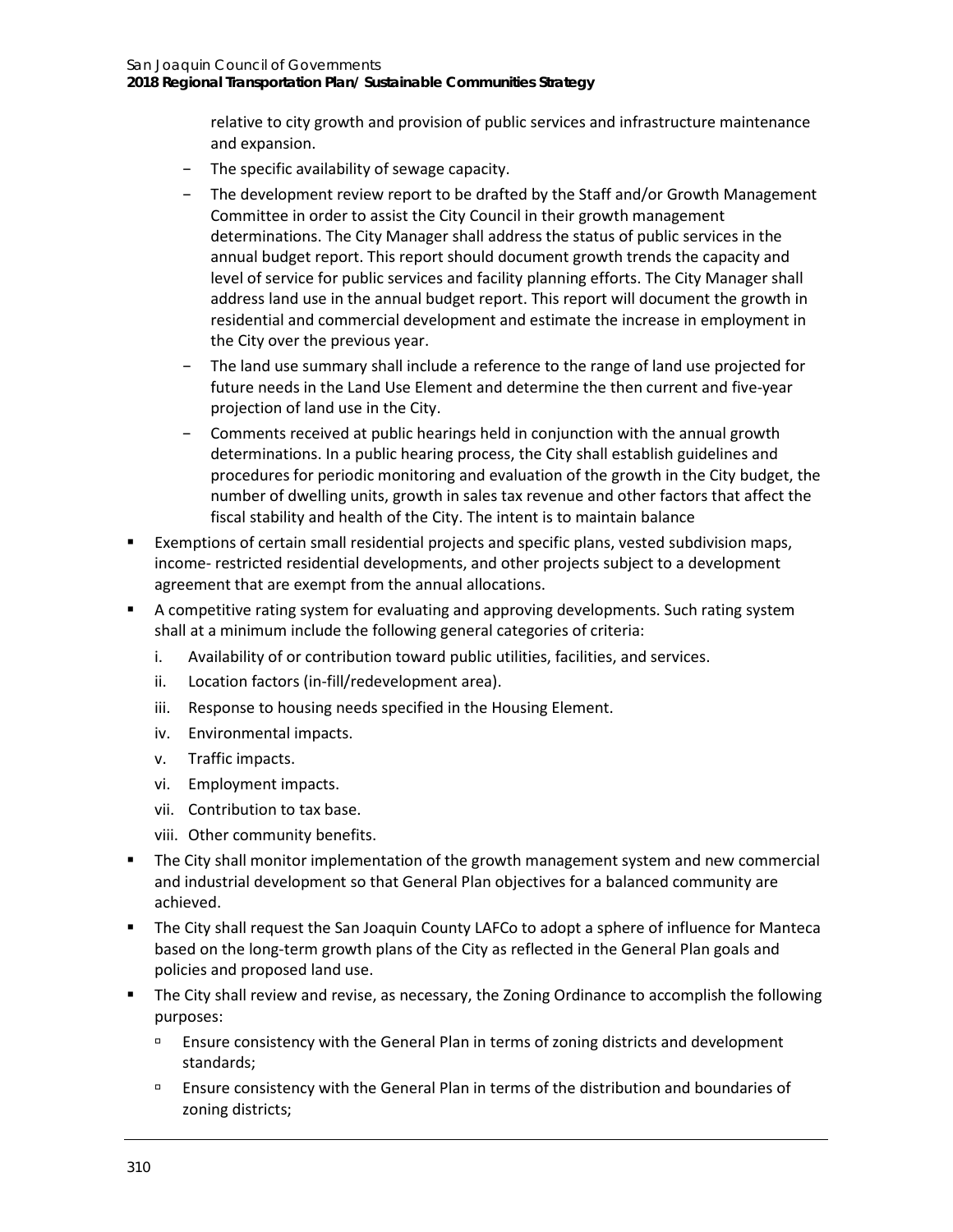- **Establish a Central Business District Zoning District;**
- Provide for density bonuses for projects that reserve units for low- and/or moderateincome households.
- Provide for a mixed-use zone that permits residential, commercial, office, businessprofessional and commercial recreation subject to a use permit.
- **Provide for an accelerated project review and entitlement process for commercial, office,** business-professional, research and development, industrial and light industrial uses.
- The City shall maintain a Main Street program to promote economic development in the downtown area.
- The City will continue to cooperate with planning efforts among local jurisdictions to minimize the impacts of growth to Manteca and in the south San Joaquin County area.

#### **CITY OF RIPON GENERAL PLAN**

A balance between jobs, housing, educational, and recreational opportunities.

- **Designate adequate land to meet residential, commercial, and industrial development needs.**
- **Designate adequate land intended for public and quasi-public uses to support existing and new** residential, commercial, and industrial development.
- Urban development should be kept as contiguous as possible to avoid premature urbanization of valuable farmland, promote resident convenience, and provide for economy in city services.
- **Preserve natural resource areas while providing open space to meet recreation needs.**
- **The city may require that development occurring on newly annexed lands are done as a planned** unit development or that a specific plan be prepared.
- The city may require execution of an annexation agreement before the annexation of any land to the city.
- **The City may require the execution of a Development Agreement for any commercial or** industrial development or residential development of ten or more units.
- The City will annex enough residentially designated land to provide for a projected residential growth rate in the 3% - 6% range for the urban planning period. At its discretion the City Council will annually review development activities and determine the rate of growth to be followed during a specified period.
- **The City will annex sufficient land designated for job generating uses to provide for a projected** ratio of at least two jobs per household.
- The City will ensure that proposed development within newly annexed territory will not be a fiscal burden. Development project applications may be required to include a financial analysis of the projects impact on the City.
- Development within the Stanislaus River floodplain and residential development within the sewer buffer from the wastewater treatment ponds will be prohibited by the City.
- Nonresidential uses, large group care facilities, small shelters, and mobile home parks in residential districts should be on major streets because of increased traffic and noise.
- **EXECT** Assure economic viability of the community by retaining and renewing existing commercial and industrial uses and designating sufficient new commercial and industrial areas to meet future city needs.
- **EXECT** Create job generating development corridors at strategic locations.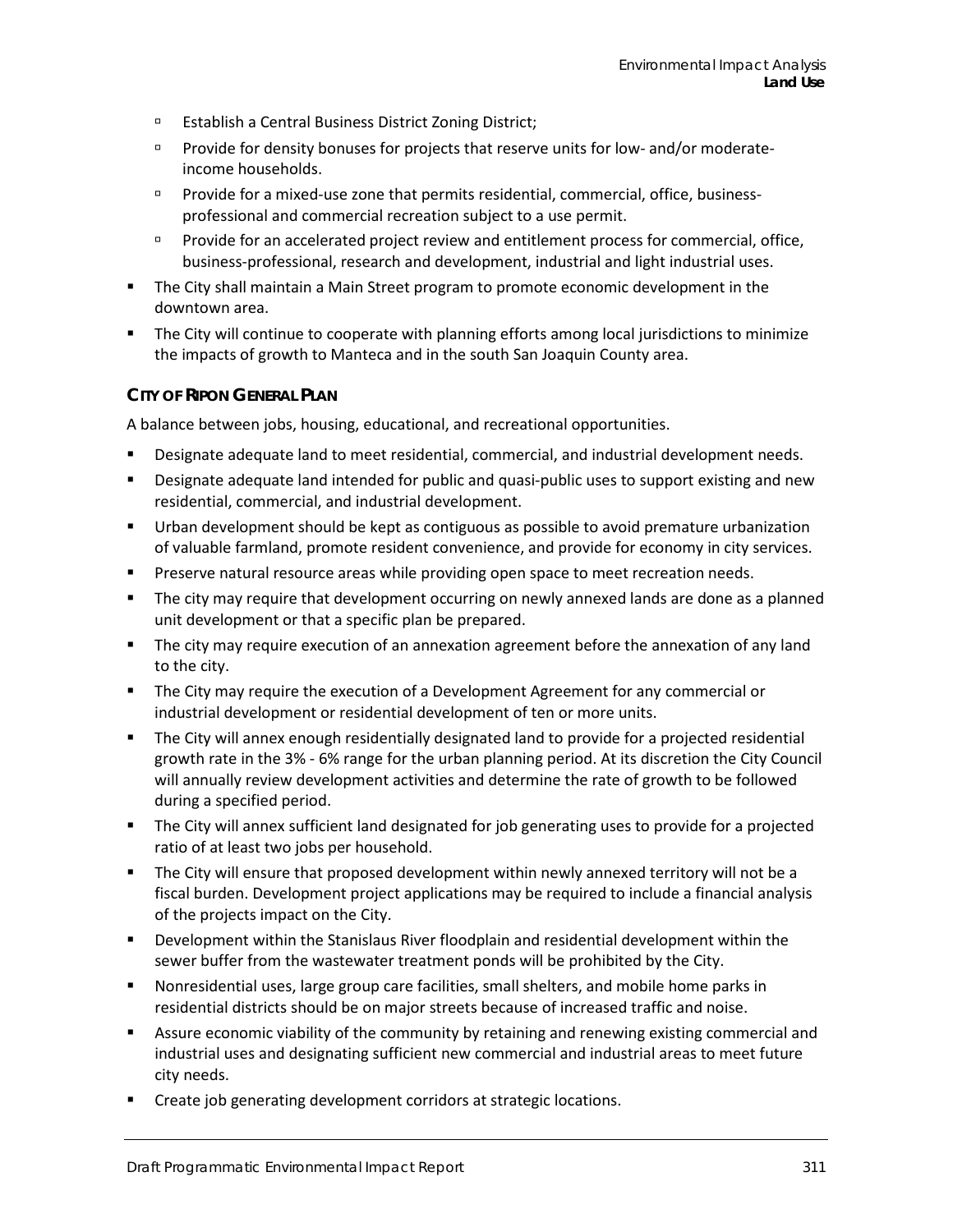**2018 Regional Transportation Plan/ Sustainable Communities Strategy**

- Encourage diversified industry and other job generating uses in the City.
- **Ensure that land use proposals can fund services.**
- **Encourage businesses and professional uses in the commercial centers.**
- **Encourage a prosperous and vibrant downtown.**
- Create both a physical and financial environment that enhances the desirability to locate certain new businesses in the downtown area
- **Encourage expansion and/or retention of established businesses.**
- **E** Ensure that new businesses in the downtown area are carefully integrated into the surrounding area.
- **Provide adequate public services to serve the community.**
- Require residential and commercial development to connect to city water, non-potable water, wastewater Treatment and storm drainage systems.
- **Industrial, mixed use and highway service development may install on site water, non-potable** water, wastewater treatment and storm drainage systems if approved by the City Engineer and City Council.
- Adopt, and update as required, City fee ordinance, which reflects current estimates of public facilities costs and the allocation of those costs to future urban development.
- Subdivision projects shall be referred to utility agencies for comment. Easements necessary to provide service to the project shall be dedicated on the final map or parcel map.
- Subdivision projects shall be referred to the Ripon Unified School District and Ripon Consolidated Fire District for comment.
- The City shall require, to the extent possible, that new school facilities, fire facilities, and police facilities are constructed concurrently with new residential development.
- **The City shall ensure that new development provides necessary infrastructure to develop** residential projects that will meet the needs of the community, including schools, irrigation and drainage facilities and water wells.

### **CITY OF STOCKTON GENERAL PLAN**

- To ensure that Stockton's future growth will proceed in an orderly manner, encourage and provide incentives for infill development, prevent urban sprawl, and promote the efficient and equitable provision of public services.
- **The City shall utilize and maintain the Land Use Diagram to designate the location and extent of** each land use designation within the Planning Area (Figure 3-1).
- **The City shall designate an Urban Service Area boundary beyond the existing City limits within** which City services and facilities will be available for extension upon annexation and where future urban development shall be in conformance with City Council adopted master utility and circulation plans.
- **The City shall expand the Urban Service Area Boundary only when applicable General Plan** policies can be met and appropriate services and efficient infrastructure can be provided.
- The City shall designate all lands outside the Urban Service Area boundary as Agriculture/Open Space (with the exception of the Wright/Elwood Tract).
- Future urban development within the Planning Area should occur under the jurisdiction of the City. To this end, the City shall require that vacant unincorporated properties be annexed into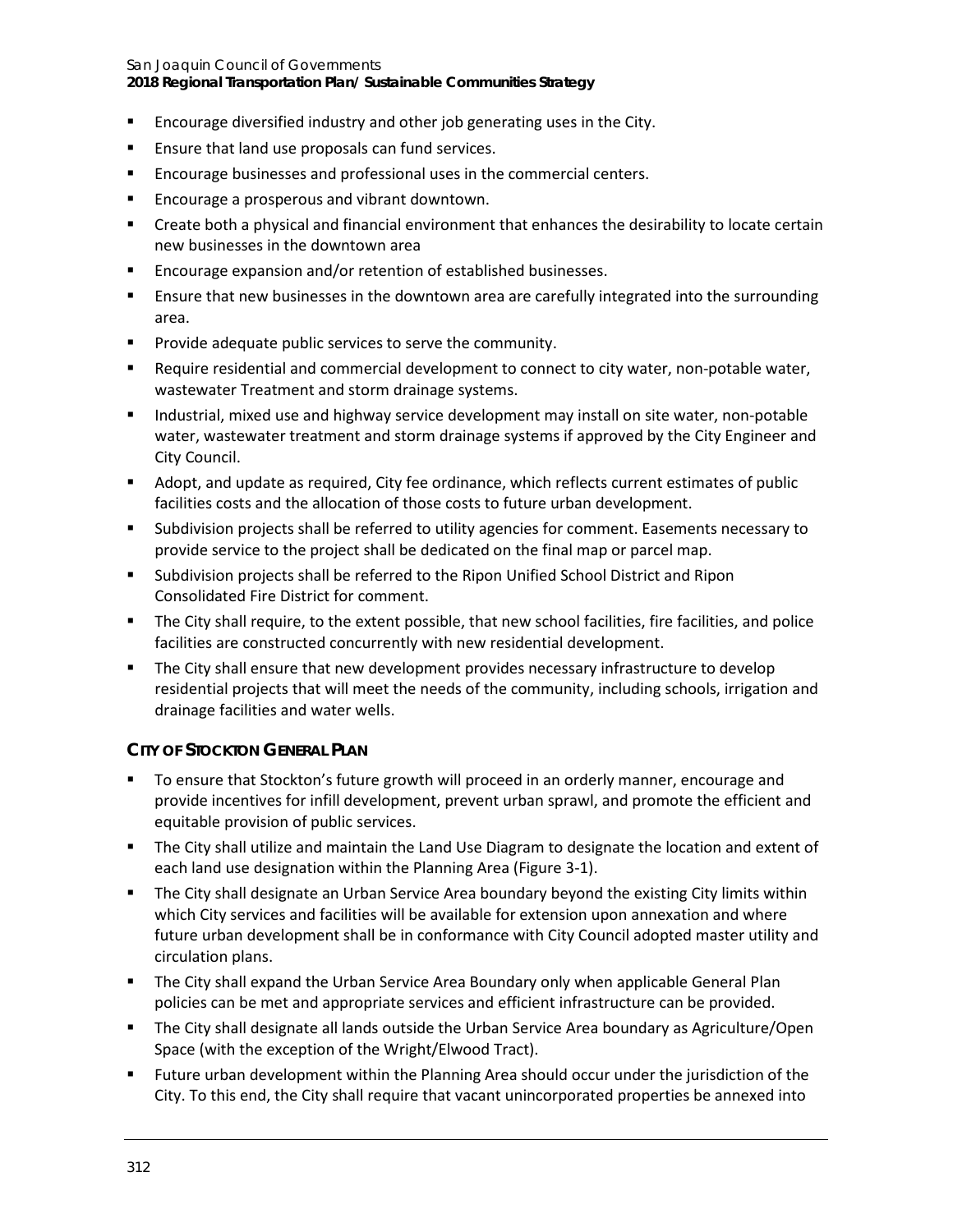the City prior to the provision of any City services, or that a conditional service agreement be executed agreeing to annex when deemed appropriate by the City.

- The City shall regulate the levels of building intensity and population density according to the standards and land use designations set out in the Land Use Element and the City's Development Code.
- **The City shall continue to apply the regulations and procedures of the Development Code and** shall use the environmental process to prevent or mitigate land use conflicts.
- The City shall encourage San Joaquin County to honor the City's Urban Service Area policies and to approve no development within the City's Planning Area that is inconsistent with the City's General Plan.
- **The City shall work with San Joaquin County and surrounding cities to develop a uniform land** use policy for the lands within and adjacent to the city so no inconsistencies will arise should these areas eventually be annexed to the City.
- **The City shall participate in the San Joaquin Council of Governments' regional planning** programs and shall coordinate City plans and programs with those of the Council of Government.
- The City shall limit urban growth in areas with hazardous nuisance conditions such as noise, flooding or unstable soils if such conditions cannot be adequately mitigated.
- The City shall strive to minimize the commuting distances between residential concentrations and employment centers by encouraging infill development and a mix of residential densities.
- The City shall phase growth based on the availability of adequate water supplies, market forces, infrastructure financing capacity, and the timing of the design, approval, and construction of water supply and transportation facilities and other infrastructure.
- The City shall annually review the General Plan in order to monitor its implementation.
- The City shall conduct a major review of the General Plan, including the General Plan Policy Document and Background Report, every five years from the date of final approval of this General Plan and shall revise it as deemed necessary.
- The City shall not approve new development beyond the amount of development assumed in the final EIR for the Stockton General Plan 2035 without re-evaluating the General Plan and conducting appropriate environmental analysis.
- To promote a variety of housing types and densities throughout the City that address the housing needs of various age and socio-economic groups.
- The City shall strive to maintain a ratio of 70 percent single family and 30 percent multifamily residential uses in the overall housing stock.
- **The City shall encourage higher residential densities at appropriate infill locations through the** design flexibility made possible by the Planned Development provisions of the Development Code.
- The City shall encourage the development of senior housing in areas that are accessible to public transportation, near commercial services, and health and community facilities.
- The City shall provide for open space in residential development in either private yards or common areas to partially meet the residents' recreational needs.
- The City shall encourage the use of planned development provisions in residential development to provide flexibility, to meet various socioeconomic needs, and to address environmental and site design constraints.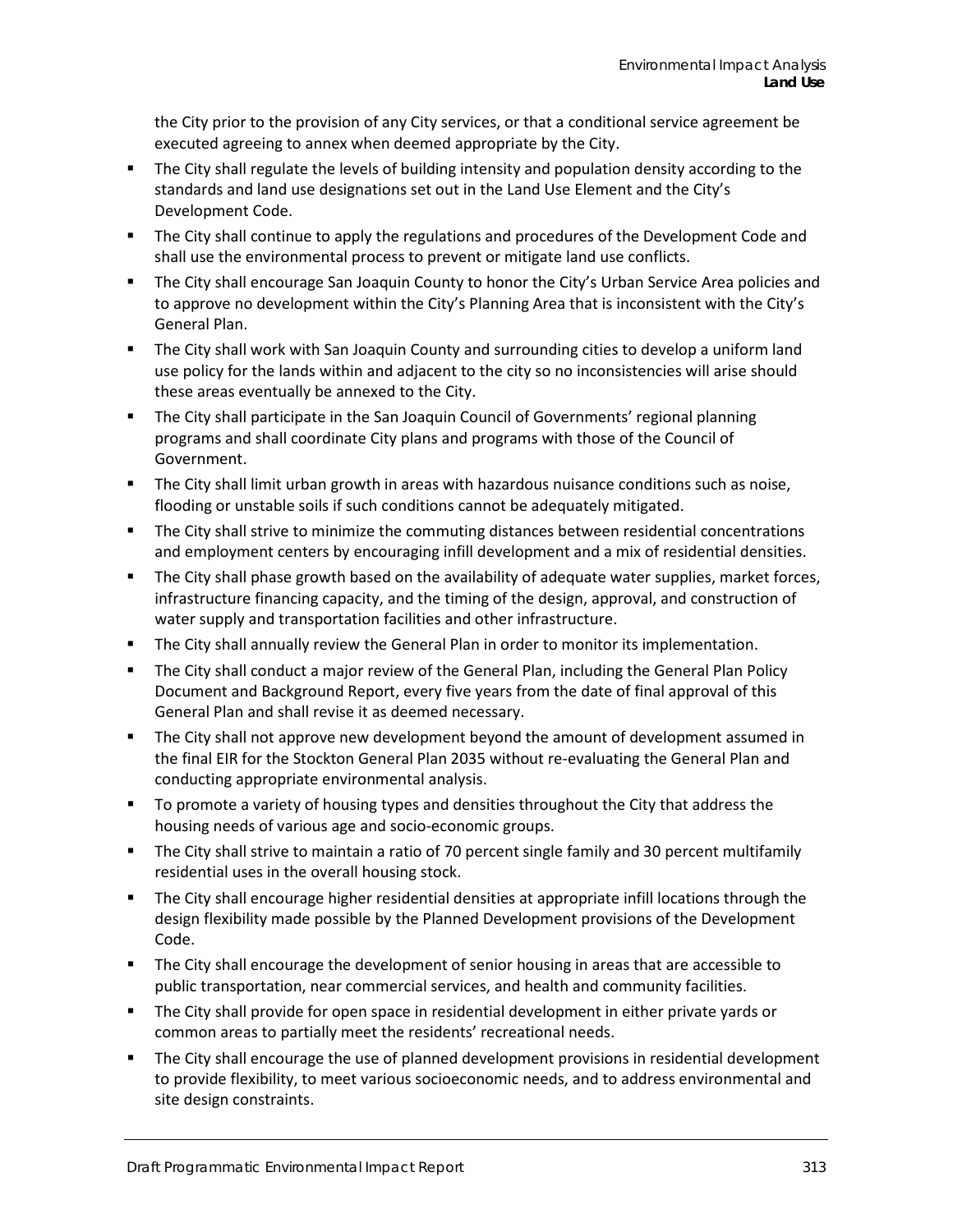San Joaquin Council of Governments **2018 Regional Transportation Plan/ Sustainable Communities Strategy**

- **The City shall review proposed rezonings that would increase density in existing residential** areas considering such factors as: neighborhood character and identity; compatibility of land use; impact on services and facilities (including schools); and impact on streets and highways.
- The City shall protect existing residential neighborhoods from the encroachment of incompatible activities and land uses (i.e., traffic, noise) and environmental hazards (i.e., flood, soil instability).
- **The City shall approve proposals to convert residential properties along major streets to office** or commercial uses only when there already is a substantial non-residential character to the area, the proposal is compatible with the surrounding land use, and adequate off-street parking can be provided.
- **The City shall designate new residential developments in areas that will not create conflicts with** existing or planned industrial or intensive commercial uses.
- **The EXT and The Commercial and mixed use commercial/housing development at locations that** provide convenient neighborhood retail and services to existing and new housing areas, and that maximize regional shopping opportunities where their economic viability can be sustained.
- **The City shall encourage the upgrading, beautification, revitalization, and appropriate reuse of** existing commercial areas and shopping centers.
- The City shall maximize development opportunities within the City/County locally designated Enterprise Zone.
- The City shall encourage the compatible integration of commercial and new residential uses. Existing residential areas shall be integrated with new commercial uses through the provisions of the Development Code.
- The City shall require commercial projects to provide frontage roads and/or access controls to reduce traffic congestion.
- **The City shall require that new commercial development incorporate landscaping and good** design in accordance with Citywide Design Guidelines.
- The City shall discourage the creation of new strip commercial areas along arterial streets to reduce
- traffic congestion and to enhance the visual appearance of the city.
- The City shall require that signage in commercial development complement rather than detract from the visual quality of the commercial development and surrounding neighborhood.
- The City shall encourage small neighborhood serving commercial uses adjacent to and within residential areas where such uses are compatible with the surrounding area and mitigate any significant impacts (i.e., traffic, noise, lighting).
- The City shall encourage the redevelopment and conversion of distressed commercial strips into housing and mixed-use areas.
- The City shall encourage the clustering of commercial uses and discourage the splitting of commercial clusters or centers by arterial roadways.
- The City shall authorize developments in the Mixed Use designation subject to approval of a Master Development Plan and rezoning the area to a MX zoning district. Land uses proposed for a mixed use development in the Mixed Use designation shall support each other by providing an integrated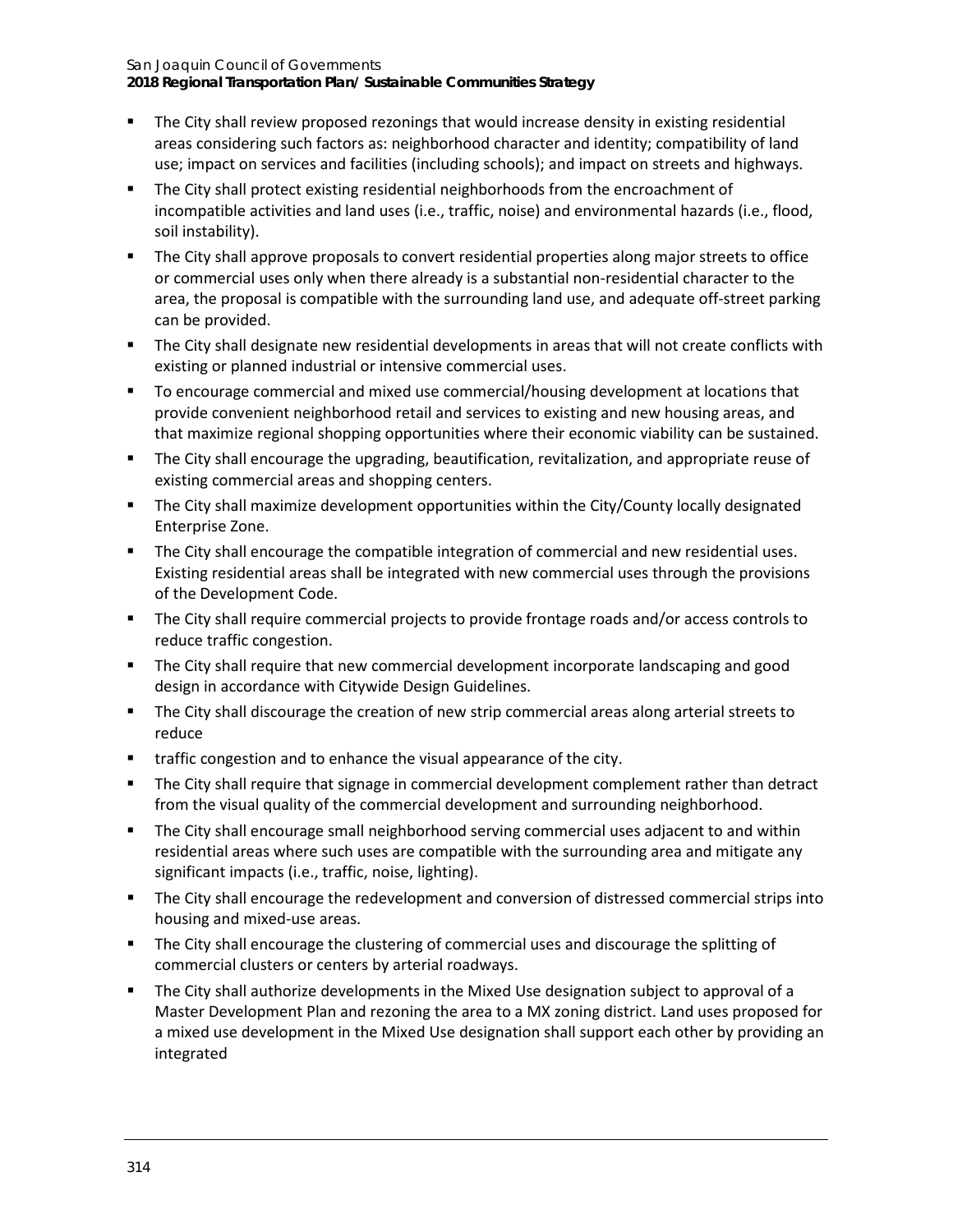- Master Development Plan that may include one or more industries, services, offices, retail uses, with residential uses for the common needs of the occupants and users of the mixed use development.
- To encourage, facilitate, and assist the location of new industry, and the expansion of existing industry.
- The City shall encourage industrial activities to locate where municipal services are available including adequate sanitary, storm drainage and water facilities as well as easy access to multiple modes of transportation.
- **The City shall encourage the clustering of industrial uses into areas that have common needs** and are compatible in order to maximize their efficiency.
- The City shall support the assembly of land for new industrial growth where the fragmentation of parcels and/or the limited size of existing parcels act as a deterrent to new industrial development.
- **The City shall discourage industrial development in locations where access conflicts with** neighboring land uses.
- **The City shall ensure an adequate separation between sensitive land uses (residential,** educational, healthcare) and industrial land uses to minimize land use incompatibility associated noise, odors, and air pollutant emissions from industrial uses.
- **The City shall require that industrial development incorporate landscaping and good design in** accordance with Citywide Design Guidelines.
- The City shall guide industrial uses near the Stockton Metropolitan Airport and the Port of Stockton by the policies of the Airport Land Use Commission and the Port of Stockton Master Development Plan, respectively.

### **CITY OF TRACY GENERAL PLAN**

- New development and redevelopment in existing areas shall be organized as a series of residential Neighborhoods, Employment Areas, Corridors, Village Centers, the Downtown and the I-205 Regional Commercial Area. Each is defined as follows:
	- Neighborhoods are residential areas of the city that are approximately  $\frac{1}{2}$  mile in diameter and centered on a focal point such as a park, school or public open space.
	- Employment Areas are the job-centers of the city and include office districts, retail centers and industrial areas.
	- $\Box$  The Downtown provides a focal point of community life in the City and contains a mix of uses including commercial, residential, public facilities and community services.
	- Village Centers are retail areas that may contain a mix of uses, such as housing and office uses. These areas serve several neighborhoods and are designed to be walkable, mainstreets.
	- □ Corridors refer to several arterial streets, each with a mix of uses.
	- The I-205 Regional Commercial Area is a special district north of I-205 that contains big-box retail, automobile sales establishments and a large, regional shopping mall.
- The City shall maintain a Sphere of Influence that is consistent with the long-term land use vision in this General Plan.
- The proposed general distribution and general location and extent of land uses throughout the City and Sphere of Influence, including Specific Plan and PUD areas is shown on Figure 2-2.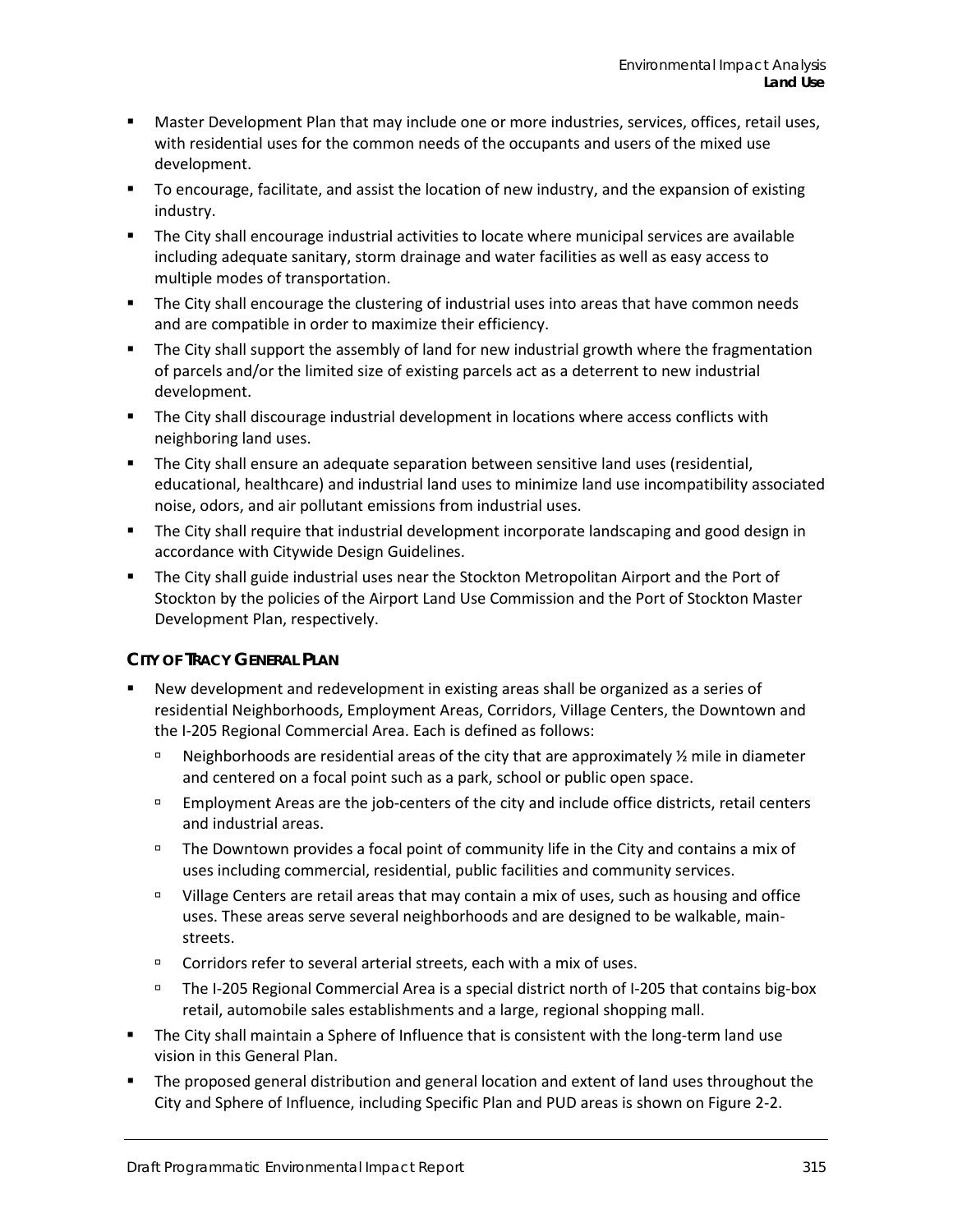**2018 Regional Transportation Plan/ Sustainable Communities Strategy**

- The Urban Reserve designation shall be applied to relatively large, contiguous geographic areas where comprehensive planning is expected to occur.
- The City shall periodically review and modify Urban Reserve areas as needed to ensure an adequate, long-term supply of developable land and balance land uses. The first applicant for development in each Urban Reserve shall be responsible for preparing a General Plan amendment and a Specific Plan or Planning Unit Development (PUD) for the entire area.
- **Schools and parks should be located and designed to serve as focal points of neighborhood and** community life and should be distributed in response to user populations.
- Schools and parks should be accessible by automobile and bicycle and within walking distance from residential areas.
- Schools and parks should have full frontage on at least two streets.
- Where possible, schools should locate and be planned together with other public facilities, such as parks and community centers, to increase the availability and decrease the costs of public facilities.
- Projects that provide lands for private open spaces, parks, community service facilities, such as places of worship and daycare facilities, and public facilities shall be allowed to transfer density to other portions of the site.
- **The City shall use guidelines for residential growth detailed in the Growth Management** Ordinance.
- The City shall prioritize the allocation of Residential Growth Allotments (RGAs) for new residential development to meet the goals of the General Plan including, but not limited to, concentrated growth, infill development, affordable housing, senior housing, and development with a mix of residential densities and housing types, as a high priority.
- The City shall encourage residential growth that follows an orderly pattern with initial expansion targeted for areas shown in Figure 2-3. Applications for residential development shall only be considered in the following instances:
	- $\textdegree$  In areas designated within Figure 2-3
	- In areas and Urban Reserves that primarily contain land uses focused on the generation of jobs with ancillary residential development. However, the residential portions of such areas or Urban Reserves shall not be considered eligible to apply for RGAs until RGAs necessary to develop all areas within Figure 2-3 have been awarded, unless those RGAs sought for projects in such areas are for affordable housing as defined by the Tracy Municipal Code, in which cases RGAs for affordable housing may be awarded.
- The City shall continue to make available RGAs for infill development as a high priority.
- New development shall not be approved unless there is infrastructure in place or planned to support the growth.
- Development with a vertical mix of uses, such as residential or office above retail is encouraged within % mile of existing and proposed transit stations.
- The Bowtie shall include high-density residential development in close proximity to the multimodal station.
- A new, mixed-use, high-density Village Center should be developed in Urban Reserves 10 and 11 along the Union Pacific Railroad.
- The City's priorities for future growth, in order of priority are job-generating development, diversification of housing types and continued growth of the retail base.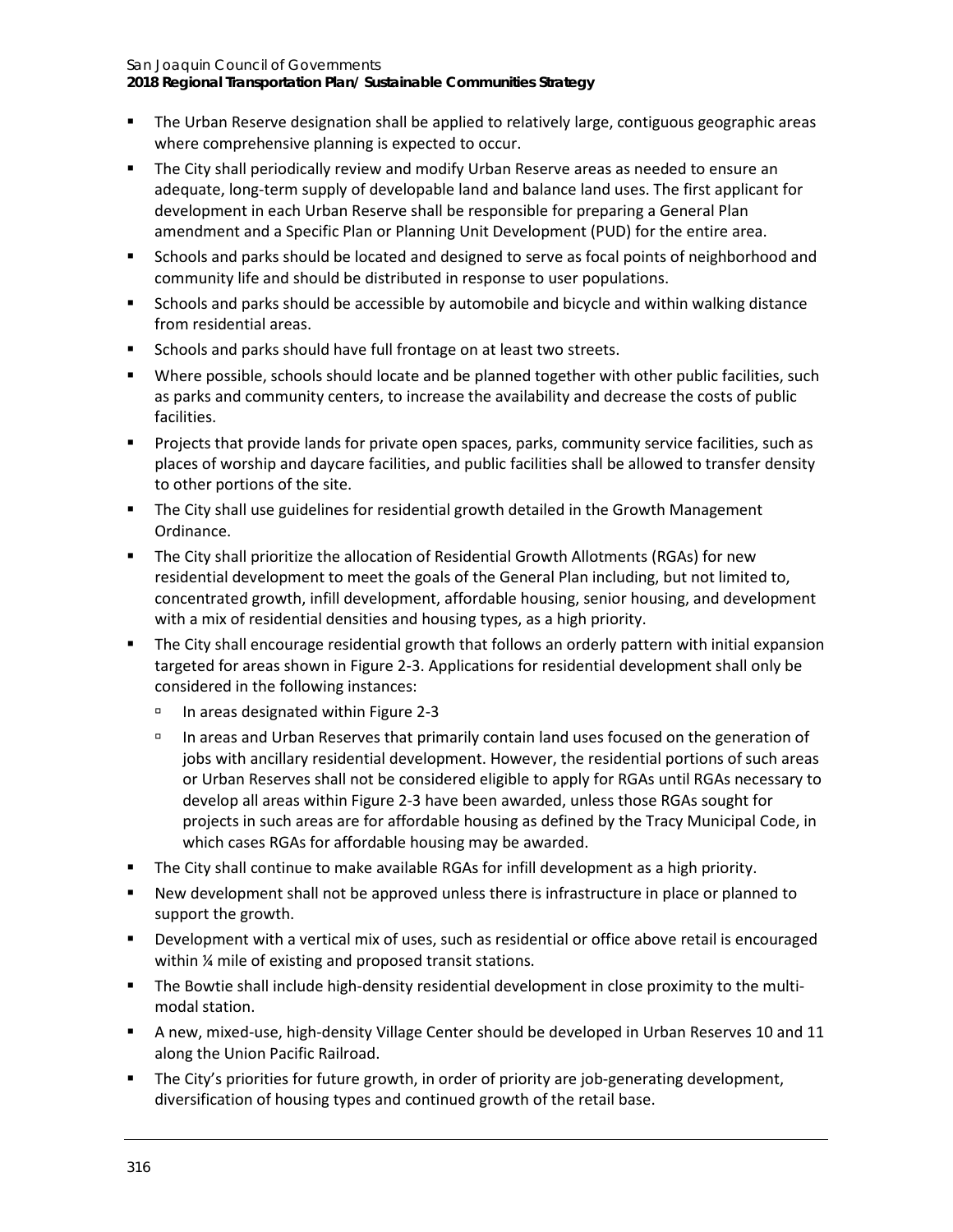- Regional-scale retail development, such as shopping malls, big-box retail and auto sales, shall be primarily located in the I-205 Regional Commercial Area.
- New neighborhood-serving retail and service commercial uses, such as supermarkets, dry cleaners, coffee shops, banks and drug stores, shall be located in Village Centers and the Downtown and be designed to meet the principles presented in the Community Character Element.
- New restaurants and specialty retail shall be encouraged to locate in the Downtown.
- The Northeast Industrial Area should contain a mix of heavy industrial, light industrial, warehouse, and distribution users to maximize rail and highway access on large parcels of land.
- The Industrial Areas Specific Plan south of Valpico Road and east of Tracy Boulevard should focus on flex office uses since the area is in close proximity to existing residential areas. Examples of office/flex uses include research and development centers, office, institutional, day care facilities, places of worship and minimal impact industrial uses.
- **Consistent with goals in the Economic Development Element, office-flex uses or higher-quality** space should be located in areas at entryways to the city such as in Tracy Gateway, Cordes Ranch, and the Tracy Hills Specific Plan area along I-205 and I-580.
- Large-scale office buildings shall be encouraged to locate in the Tracy Gateway area.
- Small-scale office uses should be located in the following areas:
	- Tracy Boulevard south of Valpico Road
	- The Downtown, with the exception of the ground floor of buildings on Tenth Street between B Street and D Street and on Central Avenue between Sixth Street and Eleventh Street
	- Identified mixed-use corridors, such as Eleventh Street, Tracy Boulevard and Grant Line Road
	- Village Centers
- Medical offices should be located in Gateway, near the intersection of Grant Line Road and Corral Hollow Road, in the vicinity of the Sutter Tracy Hospital and in Tracy Hills.
- The City should support the development of a range of cultural and arts facilities throughout the City, such as museums, performing arts centers and art exhibition spaces.
- The City shall support the efforts of non-profit organizations and the private sector that are working to increase cultural arts facilities and events in Tracy.
- Residential neighborhoods should contain a mix of housing types including single family homes on a range of lot sizes; townhomes; duplexes, triplexes and fourplexes; and apartments.
- Second units on individual parcels shall be allowed and encouraged in existing and new neighborhoods.
- Within the range of allowable residential densities, intensities and uses, the City shall determine the most appropriate density, intensity, or use for any individual site. Consideration may include, but is not limited to: quality of design; implementation of the General Plan Housing Element; mitigation of potential adverse impacts such as noise and traffic; compatibility with the character, circulation system, and general improvements of adjacent neighborhoods; and the shape, configuration and natural character of the site.
- **Commercial uses that provide goods and services to support daily life should be located within** walking distance to as many neighborhoods as possible.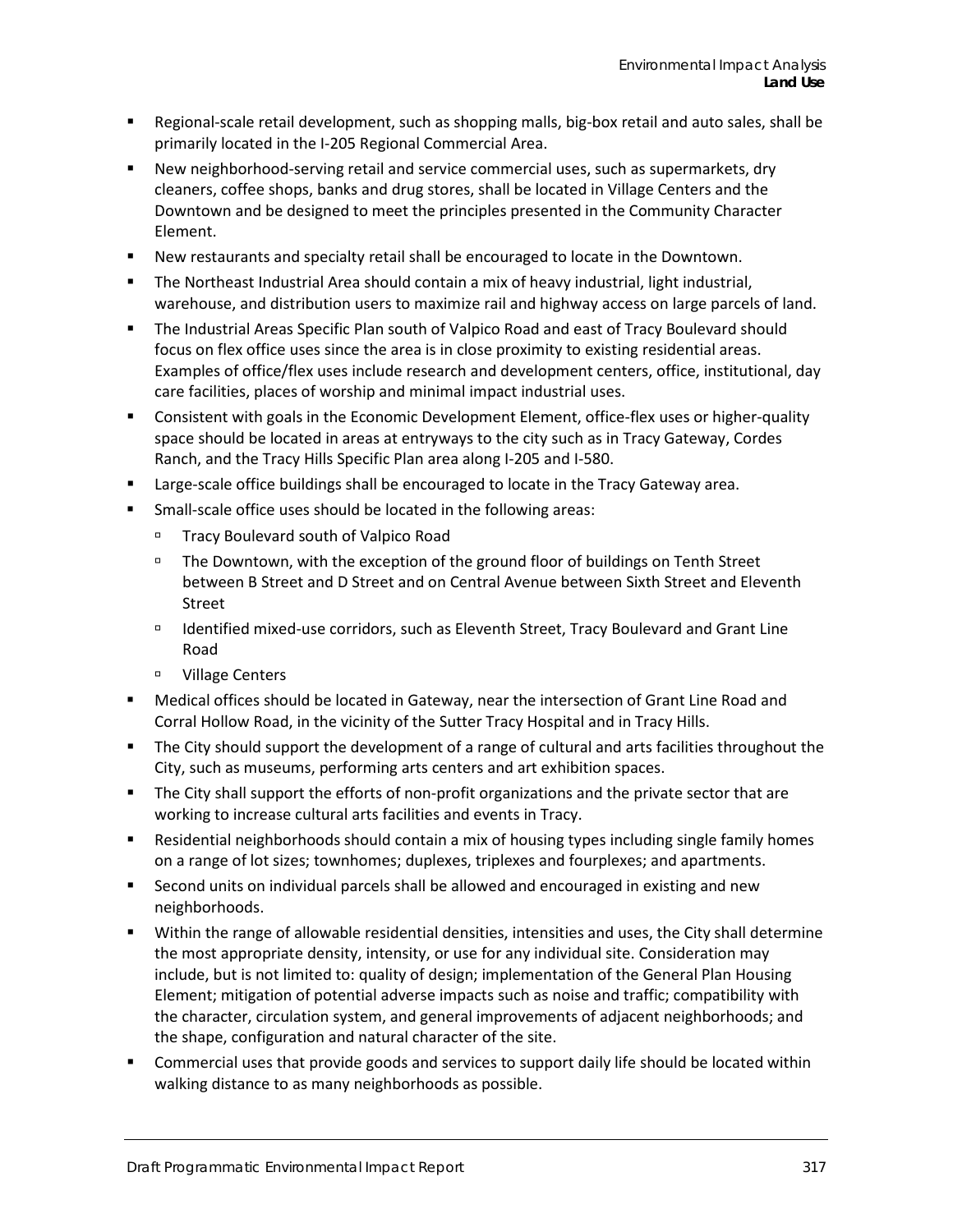**2018 Regional Transportation Plan/ Sustainable Communities Strategy**

- Direct, pedestrian connections shall be created between residential areas and nearby commercial areas.
- New neighborhoods shall be designed to incorporate neighborhood parks and other gathering spaces into developments.
- Home occupations shall be restricted to those with negligible impacts on the surrounding residential uses.
- The City shall pursue additional "anchors" that generate significant new visitations to the downtown.
- Cultural uses should be concentrated in the Downtown, including museums, theaters, art galleries, and regional festivals such as the Dry Bean Festival.
- New residential development or redevelopment of existing residential shall be allowed and encouraged in or around the Downtown.
- **Specialty retail and restaurants shall be encouraged to locate in the Downtown.**
- **Downtown parking shall be expanded and remain convenient.**
- City government and quasi-public uses are encouraged to establish or retain locations in the Downtown or in close proximity to the Downtown.
- The Downtown Urban Design and Specific Plan shall include an analysis of grouping of uses and key locations for desirable uses so as to continue to foster the Downtown "walk, shop, eat" atmosphere as the heart of the City. Such an analysis should include provisions on where office uses are most desirable, and where they should be considered for land use limitations.
- New industrial or mining uses shall be designed to not adversely impact adjacent uses, particularly residential neighborhoods, with respect to, but not limited to, noise, dust and vibration, water quality, air quality, agricultural resources and biological resources.
- **All proposed development shall comply with existing applicable County and State waste** management plans and standards.
- Use of berms, landscaped buffer zones, soundwalls, and other similar measures between quarrying operations and noise-sensitive adjacent uses is encouraged to ensure consistency with standards established in City's Noise Element of the General Plan.
- **Uses that are compatible with the noise, air quality and traffic impacts associated with** freeways, such as auto oriented commercial and industrial uses, should be located near and along freeway corridors whenever possible.
- Adequate environmental protection and mitigation shall be provided for uses that are less compatible with development near and along freeway corridors.
- New development and expansion of existing development shall conform to the safety and development restrictions in the San Joaquin County Airport Land Use Plan.
- All developers and landowners within San Joaquin County Airport Land Use Plan influence area shall be required to file avigation agreements.
- **The City shall provide opportunities for individuals, organizations and neighborhood** associations to participate in the planning process.
- Sponsors of new development projects should have early and frequent communication with affected citizens and stakeholders.
- **The City shall not support development within the Sphere of Influence until it is annexed.**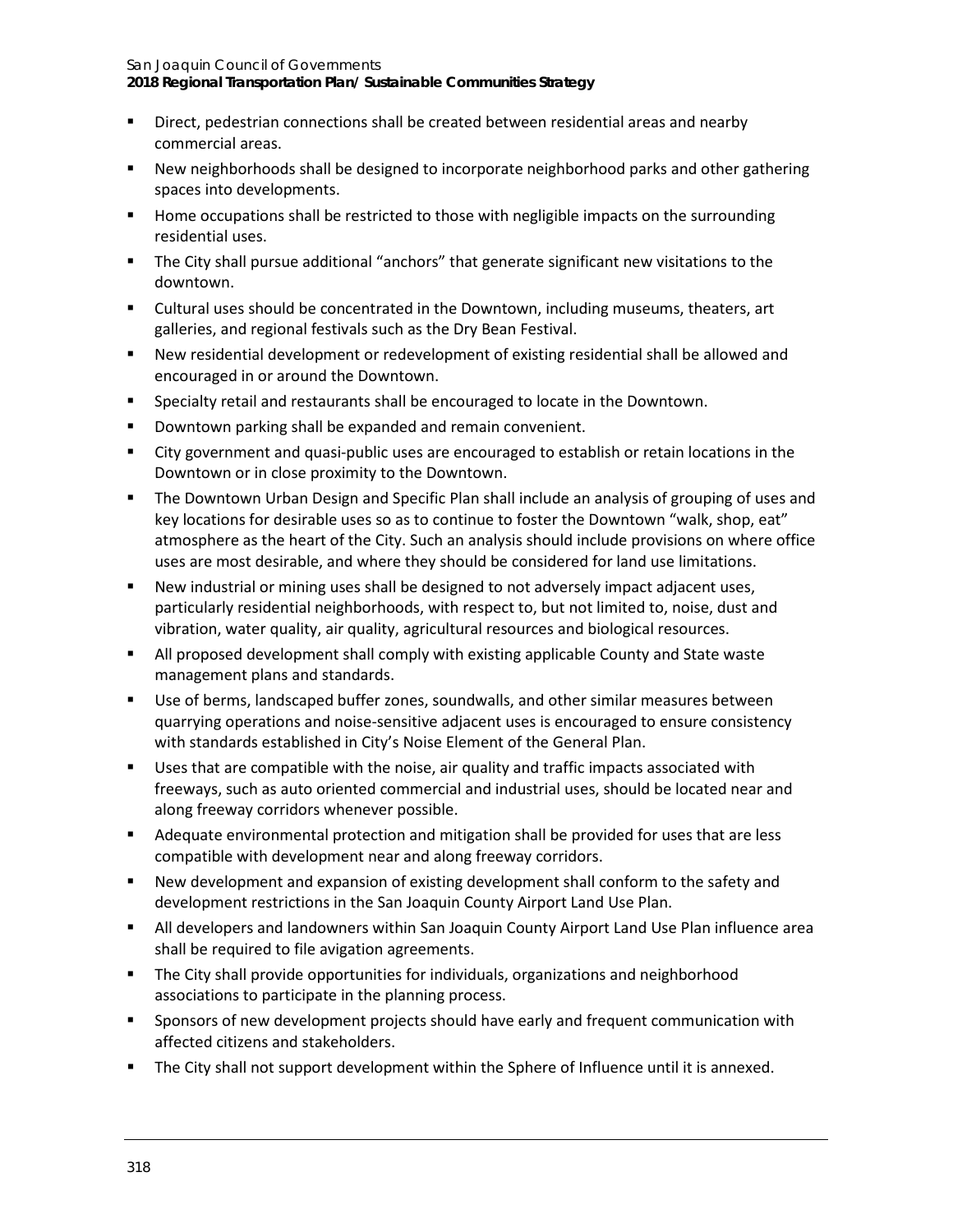- **The City shall not make new commitments to provide water and wastewater services to areas** outside the City limit unless such commitment is accomplished by a pre annexation agreement and approved by LAFCO if required.
- The City shall support existing San Joaquin County land use designations in the Planning Area and discourage changes that result in increased urbanization.
- The City shall encourage the County to preserve significant agricultural lands outside of Tracy's Sphere of Influence.

### **SAN JOAQUIN COUNTY MULTI-SPECIES HABITAT CONSERVATION AND OPEN SPACE PLAN**

The San Joaquin County Multi-Species Habitat Conservation and Open Space Plan (SJMSCP 2000) was adopted by the San Joaquin Transportation Authority on November 14, 2000. The key purpose of the SJMSCP is to provide a strategy for balancing the need to conserve Open Space and the need to Convert Open Space to non-Open Space uses while protecting the region's agricultural economy; preserving landowner property rights; providing for the long-term management of plant, fish, and wildlife species, especially those that are currently listed, or may be listed in the future, under the Federal Endangered Species Act (ESA) or the California (CESA); providing and maintaining multiple open-spaces which contribute to the quality of life of the residents of San Joaquin County; and accommodating a growing population while minimizing costs to Project Proponents and society at large. The SJMSCP is a 50 year plan, and the Plan is based on a 50 year planning horizon.

## 4.12.2 Impact Analysis

## **a. Methodology and Significance Thresholds**

Appendix G of the State CEQA Guidelines identifies the following criteria for determining whether a project would have a significant impact on land use:

- 1. Physically divide an established community;
- 2. Conflict with any applicable land use plan, policy, or regulation of an agency with jurisdiction over the project (including, but not limited to the general plan, specific plan, local coastal program, or zoning ordinance) adopted for the purpose of avoiding or mitigating an environmental effect; and/or
- 3. Conflict with any applicable habitat conservation plan or natural community conservation plan.

In addition, impacts are considered potentially significant if a specific transportation improvement or land use change would displace homes or businesses or result in significant population growth. Impacts related to conflicts with agriculturally zoned land or conversion of agricultural land to other uses are discussed in Section 4.2, *Agriculture and Forestry Resources.* Impacts related to conflicts with habitat conservation plans or natural community conservation plans (Threshold 3 above) are discussed in Section 4.4, *Biological Resources*.

### **b. Project Impacts and Mitigation Measures**

Land use conflict impacts were assessed based upon the level of physical impact anticipated in the various issues that can affect compatibility related to air quality, noise, and light and glare. Due to the programmatic nature of the 2018 RTP/SCS, a precise, project-level analysis of the specific impacts associated with individual transportation and land use projects is not possible at this time.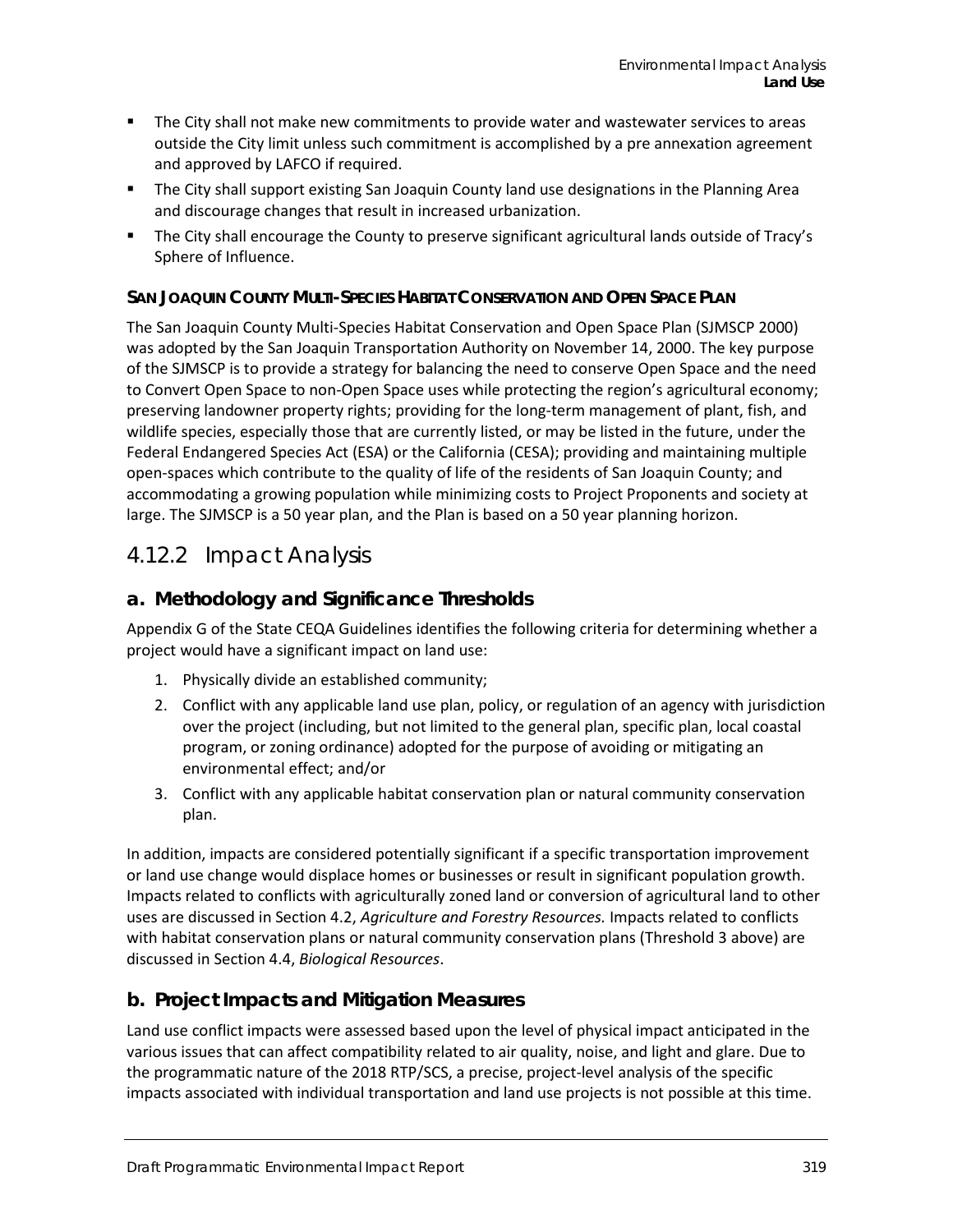However, this section describes generalized impacts associated with the transportation improvement projects and the land use scenario envisioned by the 2018 RTP/SCS.

#### **Threshold 1:** Physically divide an established community

**IMPACT LU-1 IMPLEMENTATION OF TRANSPORTATION IMPROVEMENTS AND THE LAND USE SCENARIO ENVISIONED BY THE 2018 RTP/SCS WOULD NOT PHYSICALLY DIVIDE EXISTING ESTABLISHED COMMUNITIES. THIS IMPACT WOULD BE LESS THAN SIGNIFICANT.**

In general, the 2018 RTP/SCS implements roadway projects and transportation improvements that will decrease traffic congestion, increase mobility and improve alternative transportation infrastructure. Construction of additions to existing facilities and new facilities routinely involve temporary disruptions within established communities such as lane or road closures along roads and highways and service delays or detours for bus routes and passenger rail. Local jurisdictions routinely require traffic control plans and related measures to ensure that construction activities accommodate vehicular and pedestrian access, such as designating alternate routes or scheduling disruptive activities late at night or on weekends. With these controls, construction activities would not result in the physical division of established communities.

The 2018 RTP/SCS is intended to improve the system for all modes of transit so vehicles and nonmotorized transit can use the streets simultaneously and safely. As a result, while roads may be expanded and widened under the 2018 RTP/SCS, these and/or other planned projects would include improvements to bicycle and pedestrian facilities. Because the existing roads subject to expansion or widening are already part of the communities in which they are located, such projects would not have the potential to divide those communities. The projects are intended to achieve goals of the 2018 RTP/SCS to increase mobility and decrease VMT, therefore the projects should result in bringing communities closer together rather than dividing them. New road, highway interchanges, bicycle lanes, and ADA accessibility projects included in the 2018 RTP transportation system are long-planned projects that are typically included in local circulation elements. As such, they have been anticipated and accommodated in local land use planning and would be integrated into the community infrastructure. These projects are expected to increase community connectivity and mobility and decrease congestion and GHG emissions.

The land use scenario envisioned by the 2018 RTP/SCS would encourage infill and higher density development within existing urbanized areas. The land use scenario follows adopted city and county General Plans and regulations and promotes infill development in existing communities. This type of development would not divide a community; rather it would promote the development of existing vacant or underutilized properties. This would locate people closer to existing employment, goods and services within established communities. Buildout of the SCS land use scenario would result in more compact development in those established communities. The existing and new road projects contained in the 2018 RTP/SCS originate from either local circulation plans or state projects supported by the County and its cities. The projects have therefore been coordinated with and integrated into local plans that support and connect communities consistent with state planning law. Therefore, impacts related to dividing an established community would be less than significant.

### **Mitigation Measures**

No Mitigation Measures are required.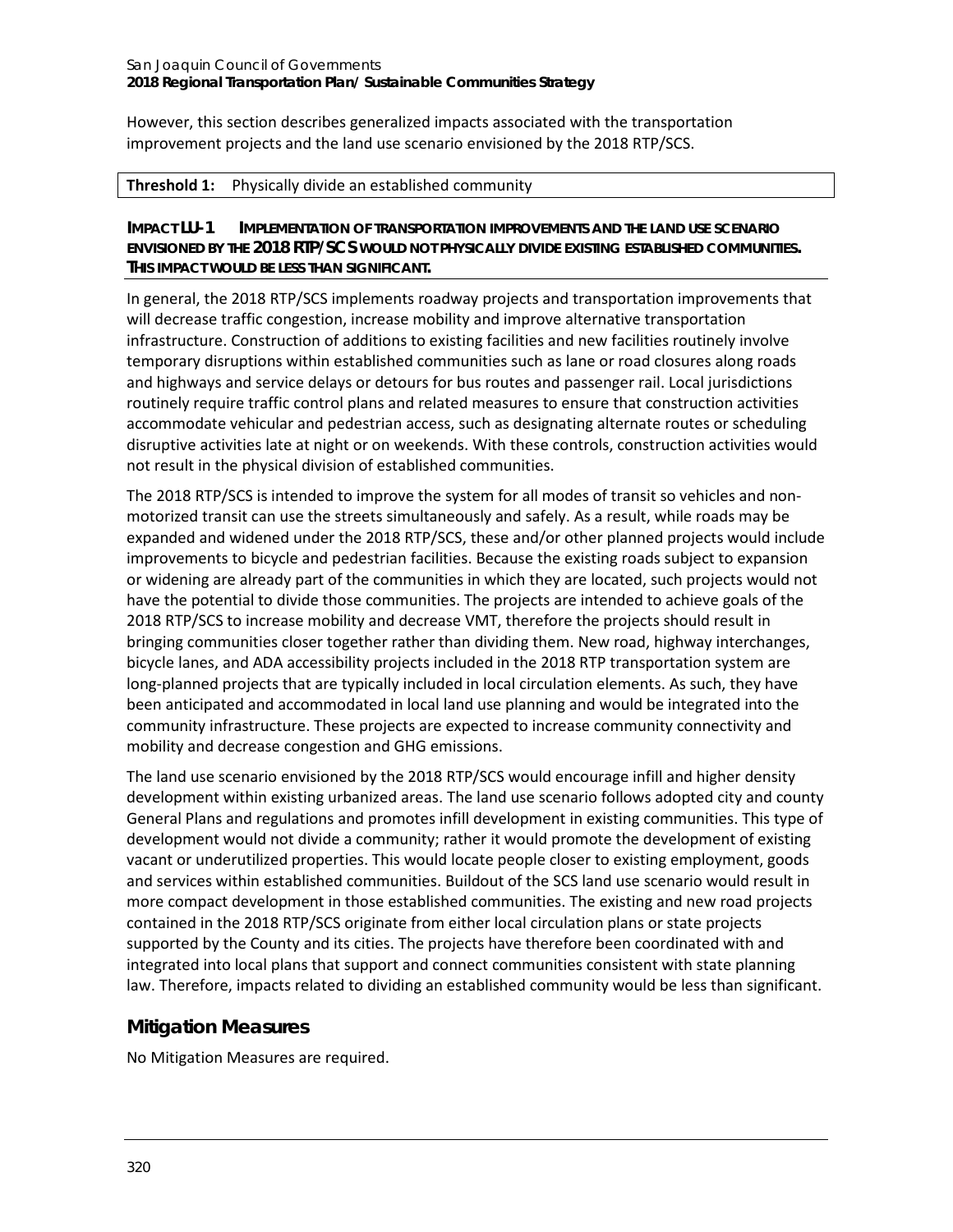### **Significance After Mitigation**

Impacts would be less than significant without mitigation.

**Threshold 2:** Conflict with any applicable land use plan, policy, or regulation of an agency with jurisdiction over the project (including, but not limited to the general plan, specific plan, local coastal program, or zoning ordinance) adopted for the purpose of avoiding or mitigating an environmental effect

#### **IMPACT LU-2 THE 2018 RTP/SCS WOULD BE CONSISTENT WITH APPLICABLE ADOPTED STATE AND LOCAL GOALS, POLICIES, AND REGULATIONS. THIS IMPACT WOULD BE LESS THAN SIGNIFICANT.**

State-level policies applicable to the 2018 RTP/SCS include MAP-21, Caltrans Smart Mobility 2010, SB 375 and AB 32. The 2018 RTP/SCS contains goals that guide future transportation improvement projects and land use patterns within the region. The goals of the 2018 RTP/SCS are based on, and consistent with, both the planning factors stated in MAP-21, and the Caltrans Smart Mobility 2010 framework, tailored to the Stanislaus County region. The approach embraces MAP-21's new emphasis on performance measurement and continues the transition in emphasis from mode specific to program goals. The approach to the 2018 RTP/SCS is one of a refresh and further implementation of the over-arching goals that guided the 2014 plan. Those goals are articulated below:

- **Enhance the Environment for Existing and Future Generations & Conserve Energy**
- **Maximize Mobility & Accessibility**
- **Increase Safety & Security**
- **Preserve the Efficiency of the Existing Transportation System**
- Support Economic Vitality
- **Promote Interagency Coordination & Public Participation for Transportation Decision-**Making & Planning Efforts
- **Naximize Cost Effectiveness**
- **IMPROVE the Quality of Life for Residents**

The 2018 RTP/SCS aligns the sustainability goals with transportation investment strategies by focusing on the following building blocks:

- **IDENTIFIER 19 IDENTIFIELD USES** 1 Identifies land uses patterns that encourage infill development and compact development
- Makes provisions for new residential development growth that makes shifts from singlefamily development to more multi-family development
- More focus on a multimodal strategy of investments that de-emphasizes highway or roadway expansion but still delivers a system to reduce vehicle miles travelled and peak hour traffic congestion
- Specifically, provides a multimodal transportation network of bus and rail transit, freeway/highway/local roadways, bikeways, walkways, and streetscape projects within available financial resources
- Increases transit operational efficiency through investments in bus and rail transit service that includes more frequency of transit service for all income levels as well as expanded transit service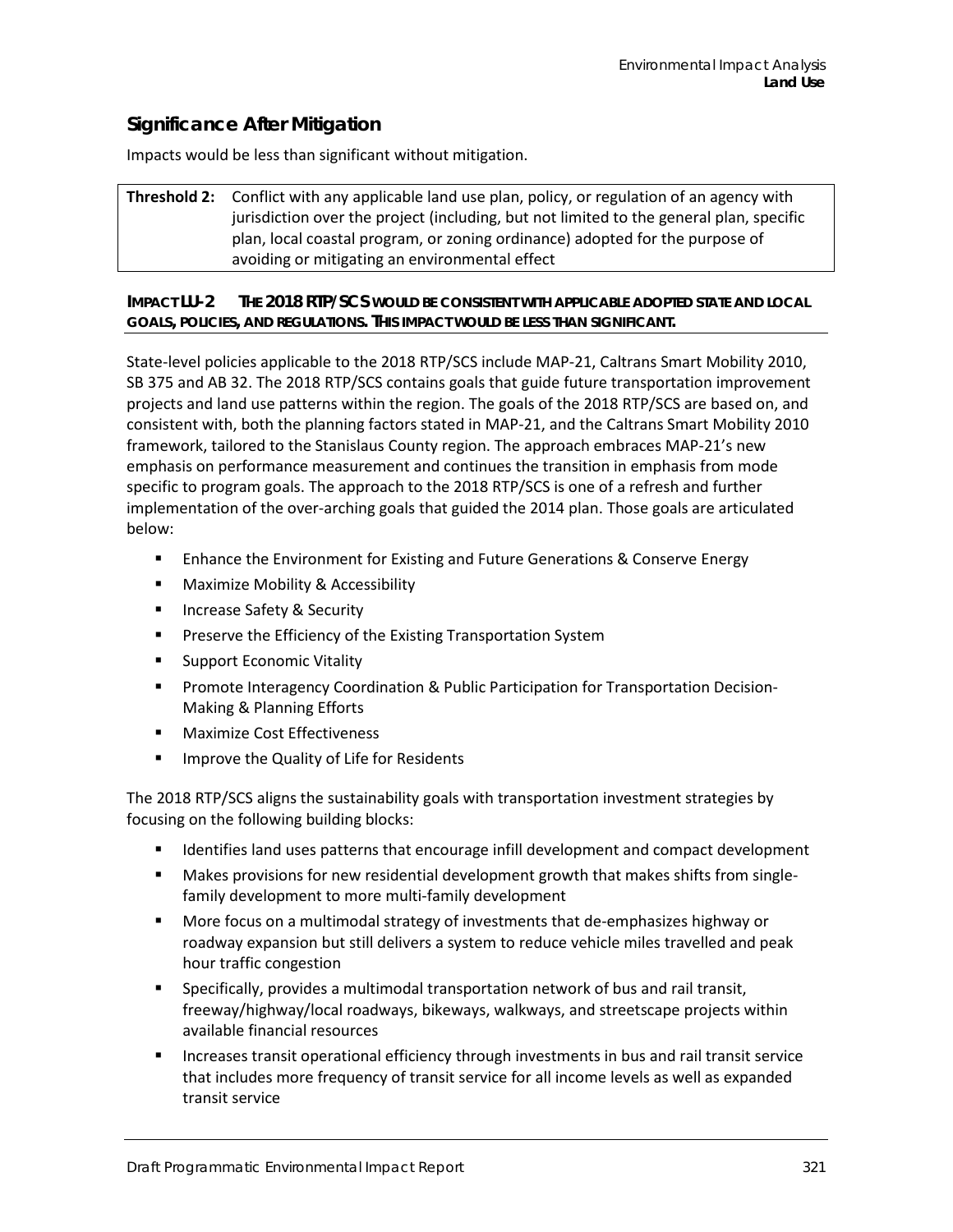**2018 Regional Transportation Plan/ Sustainable Communities Strategy**

 Promotes transit-oriented development and furthermore, provides for intermodal connections near or within transit-oriented development such as park and ride lots and bicycle lanes/paths

The recently updated San Joaquin County General Plan, updated in 2016, after the adoption of the 2014 RTP/SCS, has incorporated the same goals as the Regional Transportation Plan creating consistency between these two plans. These goals are listed in full under 4.12.1 Setting. These compatible goals include; LU-1.1 Compact Growth and Development, LU-1.3 Building Intensity and Population Density, LU-1.4 Encourage Infill Development, LU-1.5 Clear Boundaries, LU-1.6 New Employment-Generating Uses, LU-1.7 Farmland Preservation, LU-1.8 Support for Alternative Transportation Modes, LU-1.9 New Urban Zoning Classifications, LU-1.10 LAFCo and City Coordination, LU-1.11 Regional Housing Needs Allocations, LU-1.12 Regional Coordination, LU-1.13 Regional Growth Considerations, and LU-1.14 Incentives and Streamlined Development.

Specifically, LU1.11, LU-1.12, LU-1.13, and LU-1.14 specifically state cooperation and consideration of SJCOG's RTP/SCS in their land use planning. LU-1.12 states, "The County shall work with the San Joaquin Council of Governments to develop and periodically update the Sustainable Communities Strategy or Alternative Planning Strategy as part of the Regional Transportation Planning process." LU-1.13 states, "The County shall consider the San Joaquin Council of Governments Regional Transportation Plan, including the Sustainable Communities Strategy or Alternative Planning Strategy, and adopted city general plans and those of surrounding counties each time it considers an update to the General Plan or any master plan, strategy, or zone." And, LU-1.14 states, "The County shall support expanded incentives and CEQA streamlining opportunities for projects that are consistent with the adopted San Joaquin Council of Governments RTP/SCS and implement the objectives of SB 375." Other goals align with the 2018 RTP/SCS in directing growth to urban centers, encouraging infill development, and encouraging preservation of farmland.

The proposed 2018 RTP/SCS goals encourage compact, mixed-use and infill development to reduce distance between trip destinations and increase transportation options, which support the land pattern. This approach is consistent with the general provisions of MAP-21, and the Caltrans Smart Mobility 2010 framework local transportation. This is also consistent with the County's new goals presented above.

In addition, the 2018 RTP/SCS would help the region reach its GHG emission reduction targets established by the California Air Resource Board (CARB) under AB 32 and SB 375, as discussed in Section 4.9 *Greenhouse Gas Emissions/Climate Change*. The 2018 RTP/SCS encourages mixed-use and infill development to reduce automobile traffic and commute trip lengths. The 2018 RTP/SCS would meet the CARB established goal of a 5% reduction from 2005 emissions levels by 2020 and a 10% reduction from 2005 emissions levels by 2035 (see Section 4.9, *Greenhouse Gas Emissions/Climate Change*).

At the local level, the 2018 RTP/SCS builds on and incorporates local planning efforts of its member agencies. The preferred land use scenario uses existing general plan densities with actual projected development occurring in the higher end of allowed densities.

In planning for projected growth in the region, the 2018 RTP/SCS represents a voluntary growth strategy that retains local government land use autonomy. Neither SB 375 nor any other law requires local member agency general plans or land use regulation to be consistent with the 2018 RTP/SCS Plan. Full implementation of the 2018 RTP/SCS is therefore dependent on local government policy decisions and voluntary local government action.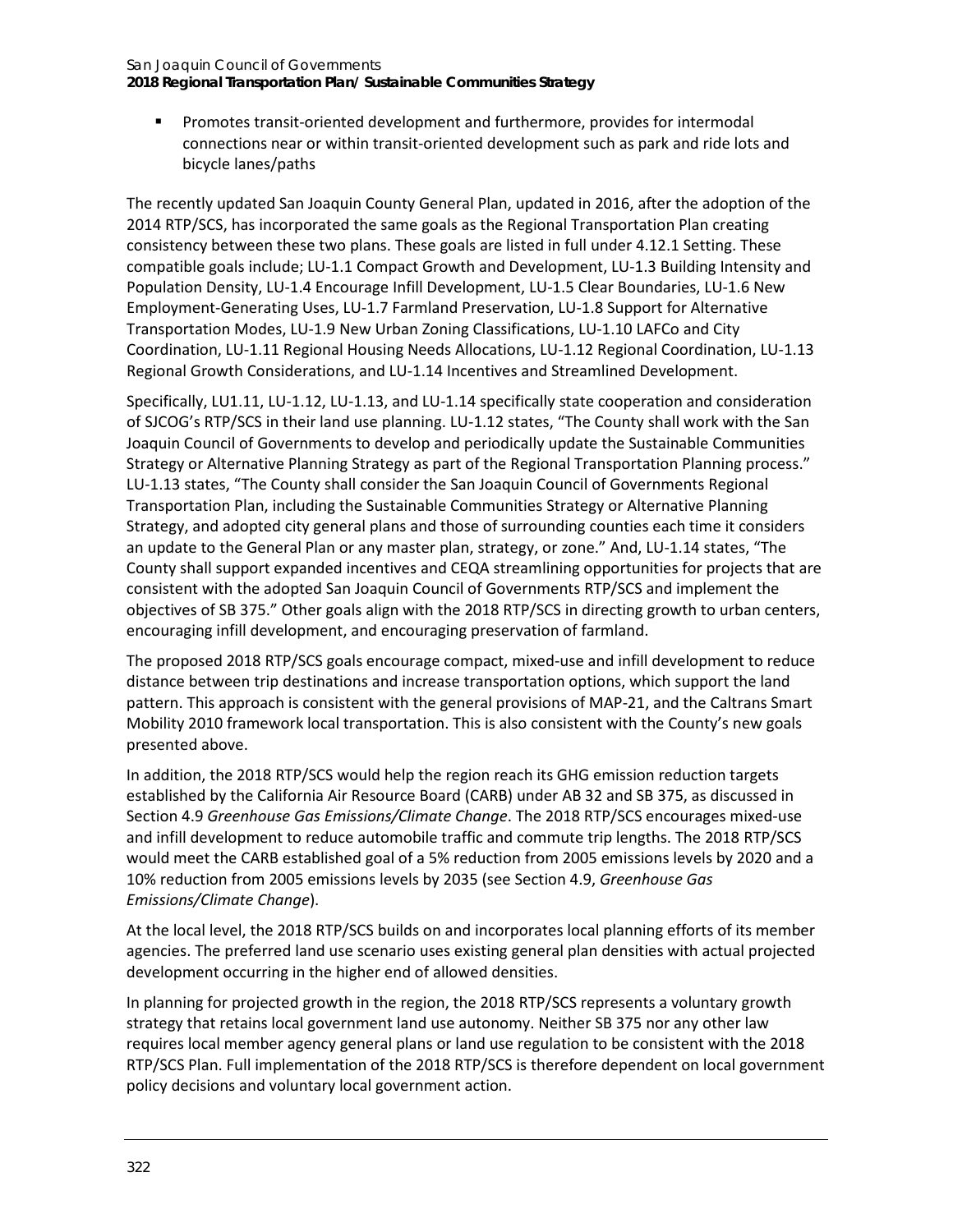The proposed 2018 RTP/SCS includes a list of planned and programmed projects including local and regional capital improvements that have been anticipated or accounted for in:

- **Each local jurisdiction's General Plan**
- The Federal Transportation Improvement Plan (FTIP), including Federal Transit Administration (FTA) grant allocations
- **The Statewide Transportation Improvement Plan (STIP)**
- The Regional Transportation Improvement Program (RTIP)

In summary, the objective of the 2018 RTP/SCS is to provide for a comprehensive transportation system of facilities and services that meets the public's need for the movement of people and goods, and that is consistent with the social, economic, and environmental goals and policies of the region.

Improvements included in the 2018 RTP/SCS have been proposed by the various jurisdictions that comprise the SJCOG region and consistent with the San Joaquin County's updated General Plan. The 2018 RTP/SCS and associated programmed or planned projects are generally consistent with local and regional plans and policies. Additionally, the 2018 RTP/SCS includes policies for encouraging consistency with other State, regional, and local policies. In addition, the 2018 RTP/SCS is based on the buildout of the San Joaquin County General Plan, which incorporates population growth and land use projections. The individual transportation projects in the 2018 RTP/SCS would be required to adhere to applicable jurisdictions, regulations, municipal codes, general plan policies/programs/goals, as well as established zoning and land use ordinances. As a result, impacts would be less than significant.

### **Mitigation Measures**

No Mitigation Measures are required.

## **Significance After Mitigation**

Impacts would be less than significant without mitigation.

### **c. Cumulative Impacts**

Planned growth in counties neighboring the SJCOG region, when combined with the projected growth of the SJCOG planning area, could have significant cumulative land use impacts related to either the physical division of communities or conflicts with land use goals, plans, policies, or regulations adopted for the purpose of avoiding or mitigating environmental effects. The SJCOG region is adjacent to seven counties: Sacramento, Amador, Calaveras, Stanislaus, Contra Costa, and Alameda. The land between each of these counties and the SJCOG region is primarily undeveloped agricultural land, grazing land, or open space. There are few developed communities or urban growth areas at or near the five county boundaries adjacent to the SJCOG region. Therefore, the 2018 RTP/SCS would not cumulatively contribute to the physical division of communities.

Each of five adjacent counties has adopted general plans that direct new growth to existing developed areas, strongly support agricultural land preservation, and are part of other regional RTP/SCS's. These general plans include goals, policies, and programs adopted for the purpose of avoiding or mitigating environmental effects. All of the counties have zoning ordinances. Since the geographic reach of the 2018 RTP/SCS does not extend into the adjacent counties, and the goals, policies, programs, and regulations adopted by the five counties is geographically limited to each of